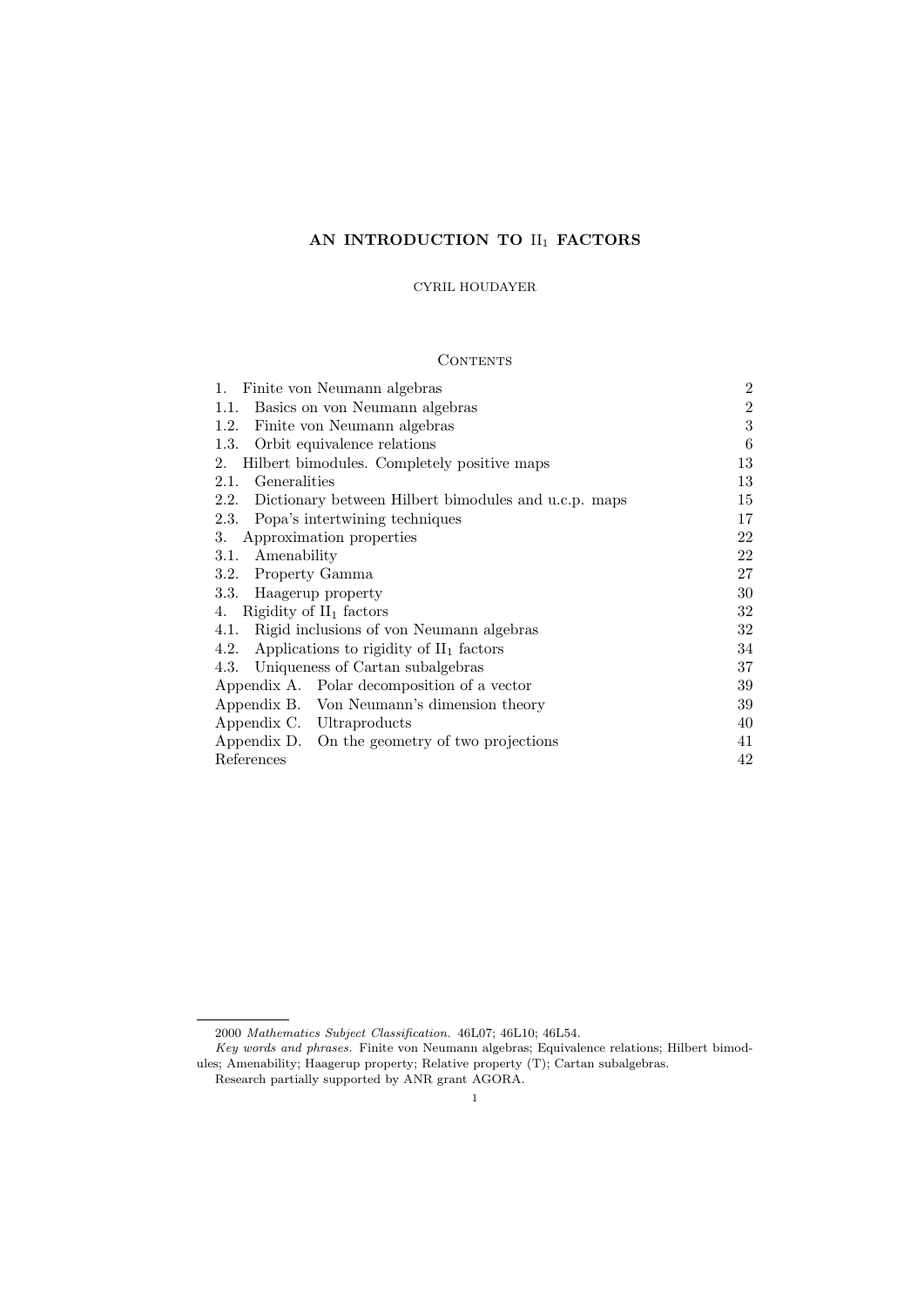#### 2 CYRIL HOUDAYER

#### 1. Finite von Neumann algebras

1.1. Basics on von Neumann algebras. Let  $H$  be a separable complex Hilbert space. We shall denote by  $\langle \cdot, \cdot \rangle$  the inner product on H that we assumed to be linear in the first variable (and conjugate linear in the second one). Let  $\mathbf{B}(H)$  be the algebra of all bounded linear maps  $T : H \to H$ . This is a Banach algebra for the uniform norm:

$$
||T||_{\infty} = \sup_{||\xi|| \le 1} ||T\xi||.
$$

We moreover have  $||ST||_{\infty} \leq ||S||_{\infty}||T||_{\infty}$ ,  $\forall S, T \in \mathbf{B}(H)$ . The algebra  $\mathbf{B}(H)$  is naturally endowed with ∗-operation called the *adjonction* defined as follows:

$$
\langle T^*\xi, \eta \rangle = \langle \xi, T\eta \rangle, \forall \xi, \eta \in H.
$$

We have  $(T^*)^* = T$ ,  $||T^*||_{\infty} = ||T||_{\infty}$  and

$$
||T^*T||_{\infty} = ||TT^*||_{\infty} = ||T||_{\infty}^2.
$$

Thus,  $\mathbf{B}(H)$  is a  $C^*$ -algebra. We can define several weaker topologies on  $\mathbf{B}(H)$  as well, in the following way. Let  $(T_i)$  be a net of operators in  $\mathbf{B}(H)$ .

| Topology       |                                                                                                            | $T_i \rightarrow 0$ |                                                                                      |
|----------------|------------------------------------------------------------------------------------------------------------|---------------------|--------------------------------------------------------------------------------------|
| norm           | $  T_i  _{\infty} \rightarrow 0$                                                                           |                     |                                                                                      |
| ultra-*-strong | $\sum_{n} (  T_i \xi_i  ^2 +   T_i^* \xi_n  ^2) \rightarrow 0, \quad \forall (\xi_n) \in \ell^2 \otimes H$ |                     |                                                                                      |
| *-strong       | $  T_i\xi  ^2 +   T_i^*\xi  ^2 \rightarrow 0, \quad \forall \xi \in H$                                     |                     |                                                                                      |
| ultrastrong    |                                                                                                            |                     | $\sum_{n}   T_i \xi_n  ^2 \rightarrow 0, \quad \forall (\xi_n) \in \ell^2 \otimes H$ |
| strong         | $  T_i \xi  $                                                                                              |                     | $\rightarrow 0, \forall \xi \in H$                                                   |
| ultraweak      | $\sum_n \langle T_i \xi_n, \eta_n \rangle$                                                                 |                     | $\rightarrow 0, \quad \forall (\xi_n), (\eta_n) \in \ell^2 \otimes H$                |
| weak           |                                                                                                            |                     | $\langle T_i \xi, \eta \rangle \rightarrow 0, \quad \forall \xi, \eta \in H$         |

For a non-empty subset  $S \subset \mathbf{B}(H)$ , define the *commutant* of S in  $\mathbf{B}(H)$  by

$$
S' := \{ T \in \mathbf{B}(H) : xT = Tx, \forall x \in S \}
$$

One can then define inductively  $S'' = (S')'$ ,  $S^{(3)} = (S'')'$ ,  $S^{(k+1)} = (S^{(k)})'$ , for all  $k > 1$ . It is easy to see that

$$
S \quad \subset \quad S''
$$
  

$$
S^{(k)} \quad = \quad S^{(k+2)}, \forall k \ge 1.
$$

**Definition 1.1.** Let  $M \subset \mathbf{B}(H)$  be a unital \*-subalgebra. We say that M is a von Neumann algebra if  $M'' = M$ .

**Theorem 1.2** (Von Neumann's Bicommutant Theorem). Let  $M \subset B(H)$  be a unital ∗-subalgebra. The following are equivalent:

- (1)  $M'' = M$ .
- (2) M is strongly closed.
- (3) M is weakly closed.

Proof. We only sketch the proof.

 $(1) \Longrightarrow (2)$  is clear since commutants are always strongly closed.

 $(2) \Longrightarrow (1)$ . Let  $x \in M''$ . Let

$$
\mathcal{V}(x,\xi_1,\ldots,\xi_n,\varepsilon):=\{y\in\mathbf{B}(H):||x\xi_i-y\xi_i||<\varepsilon,\forall i=1,\ldots,n\}
$$

be a strong neighborhood of x in  $\mathbf{B}(H)$ . Let  $K = \ell_n^2 \otimes H$  and observe that  $\mathbf{B}(K) =$  $\mathbf{M}_n(\mathbf{C}) \otimes \mathbf{B}(H)$ . Let  $\eta = (\xi_1, \ldots, \xi_n) \in K$ . Define  $V = (1 \otimes M)\eta \subset K$ . Since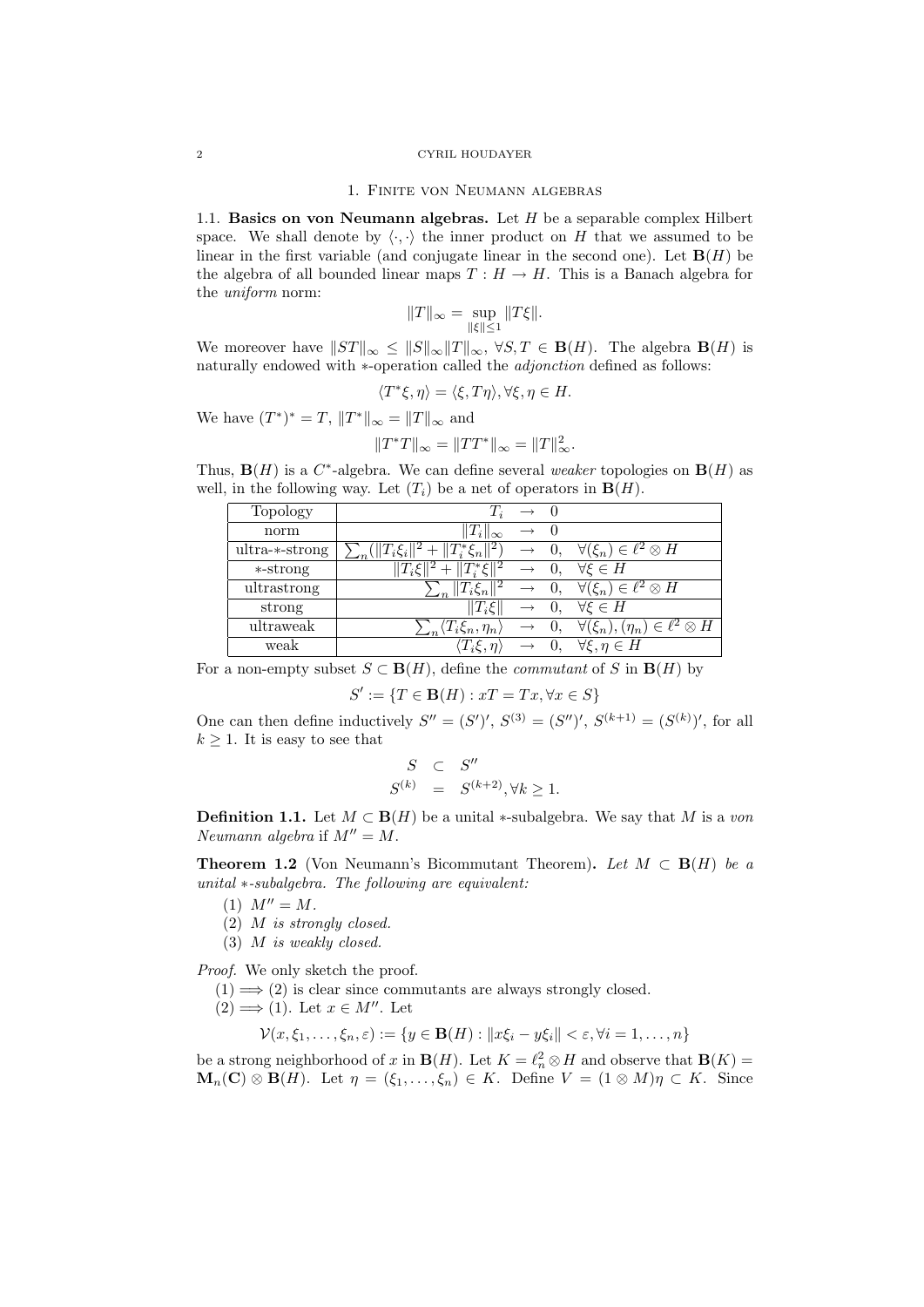M is strongly closed, V is a closed subspace of K. Denote by  $P_V \in \mathbf{B}(K)$  the corresponding orthogonal projection. Since  $(1 \otimes a)P_V = P_V(1 \otimes a)$ ,  $\forall a \in M$ , it follows that  $1 \otimes x$  commutes with  $P_V$ , since  $x \in M''$ . Thus  $(1 \otimes x)\eta \in V$  and we can find  $y \in M$  such that  $(1 \otimes x)\eta = (1 \otimes y)\eta$ , so in particular  $y \in N(x, \xi_1, \ldots, \xi_n, \varepsilon)$ . Then  $M''$  is contained in the strong closure of M and hence  $M = M''$ .

The fact that (2) and (3) are equivalent follows from Hahn-Banach Separation Theorem  $(M \text{ is convex since it is a vector subspace}$ .

1.2. Finite von Neumann algebras. A von Neumann algebra  $M$  is said to be finite, if every isometry  $v \in M$  is a unitary, i.e.

$$
v^*v = 1 \Longrightarrow vv^* = 1, \forall v \in M.
$$

One can show that a von Neumann algebra is finite if and only if it has a faithful normal tracial state  $\tau : M \to \mathbf{C}$ :

- $\tau$  is a positive linear functional with  $\tau(1) = 1$ .
- $\tau$  is faithful, i.e.  $\forall x \in M$ ,  $\tau(x^*x) = 0 \Longrightarrow x = 0$ .
- $\tau$  is normal, i.e.  $\tau$  is weakly continuous on  $(M)_1$ , the unit ball of M with respect to the uniform norm  $\|\cdot\|_{\infty}$ .
- $\tau$  is a trace, i.e.  $\forall x, y \in M$ ,  $\tau(xy) = \tau(yx)$ .

An infinite dimensional finite von Neumann algebra  $M$  with trivial center, i.e.  $M' \cap M = \mathbf{C}$ , is called a II<sub>1</sub> factor.

The most simple examples of finite von Neumann algebras are the following:

(1) Abelian von Neumann algebra. Let  $(X, \mu)$  be a standard probability space. Represent  $L^{\infty}(X,\mu)$  on the Hilbert space  $L^2(X,\mu)$  by multiplication

$$
(f\xi)(x) = f(x)\xi(x), \forall f \in L^{\infty}(x,\mu), \forall \xi \in L^{2}(X,\mu).
$$

The von Neumann algebra  $M = L^{\infty}(X, \mu)$  comes equipped with the trace  $\tau$  given by integration against the probability measure  $\mu$ , i.e.  $\tau = \int d\mu$ .

(2) Group von Neumann algebra. Let  $\Gamma$  be a countable discrete group. The left regular representation  $\lambda : \Gamma \to \mathcal{U}(\ell^2(\Gamma))$  is defined as follows

$$
\lambda_s \delta_t = \delta_{st}.
$$

The von Neumann algebra of  $\Gamma$  is then defined by

$$
L(\Gamma) = \{\lambda_s : s \in \Gamma\}''.
$$

The canonical trace  $\tau$  on  $L(\Gamma)$  is  $\tau = \langle \cdot \delta_e, \delta_e \rangle$ . One checks that  $L(\Gamma)$  is a II<sub>1</sub> factor if and only if the group  $\Gamma$  has infinite conjugacy classes (icc), that is,  $\forall t \neq e$ , the set  $\{sts^{-1} : s \in \Gamma\}$  is infinite.

**Exercise 1.3.** Let  $T = [T_{st}]_{s,t \in \Gamma} \in \mathbf{B}(\ell^2(\Gamma))$ , with  $T_{st} = \langle T\delta_t, \delta_s \rangle$ . Show that  $T \in L(\Gamma)$  if and only if T is constant down the diagonals, i.e.  $T_{st} = T_{xy}$  whenever  $st^{-1} = xy^{-1}.$ 

Assume that  $\Gamma$  is abelian. Then the dual  $\widehat{\Gamma}$  is a second countable compact abelian group. Write  $\mathcal{F} : \ell^2(\Gamma) \to L^2(\widehat{\Gamma})$  for the Fourier transform which is defined by  $\mathcal{F}(\delta_s) = \chi \mapsto \langle s, \chi \rangle$ . We get a canonical identification

$$
L^{\infty}(\widehat{\Gamma}) = \mathcal{F}L(\Gamma)\mathcal{F}^*
$$

.

(3) Group measure space construction. Let  $\Gamma \curvearrowright (X, \mu)$  be a probability measure preserving (p.m.p.) action. Define an action  $\sigma : \Gamma \cap L^{\infty}(X)$  by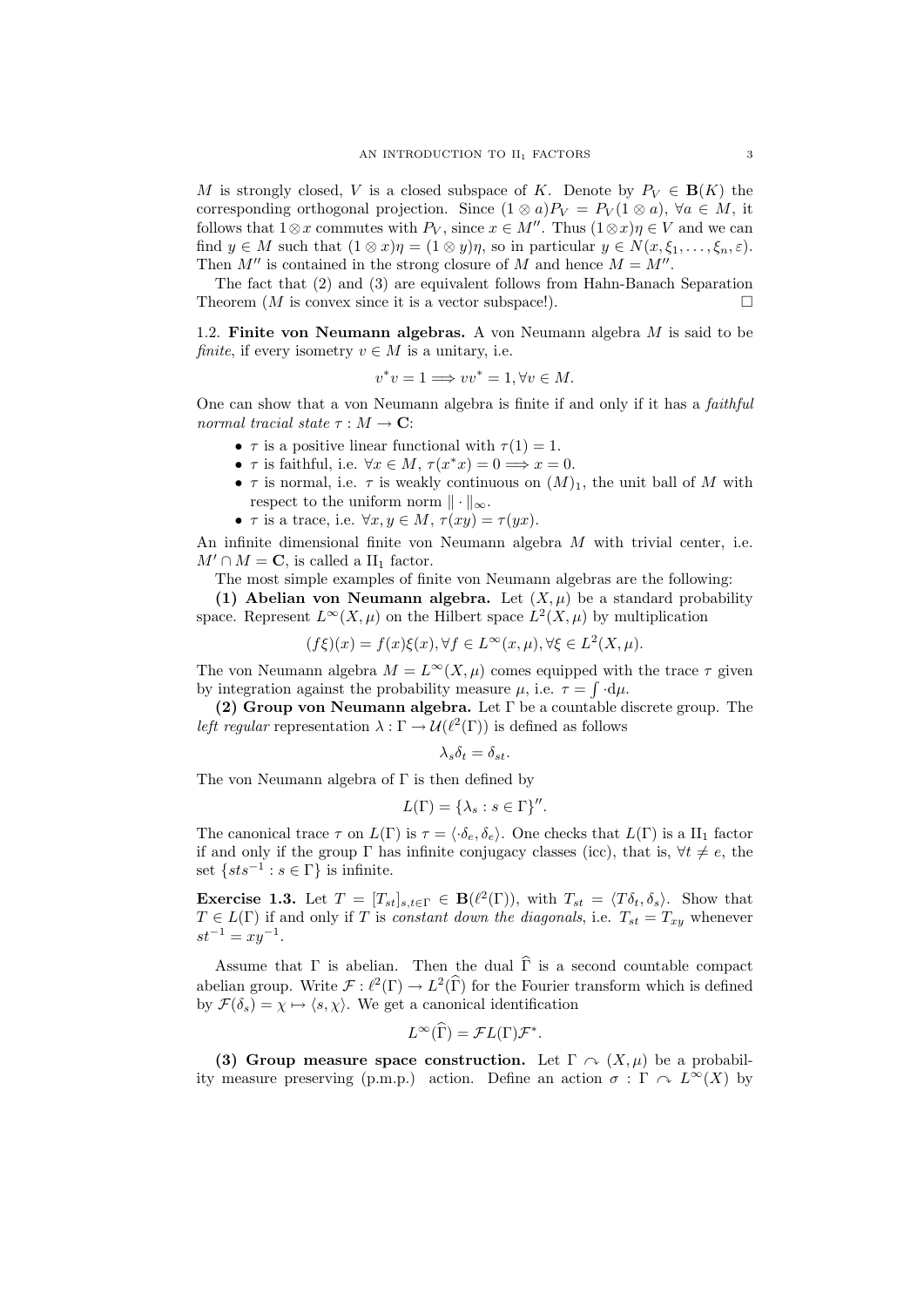$$
(\sigma_s(F))(x) = F(s^{-1}x), \forall F \in L^{\infty}(X)
$$
. We still denote by  

$$
\sigma : \Gamma \to \mathcal{U}(L^2(X))
$$

the corresponding Koopman representation. We regard  $L^{\infty}(X) = L^{\infty}(X) \otimes 1 \subset$  $\mathbf{B}(L^2(X)\otimes \ell^2(\Gamma)).$  The unitaries  $u_s = \sigma_s \otimes \lambda_s \in \mathcal{U}(L^2(X)\otimes \ell^2(\Gamma)),$  for  $s \in \Gamma$ , satisfy the following covariance relation:

$$
u_s F u_s^* = \sigma_s(F).
$$

Observe that by Fell's absorption principle, the unitary representation  $(u_s)_{s\in\Gamma}$  is simply a multiple of the left regular representation. The *crossed product* von Neumann algebra is then defined by

$$
L^{\infty}(X) \rtimes \Gamma = \left\{ \sum_{\text{finite}} a_s u_s : a_s \in L^{\infty}(X) \right\}^{"} \subset \mathbf{B}(L^2(X) \otimes \ell^2(\Gamma)).
$$

The trace is given by

$$
\tau(\sum_{s \in \Gamma} a_s u_s) = \int_X a_e \, \mathrm{d}\mu.
$$

Recall that the action is said to be free if

$$
\mu(\{x \in X : sx = x\}) = 0, \forall e \neq s \in \Gamma.
$$

It is moreover said to be ergodic if

$$
\Gamma A = A \Longrightarrow \mu(A)(1 - \mu(A)) = 0, \forall A \subset X.
$$

One can check that the action is free if and only if  $L^{\infty}(X)$  is maximal abelian in  $L^{\infty}(X) \rtimes \Gamma$ . In that case, we say that  $L^{\infty}(X)$  is a *Cartan subalgebra*, i.e.  $L^{\infty}(X) \subset$  $L^{\infty}(X) \rtimes \Gamma$  is maximal abelian and regular. Moreover,  $L^{\infty}(X) \rtimes \Gamma$  is a  $\text{II}_1$  factor if and only if the action is ergodic.

Observe that when the probability space  $X = \{pt\}$  is a point, then the group von Neumann algebra and the group measure space construction coincide, i.e.  $L^{\infty}(X)$   $\rtimes$  $\Gamma = L(\Gamma).$ 

Let M be a finite von Neumann algebra and fix  $\tau$  a faithful normal trace. We endow M with the following sesquilinear form

$$
\langle x, y \rangle_{\tau} = \tau(y^*x), \forall x, y \in M.
$$

Denote by  $L^2(M, \tau)$  or simply by  $L^2(M)$  the completion of M with respect to  $\langle \cdot, \cdot \rangle_{\tau}$ . The corresponding  $\|\cdot\|_2$ -norm on M is defined by  $\|x\|_2 = \sqrt{\tau(x^*x)}$ . Write  $M \ni x \to x\hat{1} = \hat{x} \in L^2(M)$  for the natural embedding. Note that the unit vector  $\hat{1}$ <br>is qualitative direction  $L^2(M)$  and concepting  $(i, e, \hat{1}, \hat{0}, \hat{1}, \hat{0})$  for M is cyclic (i.e.  $M\hat{1}$  is dense in  $L^2(M)$ ) and separating (i.e.  $x\hat{1} = 0 \Longrightarrow x = 0$ ) for M. For every  $x, y \in M$ ,

$$
||xy||_2^2 = \tau(y^*x^*xy)
$$
  
\n
$$
\leq \tau(y^*||x^*x||_{\infty}y)
$$
  
\n
$$
\leq ||x||_{\infty}^2 ||y||_2^2,
$$

so that we can represent M in a *standard way* on  $L^2(M)$  by

$$
\pi(x)\hat{y} = \hat{x}\hat{y}, \forall x, y \in M.
$$

This is the so-called *GNS-representation*. Observe that  $\pi : M \to \mathbf{B}(L^2(M))$  is a normal ∗-representation and  $\|\pi(x)\|_{\infty} = \|x\|_{\infty}$ . Abusing notation, we identify  $\pi(x)$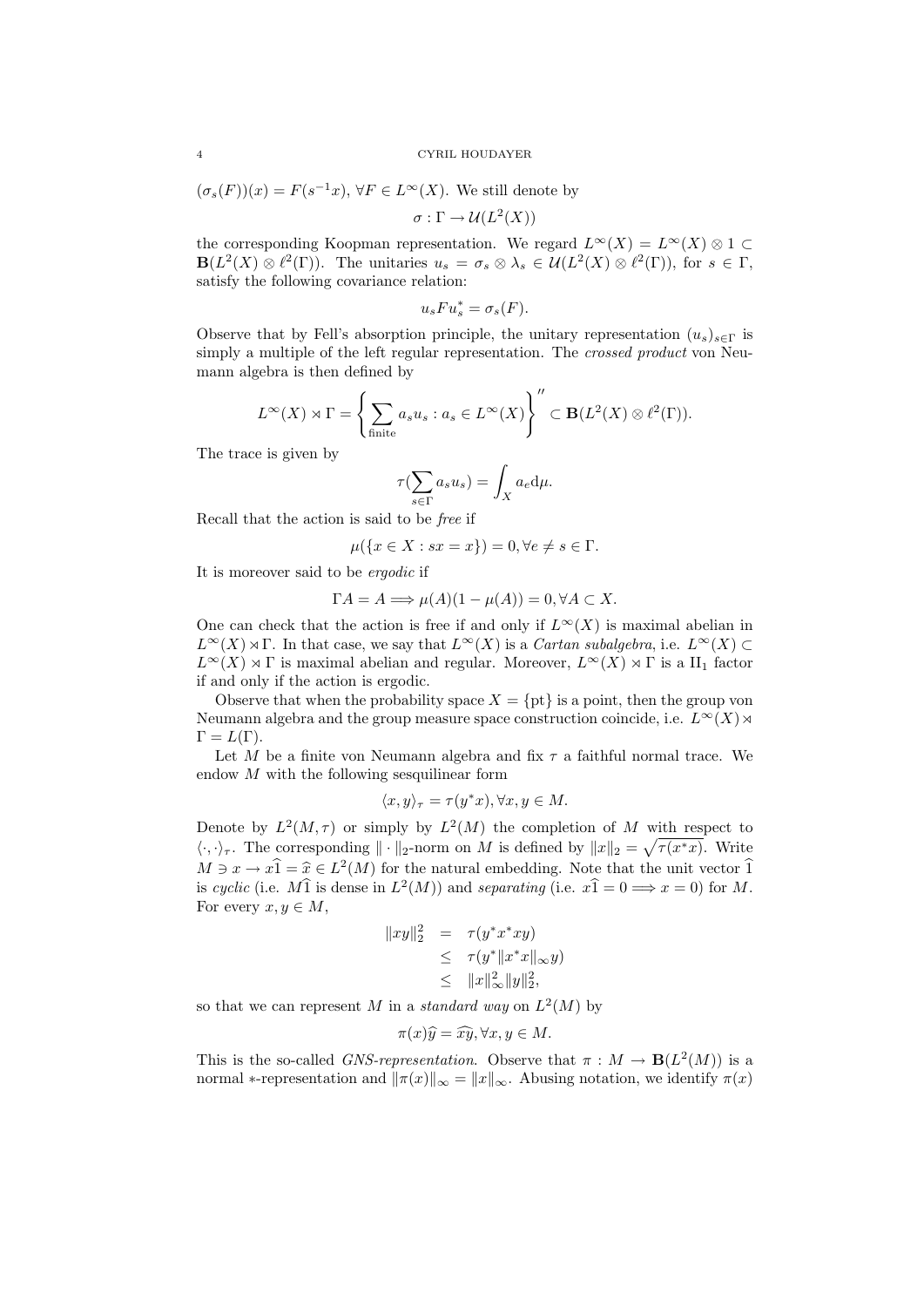with  $x \in M$  and regard  $M \subset \mathbf{B}(L^2(M))$ . Let  $J: L^2(M) \ni x \hat{1} \mapsto x^* \hat{1} \in L^2(M)$  be the canonical antiunitary.

# Theorem 1.4.  $JMJ = M'.$

*Proof.* We first prove  $JMJ \subset M'$ . Let  $x, y, a, b \in M$ . We have

$$
\langle JxJy\hat{a},\hat{b}\rangle = \langle \widehat{xa^*y^*},\hat{b^*}\rangle = \tau(bxa^*y^*) = \tau(y^*bxa^*)
$$
  
= 
$$
\langle \widehat{xa^*},\hat{b^*y}\rangle = \langle xJ\hat{a},J\hat{y^*b}\rangle = \langle yJxJ\hat{a},\hat{b}\rangle,
$$

so that  $JxJy = yJxJ$ .

**Claim.** The faithful normal state  $x \mapsto \langle x \hat{1}, \hat{1} \rangle$  is a trace on M'.

Let  $x \in M'$ . We first show that  $Jx\hat{1} = x^*\hat{1}$ . Indeed, for every  $a \in M$ , we have

$$
\langle Jx\hat{1}, a\hat{1}\rangle = \langle Ja\hat{1}, x\hat{1}\rangle = \langle x^*a^*\hat{1}, \hat{1}\rangle
$$
  
=  $\langle a^*x^*\hat{1}, \hat{1}\rangle = \langle x^*\hat{1}, a\hat{1}\rangle.$ 

Let now  $x, y \in M'$ . We have

$$
\langle xy\hat{1}, \hat{1}\rangle = \langle y\hat{1}, x^*\hat{1}\rangle = \langle y\hat{1}, Jx\hat{1}\rangle = \langle x\hat{1}, Jy\hat{1}\rangle
$$
  
=  $\langle x\hat{1}, y^*\hat{1}\rangle = \langle yx\hat{1}, \hat{1}\rangle.$ 

Denote the trace  $\underline{x} \mapsto \langle x\hat{1}, \hat{1}\rangle$  on  $M'$  by  $\tau'$ . Define the canonical antiunitary K on  $L^2(M', \tau') = M^2 \overline{1} = L^2(M)$  by  $Kx\overline{1} = x^*\overline{1}$ ,  $\forall x \in M'$ . The first part of the proof yields  $KM'K \subset M'' = M$ . Since K and J coincide on  $M'(\hat{1})$ , which is dense in  $L^2(M)$ , it follows that  $K = J$ . Therefore, we have  $JM'J \subset M$  and so  $JMJ = M'.$ .

This Theorem shows in particular that the commutant of the (left) group von Neumann algebra  $L(\Gamma)$  inside  $\mathbf{B}(\ell^2(\Gamma))$  is the *right* von Neumann algebra  $R(\Gamma)$ , that is, the von Neumann algebra generated by the right regular representation of the group Γ.

**Exercise 1.5.** Show that the strong operator topology on  $(M)_1$  is given by the norm  $\|\cdot\|_2$ . Thus, strong and ∗-strong topologies coincide on  $(M)_1$  since  $\|x\|_2 =$  $||x^*||_2, \forall x \in M.$ 

Let  $B \subset M$  be a von Neumann subalgebra. One can show that there exists a unique  $\tau$ -preserving faithful normal *conditional expectation*  $E_B : M \to B$  (see Section 2 for details)<sup>1</sup>. The map  $E_B : M \to B$  is unital completely positive and moreover satisfies

$$
E_B(b_1 x b_2) = b_1 E_B(x) b_2, \forall x \in M, \forall b_1, b_2 \in B.
$$

We say that  $E_B$  is B-B bimodular. If we denote by  $e_B : L^2(M) \to L^2(B)$  the orthogonal projection, we have  $e_B(x\hat{1}) = E_B(x)\hat{1}$ , for every  $x \in M$ .

**Proposition 1.6** (Fourier coefficients). Let  $\Gamma \cap (X, \mu)$  be a p.m.p. action. let  $A =$  $L^{\infty}(X)$  and  $M = L^{\infty}(X) \rtimes \Gamma$ . Every  $x \in M$  has a unique Fourier decomposition

$$
x = \sum_{s \in \Gamma} x_s u_s,
$$

<sup>1</sup>These notes are nonlinear!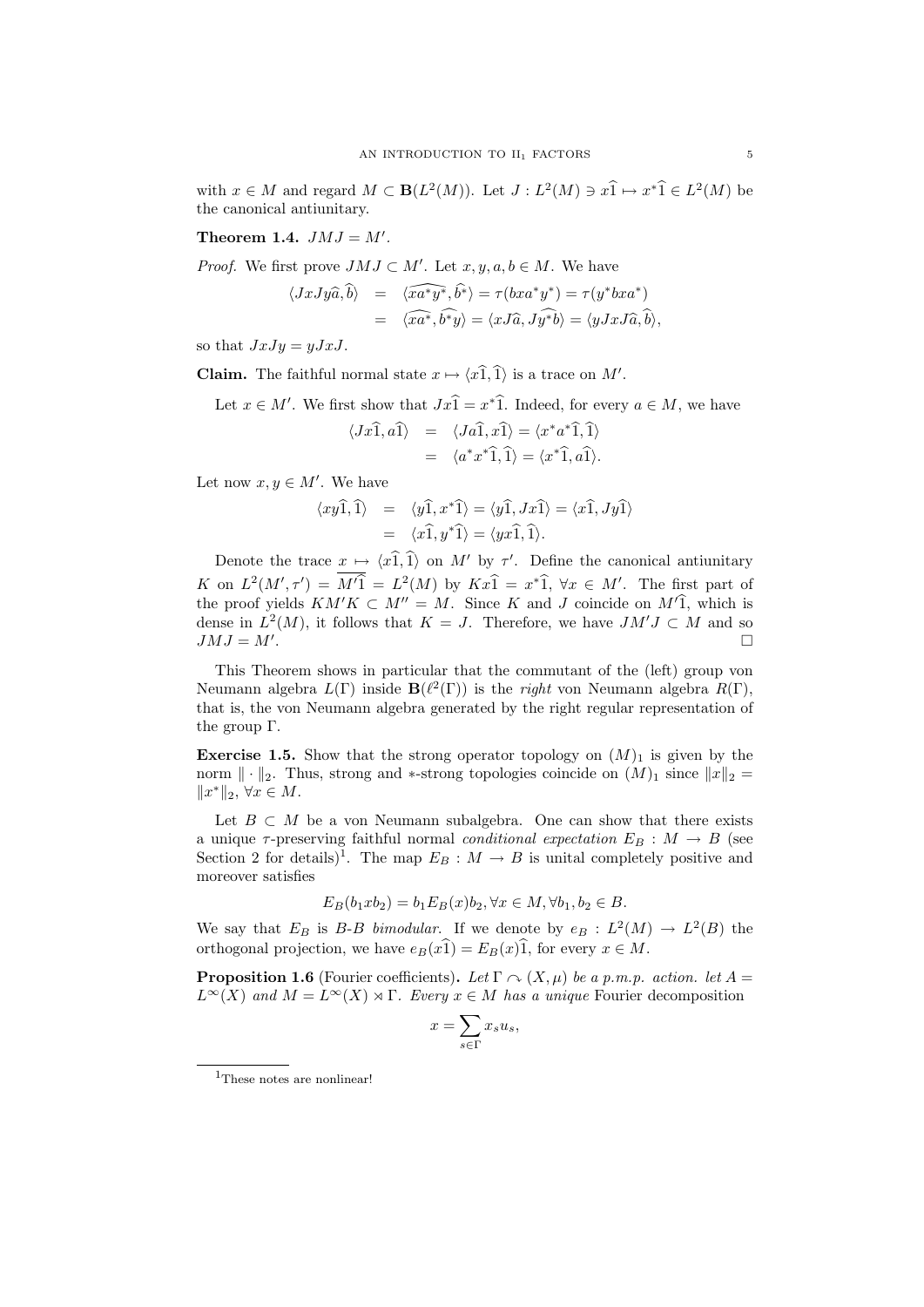with  $x_s = E_A(xu_s^*)$ . The convergence holds for the  $\|\cdot\|_2$ -norm.<sup>2</sup> Moreover,  $\|x\|_2^2 =$  $\sum_{s\in\Gamma}||x_{s}||_{2}^{2}$ .

*Proof.* Define the unitary  $U: L^2(M) \to L^2(X) \otimes \ell^2(\Gamma)$  by the formula

$$
U\left(\sum_{\text{finite}} a_s u_s\right) = \sum_{\text{finite}} a_s \otimes \delta_s.
$$

Then  $U\hat{1}U^* = \mathbf{1}_X \otimes \delta_e$  is a cyclic separating vector for M represented on the Hilbert space  $L^2(X) \otimes \ell^2(\Gamma)$ . Abusing notation, we shall identify  $L^2(M)$  with  $L^2(X) \otimes \ell^2(\Gamma)$ . Under this identification  $e_A$  is the orthogonal projection  $L^2(X) \otimes \ell^2(\Gamma) \to L^2(X) \otimes \ell^2(\Gamma)$  $\mathbf{C}\delta_e$ . Moreover  $u_se_Au_s^*$  is the orthogonal projection  $L^2(X)\otimes \ell^2(\Gamma) \to L^2(X)\otimes \mathbf{C}\delta_s$ and thus  $\sum_{s\in\Gamma} u_s e_A u_s^* = 1$ . Let  $x \in M$ . Regarding  $x(\mathbf{1}_X \otimes \delta_e) \in L^2(X) \otimes \ell^2(\Gamma)$ , we know that there exists  $a_s \in L^2(X)$  such that

$$
x(\mathbf{1}_X \otimes \delta_e) = \sum_{s \in \Gamma} a_s \otimes \delta_s \text{ and } ||x||_2^2 = \sum_{s \in \Gamma} ||a_s||_2^2.
$$

Then we have

$$
a_s \otimes \delta_s = u_s e_A u_s^* x (\mathbf{1}_X \otimes \delta_e)
$$
  
=  $u_s e_A u_s^* x e_A (\mathbf{1}_X \otimes \delta_e)$   
=  $u_s E_A (u_s^* x) (\mathbf{1}_X \otimes \delta_e)$   
=  $E_A (x u_s^*) (\mathbf{1}_X \otimes \delta_s).$ 

It follows that  $a_s = E_A(xu_s^*)$ . Therefore, we have  $x = \sum_{s \in \Gamma} E_A(xu_s^*)u_s$  and the convergence holds for the  $\|\cdot\|_2$ -norm. Moreover,  $\|x\|_2^2 = \sum_{s \in \Gamma} \|E_A(xu_s^*)\|_2^2$ .

**Exercise 1.7.** Let  $\Gamma \cap (X, \mu)$  be a p.m.p. action. Let  $A = L^{\infty}(X)$  and  $M =$  $L^{\infty}(X) \rtimes Γ$ .

- (1) Show that  $\Gamma \cap X$  is free if and only if  $A = A' \cap M$  (A is maximal abelian).
- (2) Under the assumption that  $\Gamma \curvearrowright X$  is free, show that M is a  $\text{II}_1$  factor if and only if  $\Gamma \curvearrowright X$  is ergodic.
- (3) Assume that  $\Gamma$  is icc. Show that M is a  $II_1$  factor if and only if  $\Gamma \curvearrowright X$  is ergodic.

Exercise 1.8. A von Neumann algebra M is diffuse if it has no minimal projection.

- (1) Let  $N \subset M$  be an inclusion of von Neumann algebras and let  $e \in N$  be a projection. Show that  $e(N' \cap M)e = (eNe)' \cap eMe$ .
- (2) Let  $M$  be a finite von Neumann algebra. Show that  $M$  is diffuse if and only if there exists a sequence of unitaries  $u_n \in \mathcal{U}(M)$  such that  $u_n \to 0$  weakly.

For more on  $C^*$ -algebras and finite von Neumann algebras, we refer to the excellent book by Brown and Ozawa [2].

### 1.3. Orbit equivalence relations.

<sup>2</sup>The convergence does not hold in the strong topology.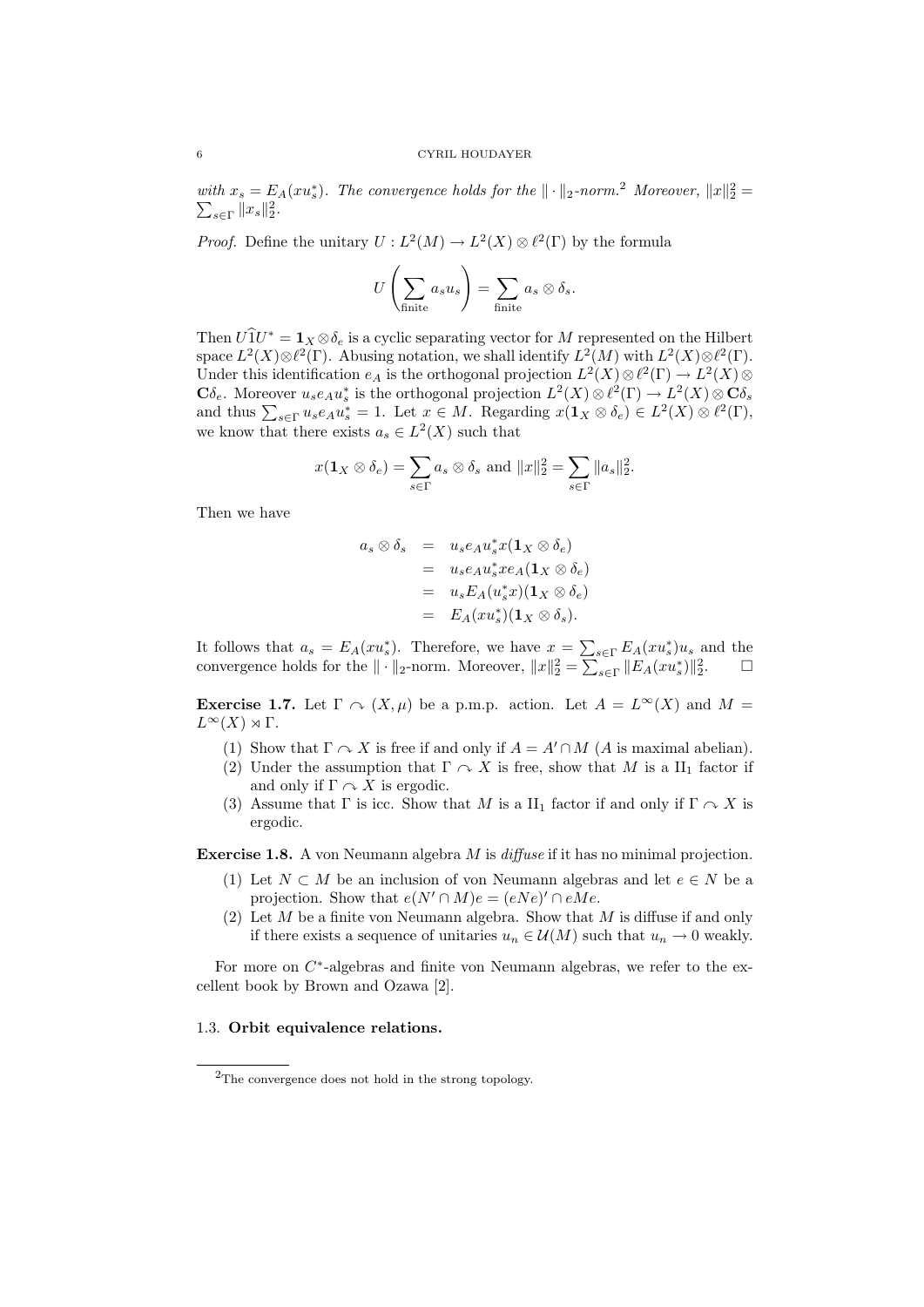1.3.1. Basic facts on measured equivalence relations. In this note,  $(X, \mu)$  will denote a nonatomic standard Borel probability space. A countable Borel equivalence *relation*  $\mathcal{R}$  is an equivalence relation defined on the space  $X \times X$  which satisfies:

- (1)  $\mathcal{R} \subset X \times X$  is a Borel subset.
- (2) For any  $x \in X$ , the class or orbit of x denoted by  $[x]_{\mathcal{R}} := \{y \in X : (x, y) \in$  $\mathcal{R}$  is countable.

We shall denote by  $[\mathcal{R}]$  the full group of the equivalence relation  $\mathcal{R}$ , i.e.  $[\mathcal{R}]$ consists of all Borel isomorphisms  $\phi: X \to X$  such that graph $(\phi) \subset \mathcal{R}$ . The set of all partial Borel isomorphisms  $\phi : \text{dom}(\phi) \to \text{range}(\phi)$  such that graph $(\phi) \subset \mathcal{R}$  will be denoted by [[R]]. If  $\Gamma$  is a countable group and  $(g, x) \to gx$  is a Borel action of  $\Gamma$  on X, then the equivalence relation given by

$$
(x, y) \in \mathcal{R}(\Gamma \cap X) \Longleftrightarrow \exists g \in \Gamma, y = gx
$$

is a countable Borel equivalence relation on  $X$ . Conversely, we have the following:

**Theorem 1.9** (Feldman & Moore, [11]). If  $\mathcal{R}$  is a countable Borel equivalence relation on X, then there exist a countable group  $\Gamma$  and a Borel action of  $\Gamma$  on X such that  $\mathcal{R} = \mathcal{R}(\Gamma \cap X)$ . Moreover,  $\Gamma$  and the action can be chosen such that

$$
(x, y) \in \mathcal{R} \Longleftrightarrow \exists g \in \Gamma, g^2 = 1 \text{ and } y = gx.
$$

Given a countable Borel equivalence relation  $\mathcal R$  on X, we say that  $\mu$  is  $\mathcal R$ invariant if

$$
\phi_*\mu = \mu, \forall \phi \in [\mathcal{R}],
$$

where  $\phi_*\mu(\mathcal{U}) = \mu(\phi^{-1}(\mathcal{U}))$ , for any Borel  $\mathcal{U} \subset X$ . The following proposition is useful and easy to prove:

**Proposition 1.10.** Let  $R$  be a countable Borel equivalence relation defined on  $X$ . The following are equivalent:

- (1)  $\mu$  is R-invariant.
- (2)  $\mu$  is Γ-invariant whenever Γ is a countable group acting in a Borel way on X such that  $\mathcal{R} = \mathcal{R}(\Gamma \cap X)$ .
- (3)  $\mu$  is Γ-invariant for some countable group Γ acting in a Borel way on X such that  $\mathcal{R} = \mathcal{R}(\Gamma \cap X)$ .
- (4)  $\forall \phi \in [[\mathcal{R}]], \mu(\text{dom}(\phi)) = \mu(\text{range}(\phi)).$

For any  $\mathcal{U} \subset X$ , we define the *R*-saturation of  $\mathcal{U}$  by

$$
[\mathcal{U}]_{\mathcal{R}} = \bigcup_{x \in \mathcal{U}} [x]_{\mathcal{R}}
$$
  
= { $y \in X : \exists x \in \mathcal{U}, (x, y) \in \mathcal{R}$  }.

We have  $\mathcal{U} \subset [\mathcal{U}]_{\mathcal{R}}$  and  $[\mathcal{U}]_{\mathcal{R}}$  is a Borel subset of X. We say that  $\mathcal{U} \subset X$  is  $\mathcal{R}$ *invariant* if  $[\mathcal{U}]_{\mathcal{R}} = \mathcal{U}$  (up to null sets). The equivalence relation  $\mathcal{R}$  is said to be ergodic if any R-invariant Borel subset  $\mathcal{U} \subset X$  is null or co-null.

**Exercise 1.11.** Let  $\mathcal{R}$  be a measured equivalence relation for which (almost) every orbit is infinite. Show that there exists a sequence  $(g_n)$  in  $[\mathcal{R}]$  such that  $g_0 = \text{Id}_X$ and  $\mathcal{R} = \bigsqcup_n \text{graph}(g_n)$ . In other words, we can write the equivalence relation  $\mathcal{R}$  as a countable disjoint union of graphs of elements in the full group  $[\mathcal{R}]$ .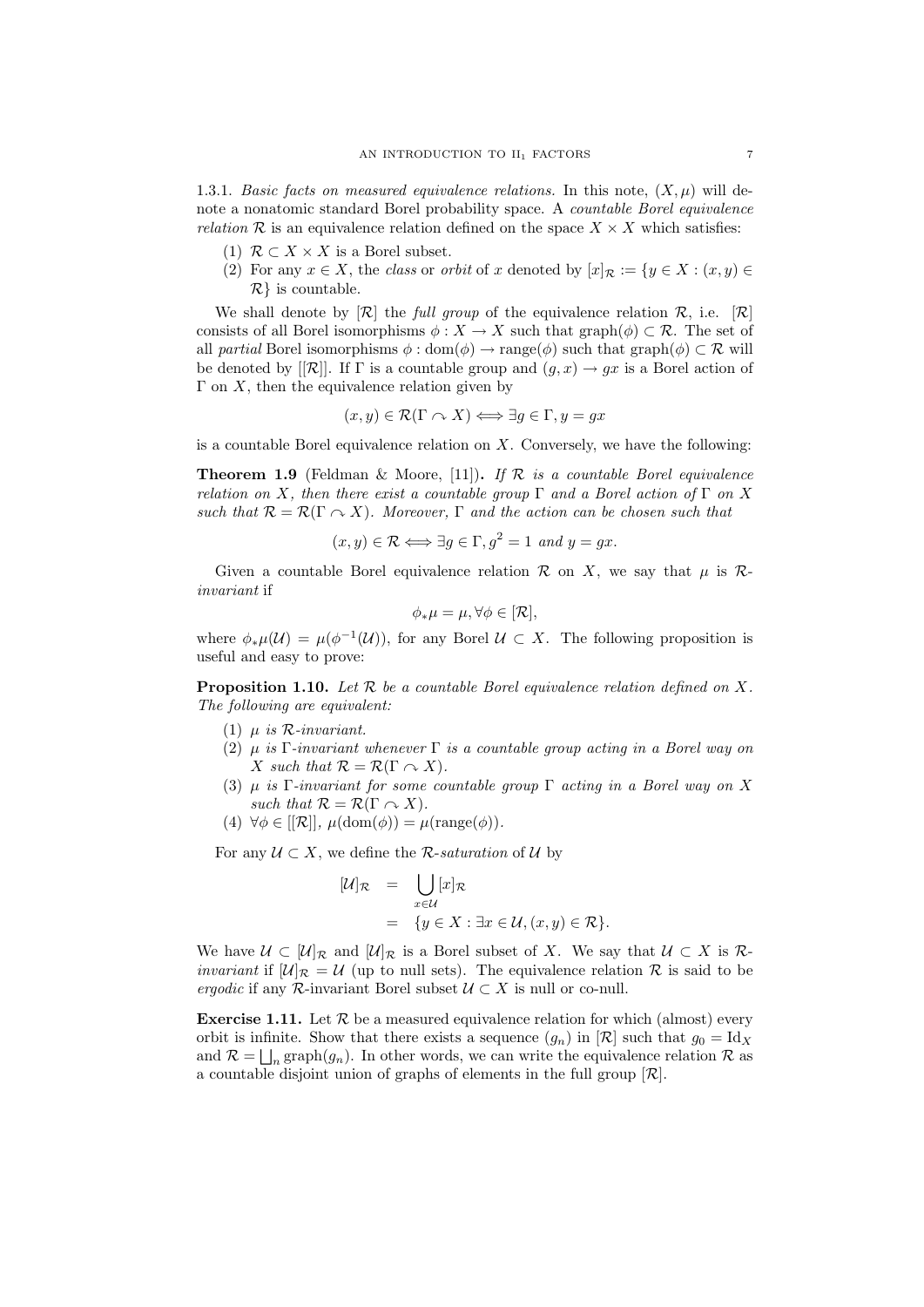Important Convention. In the rest of this paper, when we write an equivalence relation R defined on  $(X, \mu)$ , we always mean a countable Borel equivalence relation such that the measure  $\mu$  is  $\mathcal{R}$ -invariant. When we write  $\mathcal{U} \subset X$ , we always mean a Borel subset of  $X$ . From now on, we will neglect null sets, i.e. whenever a property is true for every  $x \in X$ , we mean for *µ*-almost every  $x \in X$ . From now on, we will always assume that (almost) every orbit of  $\mathcal R$  is infinite, that is,  $\mathcal R$  is a type  $II_1$ equivalence relation.

We define now a Borel measure on  $\mathcal{R}$ . For  $\mathcal{W} \subset \mathcal{R}$  a Borel subset, we define  $\mathcal{W}_x = \{y \in X : (x, y) \in \mathcal{W}\}\$ and  $\mathcal{W}^y = \{x \in X : (x, y) \in \mathcal{W}\}\$ . We define  $\nu$  on  $\mathcal{R}$  by

$$
\nu(\mathcal{W}) = \int_X |\mathcal{W}_x| \mathrm{d}\mu(x), \forall \mathcal{W} \subset \mathcal{R}.
$$

**Lemma 1.12.** Since  $\mu$  is assumed to be R-invariant, we have:

$$
\int_X |W_x| \mathrm{d}\mu(x) = \int_X |W^y| \mathrm{d}\mu(y), \forall W \subset \mathcal{R}.
$$

*Proof.* From Exercise 1.11, we know that  $\mathcal{R} = \bigsqcup_n \text{graph}(g_n)$ , for some  $g_n \in [\mathcal{R}]$ . Let  $W \subset \mathcal{R}$  be a Borel subset. Then  $W = \bigsqcup_n(\text{graph}(g_n) \cap W)$  and  $\text{graph}(g_n) \cap W =$ graph $(\phi_n)$  for  $\phi_n \in [[\mathcal{R}]]$ . Thus, we can write W as a countable disjoint union of graphs of  $\phi \in [[\mathcal{R}]]$ . Consequently, we just have to prove the equality when  $W = \text{graph}(\phi)$ , for  $\phi \in [[\mathcal{R}]]$ . For any  $\phi : \text{dom}(\phi) \to \text{range}(\phi) \in [[\mathcal{R}]]$ , we have

$$
\mu(\text{dom}(\phi)) = \int_X |\operatorname{graph}(\phi)_x| d\mu(x)
$$

$$
\mu(\operatorname{range}(\phi)) = \int_X |\operatorname{graph}(\phi)^y| d\mu(y).
$$

Since  $\mu(\text{dom}(\phi)) = \mu(\text{range}(\phi))$ , we are done.

We shall denote by  $D := \{(x, x) : x \in X\} \subset \mathcal{R}$  the diagonal. We have  $\nu(D) = 1$ . For  $i = 1, 2$  let  $\mathcal{R}_i$  be a countable Borel equivalence relation on  $(X_i, \mu_i)$ , and assumed that  $\mu_i$  is  $\mathcal{R}_i$ -invariant. We say that  $\mathcal{R}_1$  and  $\mathcal{R}_2$  are *isomorphic* and denote  $\mathcal{R}_1 \simeq \mathcal{R}_2$  if there exists a Borel isomorphism  $\Delta : X_1 \to X_2$ , such that  $\Delta_*\mu_1 = \mu_2$  and

$$
(x, y) \in \mathcal{R}_1 \Longleftrightarrow (\Delta(x), \Delta(y)) \in \mathcal{R}_2.
$$

We will be using the following important fact. For  $\Delta: X_1 \to X_2$  a Borel isomorphism such that  $\Delta_* \mu_1 = \mu_2$ , we associate  $\pi_\Delta : L^\infty(X_1) \to L^\infty(X_2)$  defined by  $(\pi_{\Delta}F)(x) = F(\Delta^{-1}x)$ , for any  $F \in L^{\infty}(X_1)$ , and any  $x \in X_1$ . Moreover the map  $\Delta \rightarrow \pi_{\Delta}$  is an onto isomorphism (see [28, Proposition XIII.1.2]).

1.3.2. Construction of the von Neumann algebra of R. We define the left regular representation of the equivalence relation R on the Hilbert space  $L^2(\mathcal{R}, \nu)$ . For  $\phi: dom(\phi) \to range(\phi) \in [[\mathcal{R}]]$  and  $\xi \in L^2(\mathcal{R}, \nu)$ , set

$$
(u_{\phi}\xi)(x,y) = \mathbf{1}_{\text{range}(\phi)}(x)\xi(\phi^{-1}(x),y), \forall (x,y) \in \mathcal{R}.
$$

In other words,  $(u_{\phi}\xi)(x, y) = \xi(\phi^{-1}(x), y)$  if  $x \in \text{range}(\phi)$  and 0 otherwise. The von Neumann algebra  $L^{\infty}(X)$  acts in the following way. If  $F \in L^{\infty}(X)$  and  $\xi \in$  $L^2(\mathcal{R}, \nu)$ , we have

$$
(F\xi)(x,y) = F(x)\xi(x,y), \forall (x,y) \in \mathcal{R}.
$$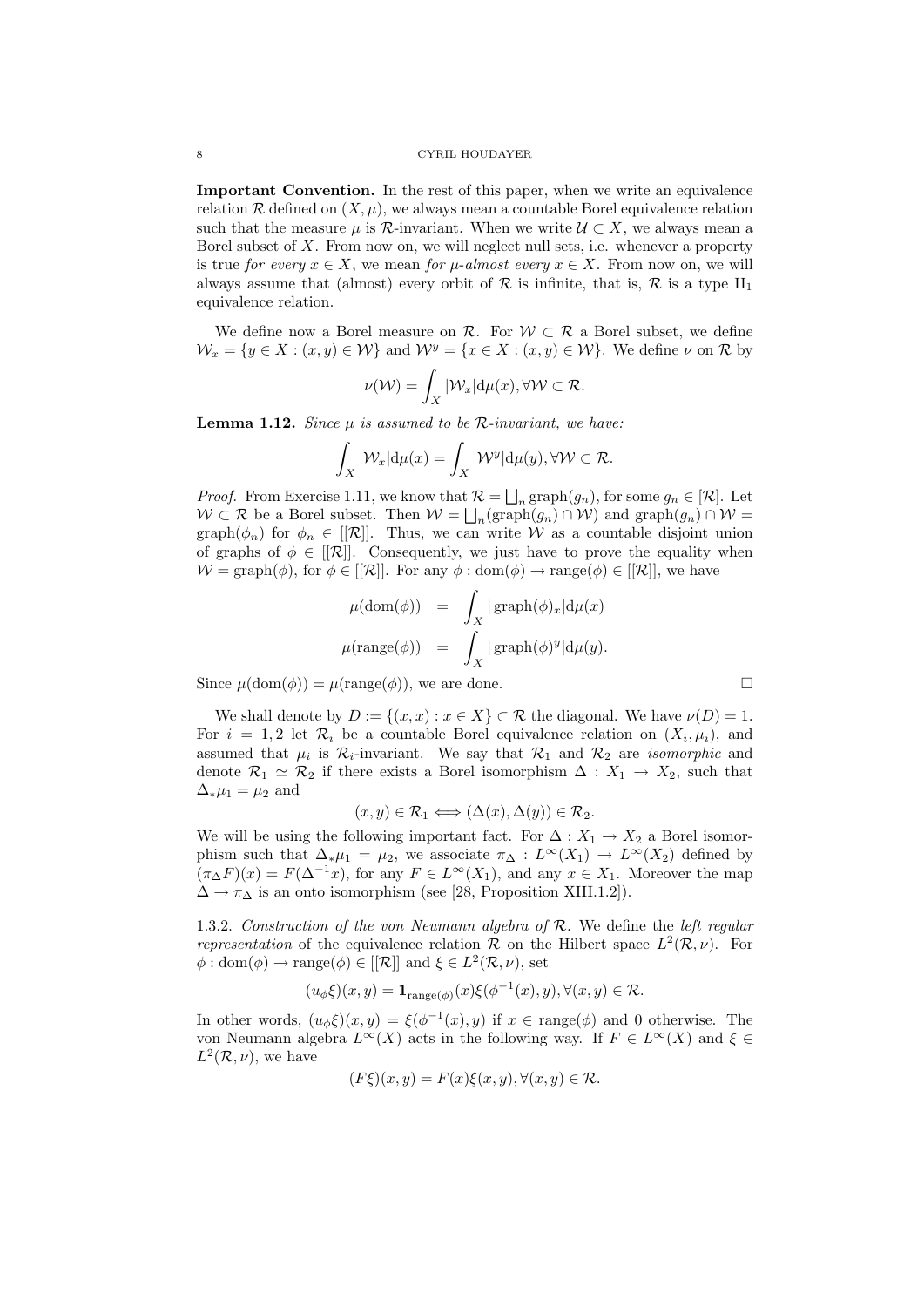For  $F \in L^{\infty}(X)$  and  $\phi \in [[\mathcal{R}]],$  define  $F_{\phi} \in L^{\infty}(X)$  by

$$
F_{\phi}(x) = \mathbf{1}_{\text{range}(\phi)}(x) F(\phi^{-1}(x)).
$$

In other words,  $F_{\phi}(x) = F(\phi^{-1}(x))$  if  $x \in \text{range}(\phi)$  and 0 otherwise.

Note that, we can also define the right regular representation of R on  $L^2(\mathcal{R}, \nu)$ in the following way: for  $\phi : \text{dom}(\phi) \to \text{range}(\phi) \in [[\mathcal{R}]]$  and  $\xi \in L^2(\mathcal{R}, \nu)$ , set

$$
(v_{\phi}\xi)(x,y) = \mathbf{1}_{\text{range}(\phi)}(y)\xi(x,\phi^{-1}(y)), \forall (x,y) \in \mathcal{R}.
$$

**Exercise 1.13.** Show that for any  $\phi, \psi \in [[\mathcal{R}]]$ , we have

- (1)  $u_{\phi}u_{\psi} = u_{\phi\psi}$ .
- (2)  $u_{\phi}^* = u_{\phi^{-1}}$ .
- (3)  $u_{\phi}^* u_{\phi} = \mathbf{1}_{\text{dom}(\phi)}$  and  $u_{\phi} u_{\phi}^* = \mathbf{1}_{\text{range}(\phi)}$ .
- (4)  $u_{\phi}F = F_{\phi}u_{\phi}$ , for any  $F \in L^{\infty}(X)$ .

**Definition 1.14** (Feldman & Moore, [12]). The von Neumann algebra  $L(\mathcal{R})$  ⊂  $\mathbf{B}(L^2(\mathcal{R}, \nu))$  of the equivalence relation  $\mathcal R$  is then defined as follows:

$$
L(\mathcal{R}) := W^*\{u_{\phi} : \phi \in [[\mathcal{R}]]\}.
$$

Likewise, we define  $R(\mathcal{R}) = W^*\{v_{\phi} : \phi \in [[\mathcal{R}]]\}$ . It is trivial to check that  $L(\mathcal{R}) \subset R(\mathcal{R})'$ . Define the canonical anti-unitary  $J : L^2(\mathcal{R}, \nu) \to L^2(\mathcal{R}, \nu)$  by  $(J\xi)(x,y) = \overline{\xi(y,x)}$ , for any  $\xi \in L^2(\mathcal{R},\nu)$ , for any  $(x,y) \in \mathcal{R}$ .

**Proposition 1.15.** Denote by  $\xi_0 = \mathbf{1}_D \in L^2(\mathcal{R}, \nu)$  the characteristic function corresponding to the diagonal  $D \subset \mathcal{R}$ .

- (1)  $\xi_0$  is a cyclic separating vector for  $L(\mathcal{R})$ .
- (2) The vector state  $\tau = \langle \cdot \xi_0, \xi_0 \rangle$  is a faithful normal trace on  $L(\mathcal{R})$ . In particular,  $L(\mathcal{R})$  is a finite von Neumann algebra.
- (3) For any  $\phi \in [[\mathcal{R}]], Ju_{\phi}J = v_{\phi}$ . In particular,  $L(\mathcal{R}) = R(\mathcal{R})'.$

*Proof.* (1) Write  $\xi_0 = \mathbf{1}_D$ , where  $D \subset \mathcal{R}$  is the diagonal. For  $\phi \in [[\mathcal{R}]]$ , we have  $\mathbf{1}_{\text{graph}(\phi)} = u_{\phi^{-1}} \xi_0$ . Recall that R can be written as a countable disjoint union of graphs of Borel isomorphisms  $\mathcal{R} = \bigsqcup_n \text{graph}(g_n)$ . Take any  $\mathcal{W} \subset \mathcal{R}$ . Then  $W = \bigsqcup_n W_n$ , with  $W_n = W \cap \text{graph}(g_n)$ . Since  $W_n$  is the graph of a partial Borel isomorphism, it follows that  $1_W \in \overline{L(\mathcal{R})\xi_0}$ . Consequently,  $\xi_0$  is cyclic for  $L(\mathcal{R})$ . Exactly in the same way,  $\xi_0$  is cyclic for  $R(\mathcal{R})$ , hence separating for  $L(\mathcal{R})$ .

(2) It suffices to prove that  $\tau(u_{\phi}u_{\psi}) = \tau(u_{\psi}u_{\phi})$ , for every  $\phi, \psi \in [[\mathcal{R}]]$ . Let  $\phi, \psi \in [[\mathcal{R}]]$ . We have

$$
\tau(u_{\phi}u_{\psi}) = \int_{X} \mathbf{1}_{\{x=(\phi\psi)^{-1}(x)\}}(x) d\mu(x)
$$
  
\n
$$
= \int_{X} \mathbf{1}_{\{x=\psi^{-1}\phi^{-1}(x)\}}(x) d\mu(x)
$$
  
\n
$$
= \int_{X} \mathbf{1}_{\{x'=\phi^{-1}\psi^{-1}(x')\}}(x') d\mu(x') (x' = \phi^{-1}(x))
$$
  
\n
$$
= \int_{X} \mathbf{1}_{\{x=(\psi\phi)^{-1}(x)\}}(x) d\mu(x)
$$
  
\n
$$
= \tau(u_{\psi}u_{\phi}).
$$

(3) A straightforward computation shows that  $Ju_{\phi}J = v_{\phi}$ , for any  $\phi \in [[\mathcal{R}]]$ . It follows that  $JL(\mathcal{R})J = R(\mathcal{R})$ . By the general theory of finite von Neumann algebras (see Proposition 1.4), we get  $L(\mathcal{R}) = R(\mathcal{R})'$ .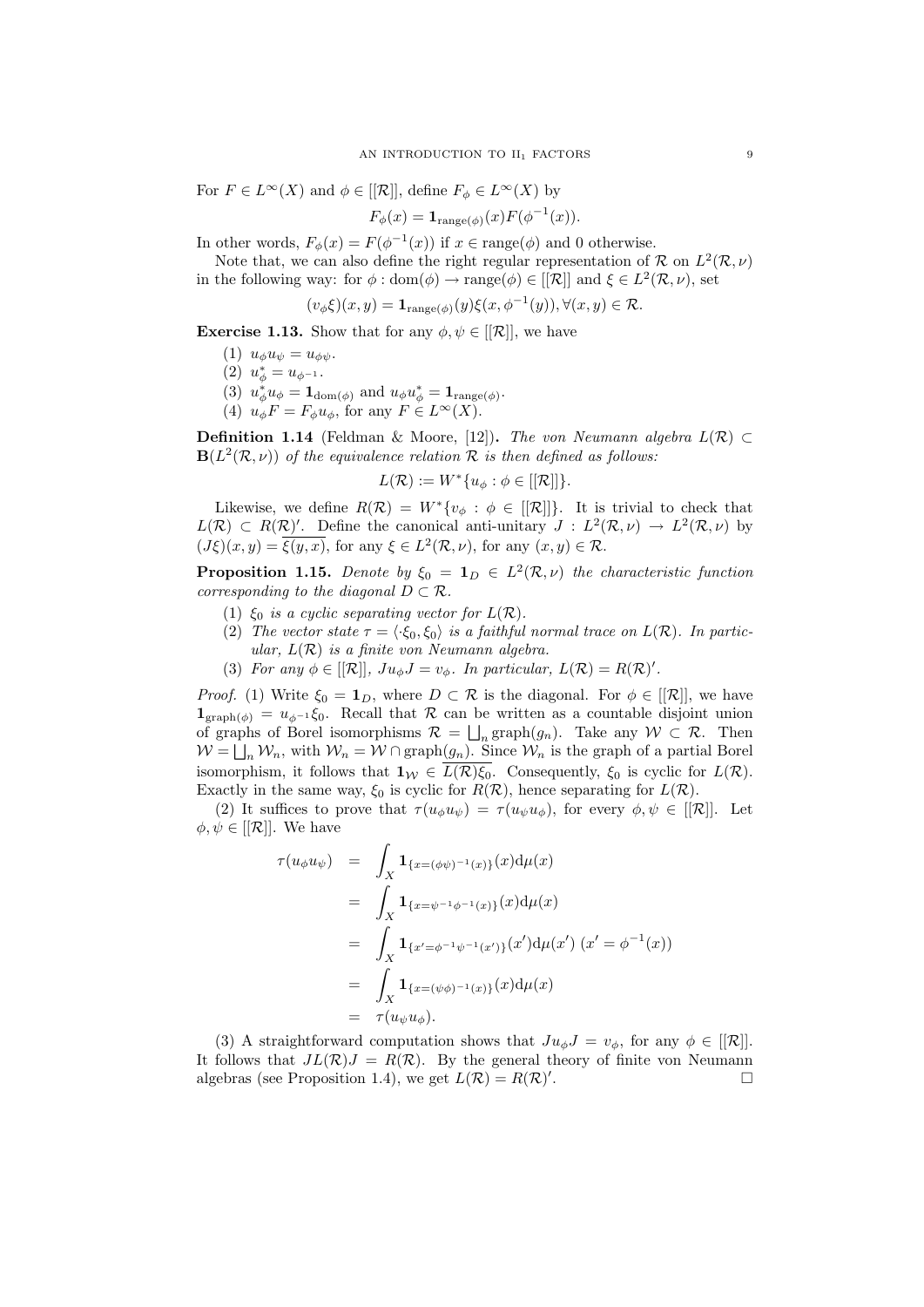Denote  $A = L^{\infty}(X)$  and  $M = L(\mathcal{R})$ . Observe that  $A \subset M$ . We know that there exists a unique  $\tau$ -preserving faithful normal conditional expectation  $E_A : M \to A$ . In order to know  $E_A$ , it is sufficient to compute  $E_A(u_{\phi})$  for any  $\phi \in [[\mathcal{R}]]$ . Denote by  $e_D: L^2(\mathcal{R}) \to L^2(D, \nu_0)$  the orthogonal projection.

# Proposition 1.16. We have

(1)  $E_A(u_g) = \mathbf{1}_{\{x = g^{-1}x\}}, \forall g \in [\mathcal{R}].$ (2)  $e_D(x\xi_0) = E_A(x)\xi_0, \,\forall x \in L(\mathcal{R}).$ 

*Proof.* In order to prove (1) and (2), it suffices to show that  $E_A(u_\phi) = \mathbf{1}_{\{x=\phi^{-1}(x)\}},$ for every  $\phi \in [[\mathcal{R}]]$ . Let  $\phi, \psi \in [[\mathcal{R}]]$ . Write  $f = \mathbf{1}_{\{x = \phi^{-1}(x)\}} \in L^{\infty}(X)$ . Then, we have

$$
\tau(E_A(u_{\phi})u_{\psi}) = \int_X E_A(u_{\phi})(x) \mathbf{1}_{\{x=\psi^{-1}(x)\}}(x) d\mu(x)
$$
  
\n
$$
= \int_X E_A(u_{\phi} \mathbf{1}_{\{x=\psi^{-1}(x)\}})(x) d\mu(x)
$$
  
\n
$$
= \tau(E_A(u_{\phi} \mathbf{1}_{\{x=\psi^{-1}(x)\}})) = \tau(u_{\phi} \mathbf{1}_{\{x=\psi^{-1}(x)\}})
$$
  
\n
$$
= \int_X \mathbf{1}_{\{x=\psi^{-1}(x)\}}(x) f(x) d\mu(x)
$$
  
\n
$$
= \int_X f(x) \mathbf{1}_{\{x=\psi^{-1}(x)\}}(x) d\mu(x) = \tau(fu_{\psi}).
$$

Thus,  $\tau((E_A(u_{\phi})-f)x) = 0$ , for any  $x \in M$ . Consequently,  $E_A(u_{\phi}) = f =$  $1_{\{x=\phi^{-1}(x)\}}$ .

**Proposition 1.17.** Let  $(g_n)$  be a sequence in  $[\mathcal{R}]$  such that  $g_0 = \text{Id}_X$  and  $\mathcal{R} =$  $\bigsqcup_n \text{graph}(g_n^{-1})$ . Then any  $x \in L(\mathcal{R})$  can be uniquely written

$$
x=\sum_n a_n u_{g_n},
$$

where  $a_n \in A$ .

*Proof.* Since  $\mathcal{R} = \bigsqcup_n \text{graph}(g_n^{-1})$ , we have

$$
L^{2}(\mathcal{R},\nu) = \bigoplus_{n} L^{2}(\mathrm{graph}(g_{n}^{-1}),\nu_{n}),
$$

where  $\nu_n$  is the restriction of  $\nu$  to graph $(g_n^{-1})$ . Let  $x \in L(\mathcal{R})$ . Define  $a_n =$  $E_A(xu_{g_n}^*)$ . Recall that  $\mathbf{1}_{\text{graph}(g_n^{-1})} = u_{g_n} \xi_0$ . Denote by  $e_D: L^2(\mathcal{R}, \nu) \to L^2(D, \nu_0)$ the orthogonal projection. It is easy to check that  $u_{g_n}e_Du_{g_n}^*$  is the orthogonal projection  $L^2(\mathcal{R}, \nu) \to L^2(\text{graph}(g_n^{-1}), \nu_n)$ . We have

$$
u_{g_n}e_D u_{g_n}^*(x\xi_0) = u_{g_n}(e_D u_{g_n}^* x\xi_0)
$$
  
=  $u_{g_n}E_A(u_{g_n}^* x)\xi_0$   
=  $u_{g_n}E_A(u_{g_n}^* x)u_{g_n}^* u_{g_n}\xi_0$   
=  $E_A(xu_{g_n}^*)u_{g_n}\xi_0.$ 

Therefore  $x\xi_0 = \sum_n E_A(xu_{g_n}^*)u_{g_n}\xi_0$  in  $L^2(\mathcal{R},\nu)$  and so  $x = \sum_n E_A(xu_{g_n}^*)u_{g_n}$ where the convergence holds for the  $\|\cdot\|_2$ -norm.

The above proposition yields in particular  $L(\mathcal{R}) = (L^{\infty}(X) \cup \{u_g : g \in [\mathcal{R}]\})''$ . **Proposition 1.18.** Denote  $M = L(\mathcal{R})$  and  $A = L^{\infty}(X)$ . Then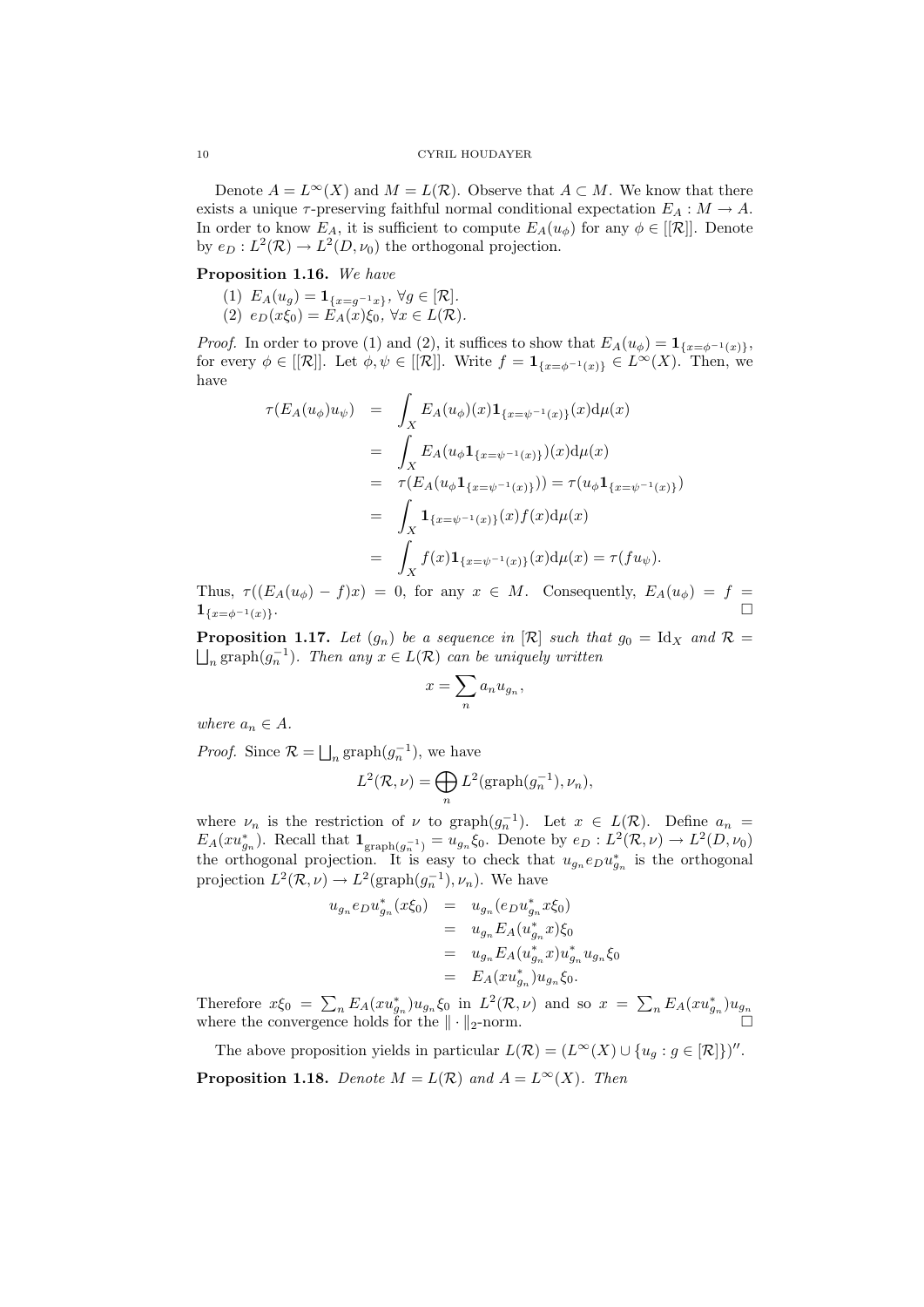- (1)  $A = A' \cap M$ , i.e.  $A \subset M$  is a maximal abelian  $\ast$ -subalgebra.
- (2)  $\mathcal{N}_M(A)'' = M$ , i.e.  $A \subset M$  is regular.

*Proof.* (1) Let  $u \in \mathcal{U}(A' \cap M)$ . As before we may write  $u = \sum_{n} a_n u_{g_n}$  for some  $g_n \in [\mathcal{R}]$ . Fix  $F \in L^{\infty}(X)$ . Since  $uF = Fu$ , we get  $a_n(F_{g_n} - F) = 0$ , for any n. Thus, for any  $x \in \text{supp}(a_n)$ ,  $F(g_n^{-1}(x)) = F(x)$ . Using a previous remark, we get  $g_n^{-1}(x) = x$ , for any  $x \in \text{supp}(a_n)$ . Thus,  $u = \sum_n a_n \mathbf{1}_{\text{supp}(a_n)} \in A$ .

(2) It is trivial once we noticed that 
$$
M = (\overline{A} \cup \{u_g : g \in [\mathcal{R}]\})''
$$
.

From this proposition, it follows that  $\mathcal{Z}(M) = M' \cap M \subset A' \cap M = A$ . Moreover, for any  $U \subset X$ , we have the following

$$
\mathcal{U} = [\mathcal{U}]_{\mathcal{R}} \Longleftrightarrow g\mathcal{U} = \mathcal{U}, \forall g \in [\mathcal{R}].
$$

Indeed, assume that  $\mathcal{U} = [\mathcal{U}]_{\mathcal{R}}$  and fix  $g \in [\mathcal{R}]$ . For any  $x \in \mathcal{U}$ , since  $(x, gx) \in \mathcal{R}$ , then  $gx \in \mathcal{U}$ . Conversely, assume that  $g\mathcal{U} = \mathcal{U}$ , for any  $g \in [\mathcal{R}]$ . Recall that there exists a countable group and a p.m.p. action of  $\Gamma$  on X such that  $\mathcal{R} = \mathcal{R}(\Gamma \cap X)$ . If  $(x, y) \in \mathcal{R}$ , with  $x \in \mathcal{U}$ , there exists  $g \in \Gamma$  such that  $y = gx$ . But then  $y \in \mathcal{U}$ . Thus we obtain:

**Proposition 1.19.**  $L(\mathcal{R})$  is a factor if and only if  $\mathcal{R}$  is ergodic.

Then we summarize what we did so far in the following theorem:

**Theorem 1.20.** Let  $(X, \mu)$  be a nonatomic probability space. Let R be an ergodic countable Borel equivalence relation on X such that  $\mu$  is R-invariant. Then  $L(\mathcal{R})$ is a II<sub>1</sub> factor and  $L^{\infty}(X) \subset L(\mathcal{R})$  is a Cartan subalgebra.

1.3.3. The full group of R and consequences. Denote  $A = L^{\infty}(X)$  and  $M = L(\mathcal{R})$ . We prove the following:

Theorem 1.21. We have

$$
[\mathcal{R}] = \mathcal{N}_M(A)/\mathcal{U}(A).
$$

*Proof.* Let  $u \in \mathcal{N}_M(A)$ . As before, we may write  $u = \sum_n a_n u_{g_n}$ , for some  $a_n \in A$ ,  $g_n \in [\mathcal{R}]$ . We know that there exists a Borel isomorphism  $\Delta : X \to X$  such that  $\Delta_*\mu = \mu$  and  $uFu^* = F_\Delta$ , for any  $F \in A$ . Thus,  $uF = F_\Delta u$  and so  $a_n(F_{g_n} - F_\Delta) =$ 0, for any n and any  $F \in A$ . Hence, for any  $x \in \text{supp}(a_n)$ , for any  $F \in A$ 

$$
F(g_n^{-1}(x)) = F(\Delta^{-1}(x)).
$$

Denote  $Y = \bigcup_n \text{supp}(a_n)$ . The Borel subset Y is co-null. Indeed, for all  $n \in \mathbb{N}$ , we have

$$
\mathbf{1}_{X\setminus Y}a_nu_{g_n}=0
$$

and so  $\mathbf{1}_{X\setminus Y}u = 0$ . Thus,  $\mu(X\setminus Y) = 0$ . This finally proves that  $\Delta \in [\mathcal{R}]$ . We have constructed a group morphism

$$
\Phi: \begin{array}{ccc} \mathcal{N}_M(A) & \to & [\mathcal{R}] \\ u & \mapsto & \Delta \end{array}
$$

which is onto since  $\Delta = u_{\Delta}$ . Moreover,  $u \in \text{ker}(\Phi)$  if and only if  $u \in A' \cap M$ . Thus,  $\ker(\Phi) = \mathcal{U}(A)$ . This completes the proof.

**Corollary 1.22.** We have  $\mathcal{N}_M(A) = \mathcal{U}(A) \rtimes [\mathcal{R}].$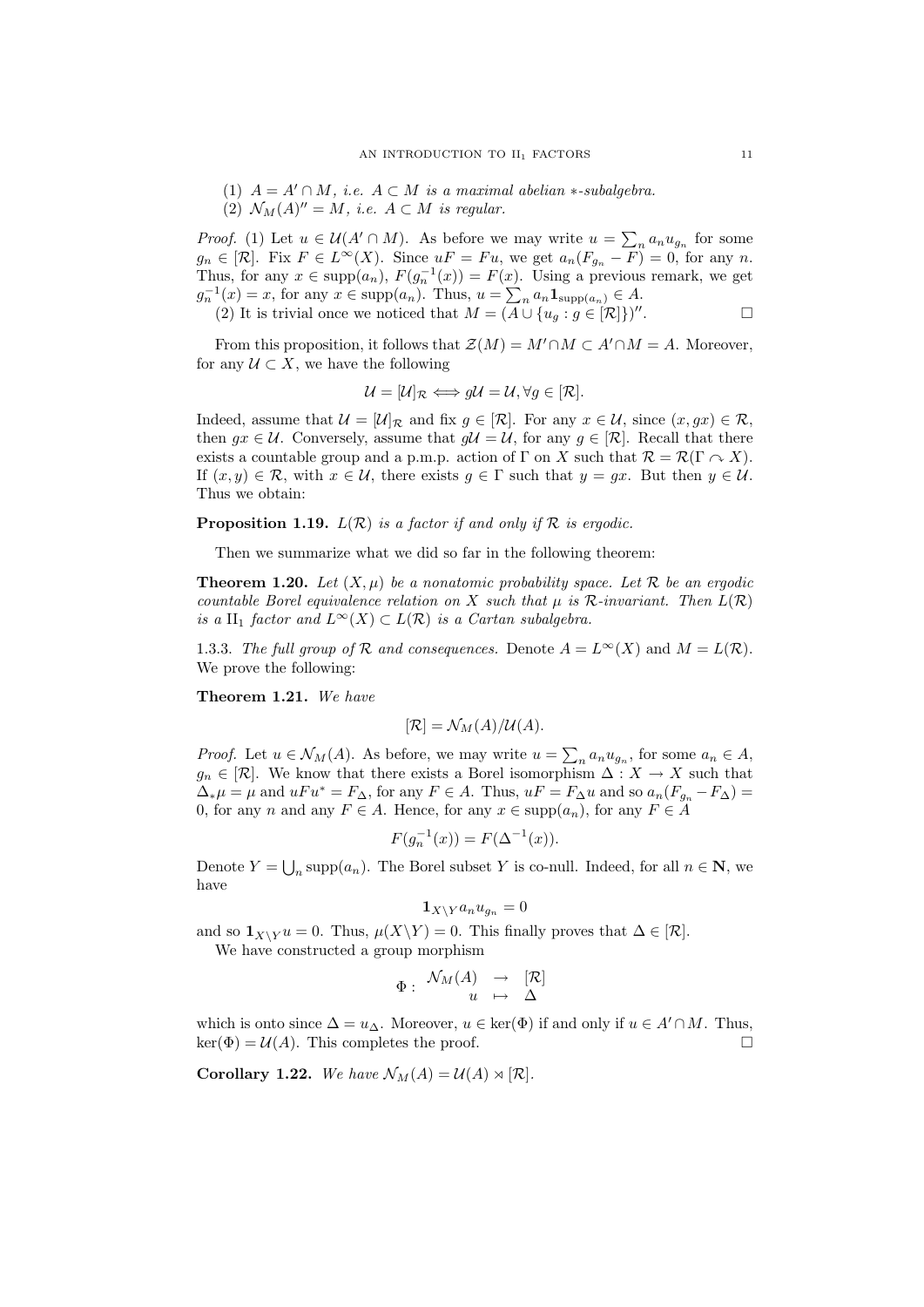Proof. We already know that the sequence

$$
1 \longrightarrow \mathcal{U}(A) \longrightarrow \mathcal{N}_M(A) \longrightarrow [\mathcal{R}] \longrightarrow 1
$$

is exact. It moreover splits with the following section

$$
s: \begin{array}{rcl} [\mathcal{R}] & \rightarrow & \mathcal{N}_M(A) \\ g & \mapsto & u_g \end{array} \, .
$$

**Theorem 1.23.** For  $i = 1, 2$ , let  $\mathcal{R}_i$  be a measured equivalence relation on  $(X_i, \mu_i)$ . Denote  $A_i = L^{\infty}(X_i)$  and  $M_i = L(\mathcal{R}_i)$ . Then

$$
\mathcal{R}_1 \simeq \mathcal{R}_2 \Longleftrightarrow (A_1 \subset M_1) \simeq (A_2 \subset M_2).
$$

*Proof.*  $\implies$  First assume that  $\mathcal{R}_1 \simeq \mathcal{R}_2$ . Then there exists a Borel isomorphism  $\Delta: X_1 \to X_2$  such that  $\Delta_* \mu_1 = \mu_2$  and for any  $(x, y) \in X_1 \times X_1$ ,  $(x, y) \in \mathcal{R}_1$  iff  $(\Delta(x), \Delta(y)) \in \mathcal{R}_2$ . We define a unitary as follows:

$$
U: \begin{array}{ccc} L^2(\mathcal{R}_1,\nu_1) & \to & L^2(\mathcal{R}_2,\nu_2) \\ \xi & \mapsto & \big((x,y)\mapsto \xi(\Delta^{-1}(x),\Delta^{-1}(y))\big) \,. \end{array}
$$

For any  $g \in [\mathcal{R}_1]$ ,  $F \in L^{\infty}(X_1)$  and any  $\xi \in L^2(\mathcal{R}_2, \nu_2)$ , we have

$$
(Uu_gU^*\xi)(x,y) = \xi(\Delta g^{-1}\Delta^{-1}(x),y)
$$
  

$$
(UFU^*\xi)(x,y) = F(\Delta^{-1}(x))\xi(x,y).
$$

Thus,  $Uu_gU^* = u_{\Delta g \Delta^{-1}}$  and  $UFU^* = F_{\Delta}$ . Consequently,  $\theta = \text{Ad}(U) : M_1 \to M_2$ is an onto ∗-isomorphism such that  $\theta(A_1) = A_2$ .

 $\Leftarrow$  Assume now that there exists an onto ∗-isomorphism  $\theta : M_1 \to M_2$  such that  $\theta(A_1) = A_2$ . We know that there exists a Borel isomorphism  $\Delta: X_1 \to X_2$ such that  $\Delta_* \mu_1 = \mu_2$  and  $\theta(F) = F_{\Delta}$ , for any  $F \in A_1$ . Fix  $g \in [\mathcal{R}_1]$ . Since  $u_g$ normalizes  $A_1$  inside  $M_1$ , it follows that  $\theta(u_g)$  normalizes  $A_2$  inside  $M_2$ . Thus there exist  $h \in [\mathcal{R}_2]$  and  $v \in \mathcal{U}(A_2)$  such that  $\theta(u_q) = u_h v$ .

Fix  $F \in A_1$ . From the one hand, we know that  $u_g F u_g^* = F_g$ . Thus we obtain  $\theta(u_g F u_g^*) = \theta(F_g) = (F_g)_{\Delta}$ . On the other hand, we have

$$
\theta(u_g F u_g^*) = \theta(u_g)\theta(F)\theta(u_g)^*
$$
  
=  $u_h v F_{\Delta} v^* u_h^*$   
=  $u_h F_{\Delta} u_h^*$   
=  $(F_{\Delta})_h$ .

Consequently,  $(F_g)_{\Delta} = (F_{\Delta})_h$ , and so  $g^{-1}\Delta^{-1} = \Delta^{-1}h^{-1}$  on  $X_2$ . Equivalently,  $\Delta g = h\Delta$  on  $X_1$ . For any  $x \in X_1$ ,  $(\Delta(x), \Delta g(x)) = (\Delta(x), h\Delta(x)) \in \mathcal{R}_2$ , since  $h \in [\mathcal{R}_2].$ 

Let now  $(x, y) \in \mathcal{R}_1$ . We know that there exists  $g \in [\mathcal{R}_1]$  such that  $y = gx$ . Thus,  $(\Delta(x), \Delta(y)) = (\Delta(x), \Delta(g(x)) \in \mathcal{R}_2$ . Reasoning exactly the same way with  $\Delta^{-1}$ , we obtain that  $\Delta$  is an isomorphism of equivalence relations.

1.3.4. Group actions and their orbit equivalence relations. Given a p.m.p. action  $\Gamma \sim (X, \mu)$ , one can associate the *orbit equivalence relation*  $\mathcal{R}(\Gamma \sim X)$  defined by

$$
(x, y) \in \mathcal{R}(\Gamma \cap X) \Longleftrightarrow \exists s \in \Gamma, y = sx.
$$

When the action  $\Gamma \curvearrowright X$  is free, the map

$$
(\Gamma \times X, \text{counting } \otimes \mu) \ni (s, x) \mapsto (x, sx) \in (\mathcal{R}(\Gamma \cap X), \nu)
$$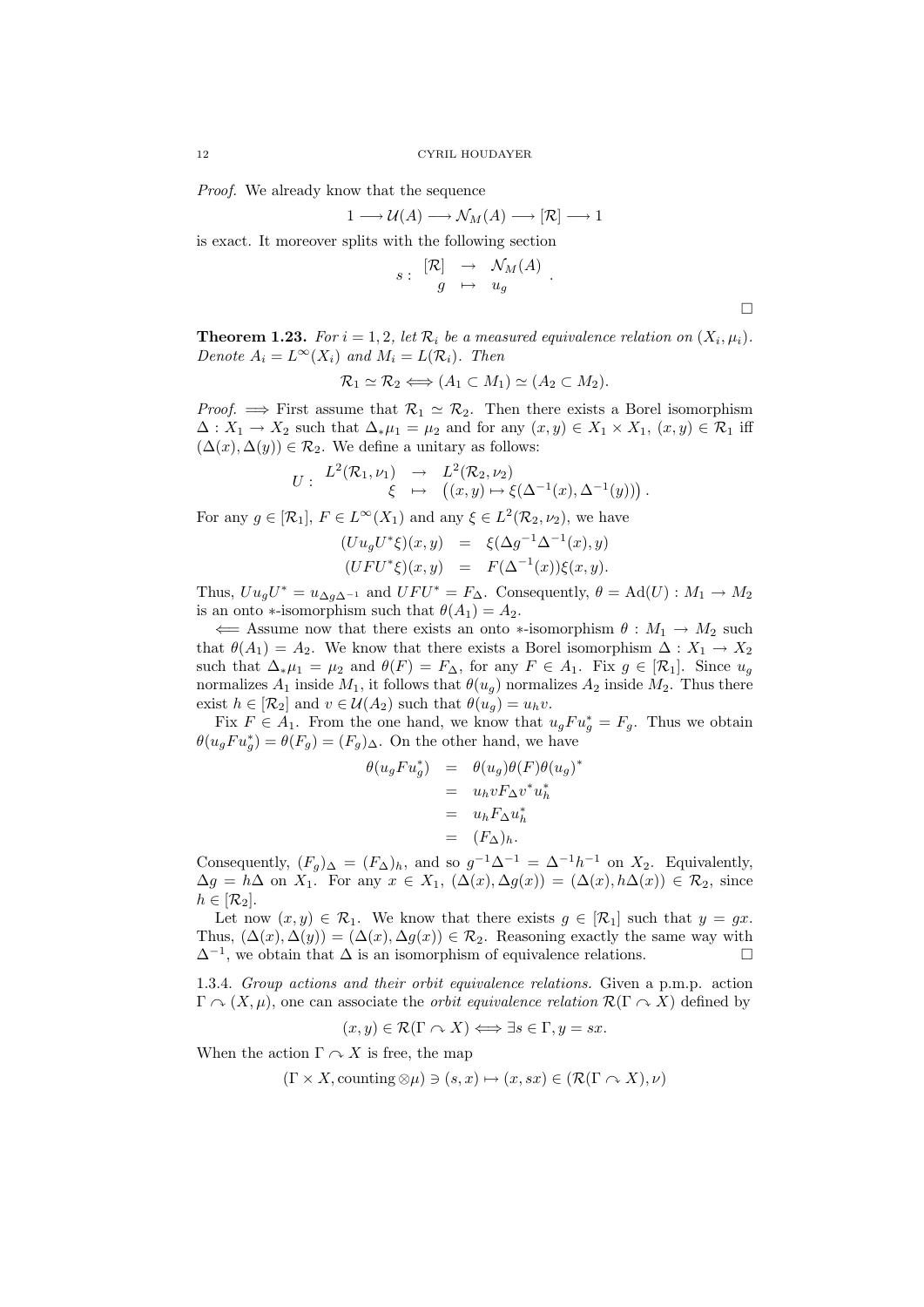is a p.m.p. Borel isomorphism.

**Exercise 1.24.** Let  $\Gamma \sim (X, \mu)$  be a free p.m.p. action. Show that the von Neumann algebra of the orbit equivalence relation  $L(\mathcal{R}(\Gamma \cap X))$  and the group measure space construction  $L^{\infty}(X) \rtimes \Gamma$  are  $\ast$ -isomorphic.

**Definition 1.25.** Let  $\Gamma \sim (X, \mu)$  and  $\Lambda \sim (Y, \nu)$  be two free p.m.p. actions. We shall say that

- (1)  $\Gamma \cap (X, \mu)$  and  $\Lambda \cap (Y, \nu)$  are conjugate if there exist a p.m.p. Borel isomorphism  $\Delta : (X, \mu) \simeq (Y, \nu)$  and a group isomorphism  $\delta : \Gamma \simeq \Lambda$  such that  $\Delta(sx) = \delta(s)\Delta(x)$ ,  $\forall s \in \Gamma, \forall x \in X$ .
- (2)  $\Gamma \cap (X, \mu)$  and  $\Lambda \cap (Y, \nu)$  are *orbit equivalent* (abbreviated OE) if there exist a p.m.p. Borel isomorphism  $\Delta : (X, \mu) \simeq (Y, \nu)$  such that  $\Delta(\Gamma x) =$  $ΛΔ(x), ∀x ∈ X.$
- (3)  $\Gamma \cap (X, \mu)$  and  $\Lambda \cap (Y, \nu)$  are W<sup>\*</sup>-equivalent (abbreviated W<sup>\*</sup>E) if  $L^{\infty}(X)$   $\rtimes$  $\Gamma \simeq L^{\infty}(Y) \rtimes \Lambda$ .

Let  $A = L^{\infty}(X) \subset L^{\infty}(X) \rtimes \Gamma = M$  and  $B = L^{\infty}(Y) \subset L^{\infty}(Y) \rtimes \Lambda = N$ . Observe that Theorem 1.23 yields

$$
\Gamma \curvearrowright (X, \mu) \sim_{\text{OE}} \Lambda \curvearrowright (Y, \nu) \iff \mathcal{R}(\Gamma \curvearrowright X) \simeq \mathcal{R}(\Lambda \curvearrowright Y)
$$
  

$$
\iff (A \subset M) \simeq (B \subset N)
$$

Therefore the following implications are true

conjugacy  $\implies$  orbit equivalence  $\implies$  W<sup>\*</sup>-equivalence.

2. Hilbert bimodules. Completely positive maps

# 2.1. Generalities.

2.1.1. Hilbert bimodules. The discovery of the appropriate notion of representations for von Neumann algebras, as so-called correspondences or bimodules, is due to Connes [5].

**Definition 2.1.** Let M, N be finite von Neumann algebras. A Hilbert space  $\mathcal{H}$ is said to be an M-N-bimodule if it comes equipped with two commuting normal  $\ast$ -representations π :  $M \to \mathbf{B}(\mathcal{H})$  and  $\rho : N^{\text{op}} \to \mathbf{B}(\mathcal{H})$ . We shall intuitively write  $x \cdot \xi \cdot y = \pi(x) \rho(y^{\text{op}}) \xi, \,\forall \xi \in \mathcal{H}, \forall x \in M, \forall y \in N.$ 

We shall see that an  $M-M$  bimodule  $H$  is the analog of a unitary group representation  $\pi : \Gamma \to \mathcal{U}(H_{\pi}).$ 

Example 2.2. The following are important examples of bimodules:

- (1) The identity bimodule  $L^2(M)$  with  $x \cdot \xi \cdot y = x \xi y$ .
- (2) The coarse bimodule  $L^2(M) \otimes L^2(N)$  with  $x \cdot (\xi \otimes \eta) \cdot y = (x \xi) \otimes (\eta y)$ . It can be checked that as  $M-N$ -bimodules,

 $L^2(M) \otimes L^2(N) \simeq \mathcal{H} \mathcal{S}(L^2(M), L^2(N))$ 

where  $H\mathcal{S}(L^2(M), L^2(N))$  denotes the M-N-bimodule of Hilbert-Schmidt operators on from  $L^2(M)$  to  $L^2(N)$ .

(3) For any  $\tau$ -preserving automorphism  $\theta \in Aut(M)$ , we regard  $L^2(M)$  with the following structure:  $x \cdot \xi \cdot y = x \xi \theta(y)$ .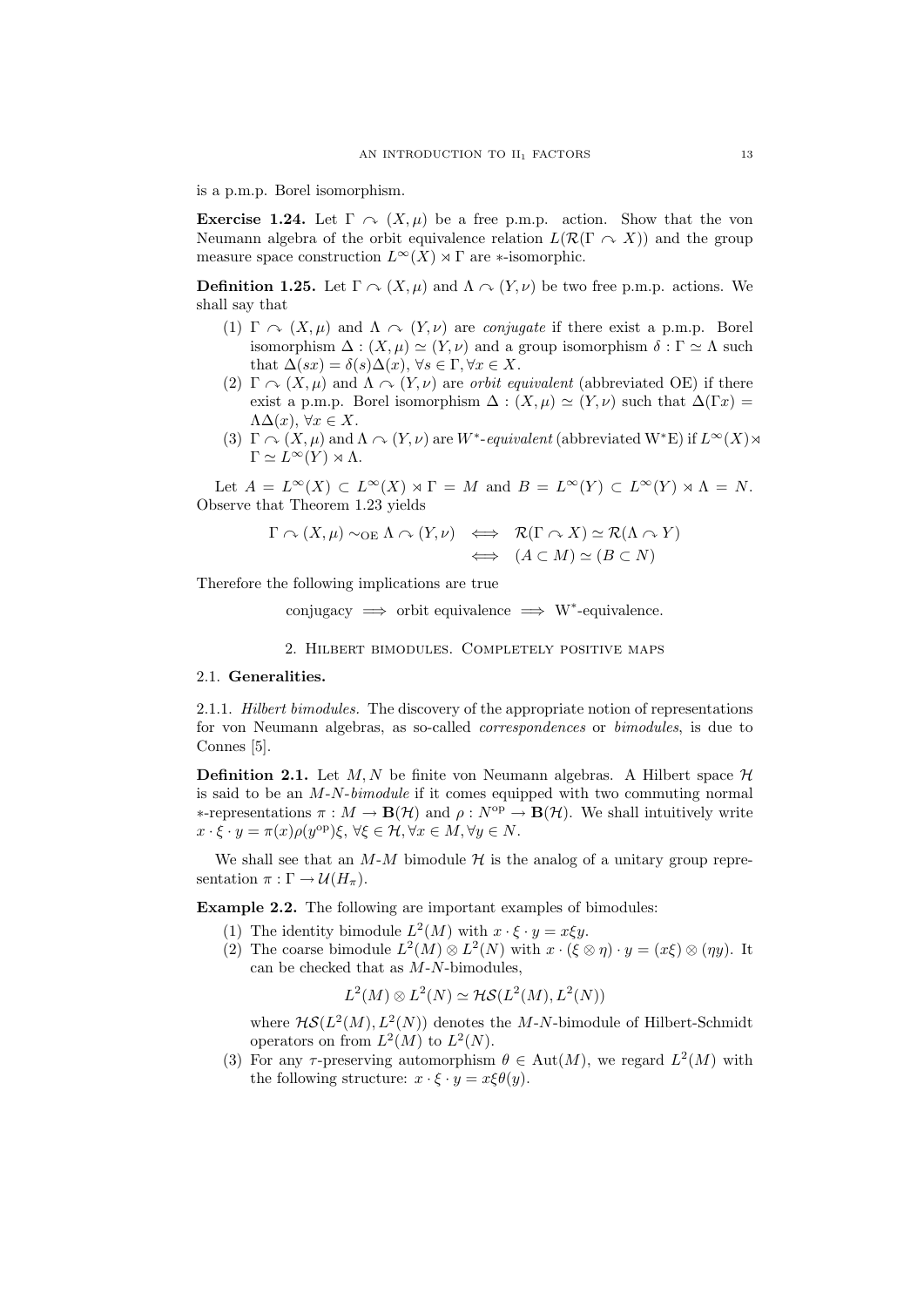### 14 CYRIL HOUDAYER

(4) Let  $B \subset M$  be a von Neumann subalgebra and denote by  $e_B : L^2(M) \to$  $L^2(B)$  the orthogonal projection. Consider the basic construction  $\langle M, e_B \rangle$ which is the von Neumann subalgebra of  $\mathbf{B}(L^2(M))$  generated by M and  $e_B$ . We endow  $\langle M, e_B \rangle$  with the following semifinite trace:  $\text{Tr}(xe_By) = \tau(xy)$ , for all  $x, y \in M$  (see Subsection 2.3). Then  $L^2(\langle M, e_B \rangle, \text{Tr})$  is naturally endowed with a structure of  $M$ - $M$ -bimodule. Moreover, as  $M$ - $M$ -bimodules,

$$
L^2(\langle M, e_B \rangle, \text{Tr}) \simeq L^2(M) \otimes_B L^2(M)
$$

where  $\otimes_B$  denotes Connes' fusion tensor product (see [5, Appendix V.B]).

2.1.2. Unital completely positive maps. Let  $(M, \tau_M), (N, \tau_N)$  be finite von Neumann algebras endowed with a fixed faithful normal trace. A linear map  $\phi : M \to N$  is said to be *completely positive* if the maps

$$
\phi_n = \mathrm{Id}_n \otimes \phi : \mathbf{M}_n(\mathbf{C}) \otimes M \to \mathbf{M}_n(\mathbf{C}) \otimes N
$$

are positive for every  $n > 1$ . We shall say that  $\phi$  is unital if  $\phi(1) = 1$ , and tracepreserving if moreover  $\tau_N(\phi(x)) = \tau_M(x)$ , for every  $x \in M$ .

**Theorem 2.3** (Stinespring dilation). Let  $\phi : M \to N$  be a (normal) u.c.p. map. Then there exist a Hilbert space H, an isometry  $V: L^2(N) \to H$  and a (normal)  $*-representation \pi : M \to \mathbf{B}(\mathcal{H})$  such that

$$
\phi(x) = V^*\pi(x)V, \forall x \in M.
$$

*Proof.* Equip  $\mathcal{H}_0 = M \otimes_{\text{alg}} L^2(N)$  with the following sesquilinear form

$$
\langle \sum_i a_i \otimes \eta_i, \sum_j b_j \otimes \zeta_j \rangle = \sum_{i,j} \langle \phi(b_j^* a_i) \eta_i, \zeta_j \rangle_{L^2(N)}
$$

and promote it to a Hilbert space  $\mathcal H$  by separation and completion. Denote by  $(\sum_j b_j \otimes \zeta_j)$  the vector in H which it represents. Define now  $V: L^2(N) \to H$  by  $V\zeta = (1 \otimes \zeta)^{\bullet}$ . It is clear that V is an isometry, i.e.  $V^*V = 1_{L^2(N)}$ . For every  $x \in M$ , we define a bounded linear operator  $\pi(x)$  on H by

$$
\pi(x)(\sum_j b_j \otimes \zeta_j)^{\bullet} = (\sum_j xb_j \otimes \zeta_j)^{\bullet}.
$$

As expected,  $\pi : M \to \mathbf{B}(H)$  is a (normal) \*-representation such that  $\phi(x) =$  $V^*\pi(x)V, \,\forall x\in M.$ 

It follows that a u.c.p. map  $\phi : M \to N$  satisfies for every  $x \in M$ ,

$$
\begin{array}{rcl}\n\phi(x^*x) & = & V^*\pi(x^*x)V \\
& = & V^*\pi(x^*)VV^*\pi(x)V + V^*\pi(x^*)(1 - VV^*)\pi(x)V \\
& \geq & \phi(x)^*\phi(x).\n\end{array}
$$

If  $\phi$  is moreover assumed to be trace-preserving, the operator  $T_{\phi}: L^2(M) \to L^2(N)$ defined by

$$
T_{\phi}(\widehat{x}) = \phi(x), \forall x \in M.
$$

is bounded and  $||T_{\phi}||_{\infty} = 1$ .

**Example 2.4.** The following are important examples of  $\tau$ -preserving u.c.p. maps:

(1) The trace  $\tau : M \to M$ , the identity map Id :  $M \to M$  and more generally all ∗-automorphisms  $\theta : M \to M$  which preserve the trace.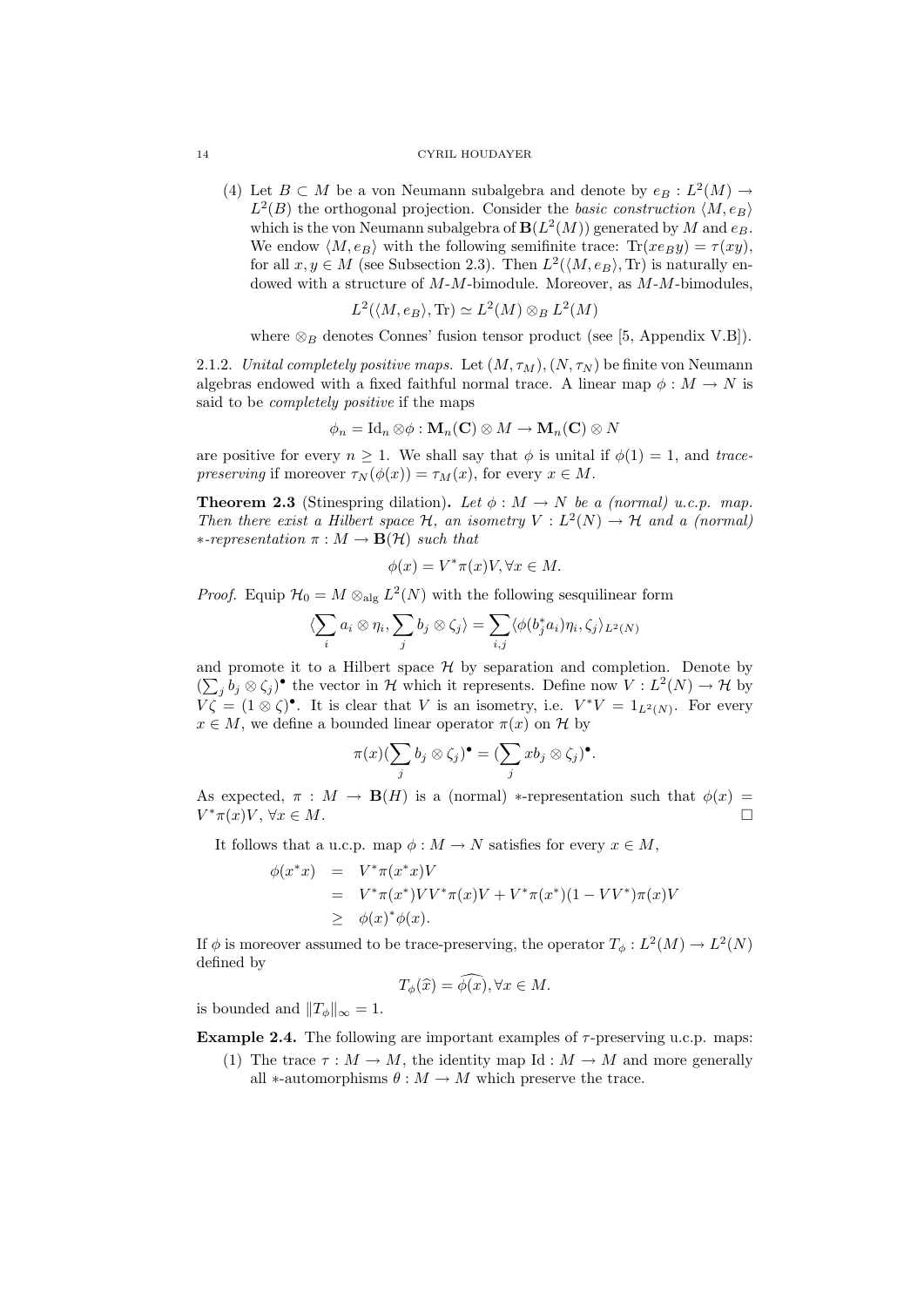(2) Let  $B \subset M$  be a von Neumann subalgebra. Denote by  $e_B : L^2(M) \to L^2(B)$ the orthogonal projection. Denote by  $E_B : M \to B$  the unique  $\tau$ -preserving  $conditional\ expectation\ from\ M\ onto\ B\ which\ satisfies$ 

$$
\widehat{E_B(x)} = e_B(\widehat{x}), \forall x \in M.
$$

It is easy to see that  $E_B$  is indeed a u.c.p. map.

(3) Let  $M = L(\Gamma)$  be the von Neumann algebra of a countable group Γ. Let  $\varphi : \Gamma \to \mathbf{C}$  be a normalized *positive definite* function, i.e. for any finite set  $F \subset \Gamma$  the matrix  $(\varphi(st^{-1}))_{s,t \in F}$  is positive. Define the corresponding  $\tau$ -preserving u.c.p. map  $\phi: L(\Gamma) \to L(\Gamma)$  by

$$
\phi(\sum_{s \in \Gamma} a_s u_s) = \sum_{s \in \Gamma} \varphi(s) a_s u_s.
$$

Exercise 2.5. Let  $\phi: L(\Gamma) \to L(\Gamma)$  be a  $\tau$ -preverving u.c.p. map. Show that  $\varphi : \Gamma \to \mathbf{C}$  defined by  $\varphi(s) = \tau(\phi(u_s)u_s^*)$  is a positive definite function.

# 2.2. Dictionary between Hilbert bimodules and u.c.p. maps.

2.2.1. From u.c.p. maps to Hilbert bimodules. Let  $\phi : M \to N$  be a trace-preserving u.c.p. map. Equip  $\mathcal{H}_0 = M \odot L^2(N)$  with the following sesquilinear form

$$
\langle \sum_i a_i \otimes \eta_i, \sum_j b_j \otimes \zeta_j \rangle = \sum_{i,j} \langle \phi(b_j^* a_i) \eta_i, \zeta_j \rangle_{L^2(N)}
$$

and promote it to a Hilbert space  $\mathcal{H}_{\phi}$  by separation and completion. Observe that  $\mathcal{H}_{\phi}$  is a Stinespring Dilation of  $\phi$ . Abusing notation, denote by  $b \otimes \zeta$  the vector in  $\mathcal{H}_{\phi}$  which it represents. The action is given by

$$
a(b\otimes \zeta)x=(ab)\otimes (\zeta x),
$$

for  $a \in M$  and  $x \in N$ . With the unit vector  $\xi = 1 \otimes \hat{1} \in \mathcal{H}_{\phi}$ , we have

$$
\langle a\xi x, \xi y \rangle_{\mathcal{H}_{\phi}} = \langle \phi(a)\hat{x}, \hat{y} \rangle_{L^2(N)}
$$

for every  $a \in M$ ,  $x, y \in N$ . Since the u.c.p. map  $\phi$  is assumed to be trace-preserving. we get

$$
\langle \cdot \xi, \xi \rangle = \tau_M
$$
 and  $\langle \xi \cdot, \xi \rangle = \tau_N$ .

2.2.2. From Hilbert bimodules to u.c.p. maps. Let  $\mathcal H$  be an M-N bimodule, with a tracial unit vector  $\xi$ , i.e.  $\langle \cdot \xi, \xi \rangle = \tau_M$  and  $\langle \xi \cdot, \xi \rangle = \tau_N$ . Then the linear operator  $L_{\xi}: L^2(N) \to \mathcal{H}$  defined by  $L_{\xi}(\hat{x}) = \xi x$  is bounded and  $||L_{\xi}||_{\infty} = 1$ . For any  $x, y \in N$ , we have

$$
\langle \widehat{x}, L_{\xi}^{*}(\xi y) \rangle_{L^{2}(N)} = \langle \xi x, \xi y \rangle_{\mathcal{H}}
$$
  
=  $\tau(xy^{*})$   
=  $\langle \widehat{x}, \widehat{y} \rangle_{L^{2}(N)},$ 

so that  $L_{\xi}^{*}(ξy) = \hat{y}$ . Therefore  $L_{\xi}$  is an isometry, i.e.  $L_{\xi}^{*}L_{\xi} = 1$ . Denote by  $J = J_N$ <br>the cononical antiunitary. Moreover, for any  $a \in M$ ,  $\hat{I}^{*}aL \in N$ . Indeed for any the canonical antiunitary. Moreover, for any  $a \in M$ ,  $\tilde{L}_{\xi}^{*} a L_{\xi} \in N$ . Indeed for any  $y, z_1, z_2 \in N$ , we have

$$
\langle (L_{\xi}^{*} a L_{\xi})(J y^{*} J)\hat{z}_{1}, \hat{z}_{2}\rangle_{L^{2}(N)} = \langle a L_{\xi} J y^{*} J \hat{z}_{1}, L_{\xi} \hat{z}_{2}\rangle_{\mathcal{H}}
$$
  
\n
$$
= \langle a \xi z_{1} y, \xi z_{2}\rangle_{\mathcal{H}}
$$
  
\n
$$
\langle (J y^{*} J)(L_{\xi}^{*} a L_{\xi}) \hat{z}_{1}, \hat{z}_{2}\rangle_{L^{2}(N)} = \langle x L_{\xi} \hat{z}_{1}, L_{\xi} J y J \hat{z}_{2}\rangle_{\mathcal{H}}
$$
  
\n
$$
= \langle a \xi z_{1}, \xi z_{2} y^{*} \rangle_{\mathcal{H}}.
$$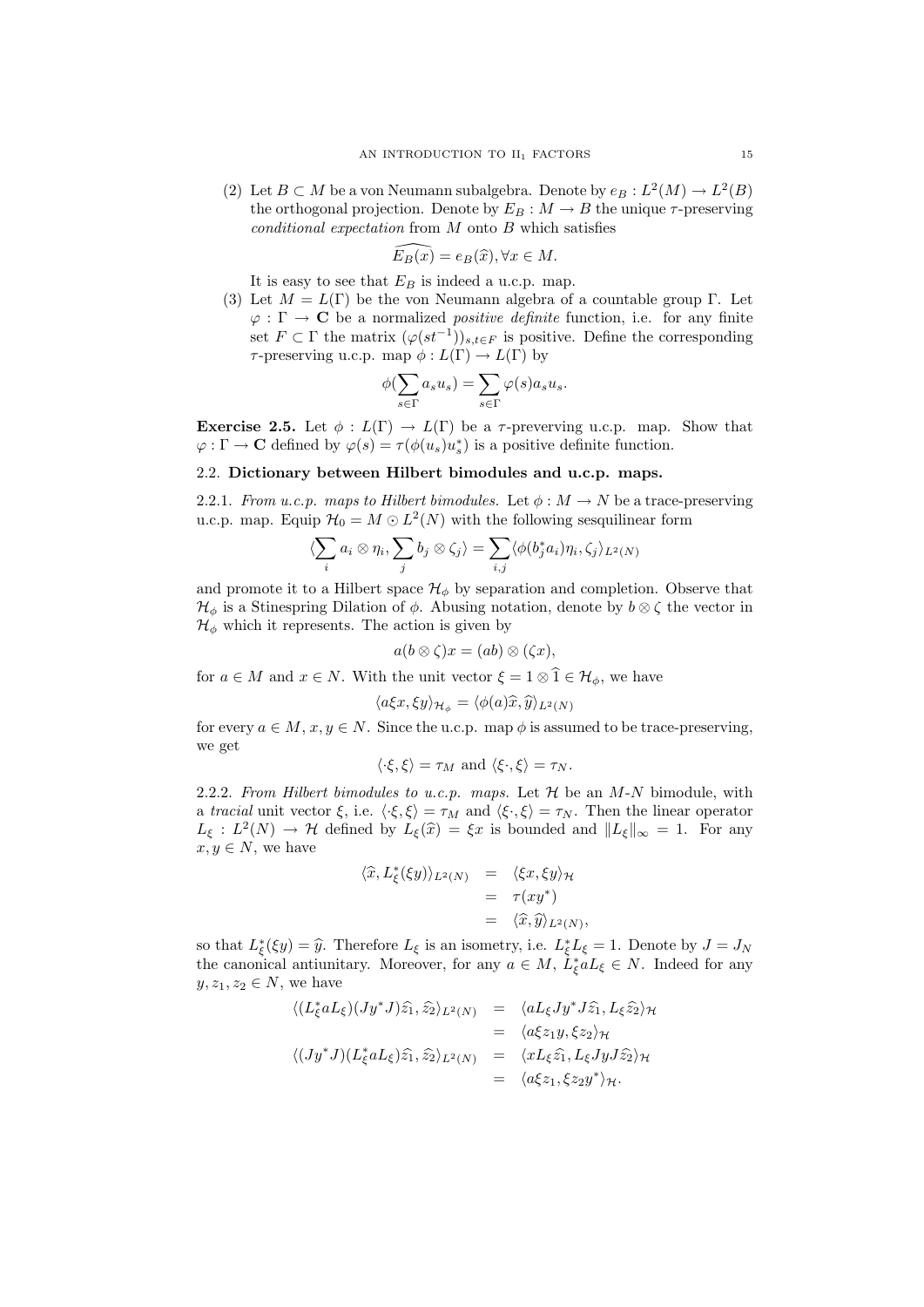Define the u.c.p. map  $\phi: M \to N$  by  $\phi(a) = L_{\xi}^{*} a L_{\xi}$ . Since

$$
\tau_N(\phi(a)) = \langle L_{\xi}^* a L_{\xi} \widehat{1}, \widehat{1} \rangle = \langle a \xi, \xi \rangle = \tau_M(x),
$$

it follows that  $\phi$  is trace-preserving. We moreover have

 $\langle \phi(a)\hat{x}, \hat{y} \rangle_{L^2(N)} = \langle a\xi x, \xi y \rangle_{\mathcal{H}},$ 

We can now prove the uniqueness and existence of the trace-preserving faithful normal conditional expectation  $E_B : M \to B$ .

**Proposition 2.6.** Let  $(M, \tau)$  be a finite von Neumann algebra with a fixed trace and let  $B \subset M$  be a von Neumann subalgebra such that  $\tau_B = \tau_{|B}$ . Then there exists a unique normal faithful trace-preserving conditional expectation  $E_B : M \to B$ .

*Proof.* Consider the M-B-bimodule  $\mathcal{H} = {}_{M}L^{2}(M)_{B}$ . The vector  $\widehat{1} \in \mathcal{H}$  is obviously a unit tracial vector. Denote by  $E_B$  the corresponding normal trace-preserving u.c.p. map  $E_B: M \to B$ . Recall

$$
\langle x\hat{1}a,\hat{1}b\rangle_{\mathcal{H}} = \langle E_B(x)\hat{a},\hat{b}\rangle_{L^2(B)}, \forall x \in M, \forall a, b \in B.
$$

Let  $x \in M$ ,  $a, b, c, d \in B$ . We have

$$
\langle E_B(axb)\hat{c},\hat{d}\rangle_{L^2(B)} = \langle axb\hat{1}c,\hat{1}d\rangle_{\mathcal{H}}
$$
  
\n
$$
= \langle x\hat{1}bc,\hat{1}a^*d\rangle_{\mathcal{H}}
$$
  
\n
$$
= \langle E_B(x)\hat{bc},\hat{a^*d}\rangle_{L^2(B)}
$$
  
\n
$$
= \langle aE_B(x)b\hat{c},\hat{d}\rangle_{L^2(B)},
$$

hence  $E_B(axb) = aE_B(x)b$ . Assume now that  $E_B(x^*x) = 0$ . Then

$$
0 = \langle E_B(x^*x)\hat{1}, \hat{1}\rangle_{L^2(B)} = \langle x^*x\hat{1}, \hat{1}\rangle_{\mathcal{H}} = ||x||_2^2,
$$

and so  $x = 0$ . Let  $E : M \to B$  be another trace-preserving conditional expectation. Then

$$
\langle E_B(x)\hat{c},d\rangle_{L^2(B)} = \langle x1c,1d\rangle_{\mathcal{H}}
$$
  
=  $\tau(d^*xc)$   
=  $\tau(E(d^*xc))$   
=  $\tau(d^*E(x)c)$   
=  $\langle E(x)\hat{c},\hat{d}\rangle_{L^2(B)}$ ,

hence  $E_B(x) = E(x)$ . Therefore  $E_B : M \to B$  is the unique normal faithful tracepreserving conditional expectation.

2.2.3. From unitary group representations to Hilbert bimodules. Let  $\pi : \Gamma \to \mathcal{U}(H_{\pi})$ be a unitary representation of a countable discrete group Γ. Let  $M = L(\Gamma)$  be the group von Neumann algebra and denote by  $(u_s)_{s \in \Gamma}$  the canonical unitaries. Define on  $\mathcal{K}_{\pi} = H_{\pi} \otimes \ell^2(\Gamma)$  the following left and right commuting multiplications: for every  $\xi \in H_{\pi}$  and every  $s, t \in \Gamma$ ,

$$
u_s \cdot (\xi \otimes \delta_t) = (\pi_s \otimes \lambda_s)(\xi \otimes \delta_t) = \pi_s \xi \otimes \delta_{st}
$$
  

$$
(\xi \otimes \delta_t) \cdot u_s = (1_{H_\pi} \otimes \rho_{s^{-1}})(\xi \otimes \delta_t) = \xi \otimes \delta_{ts}.
$$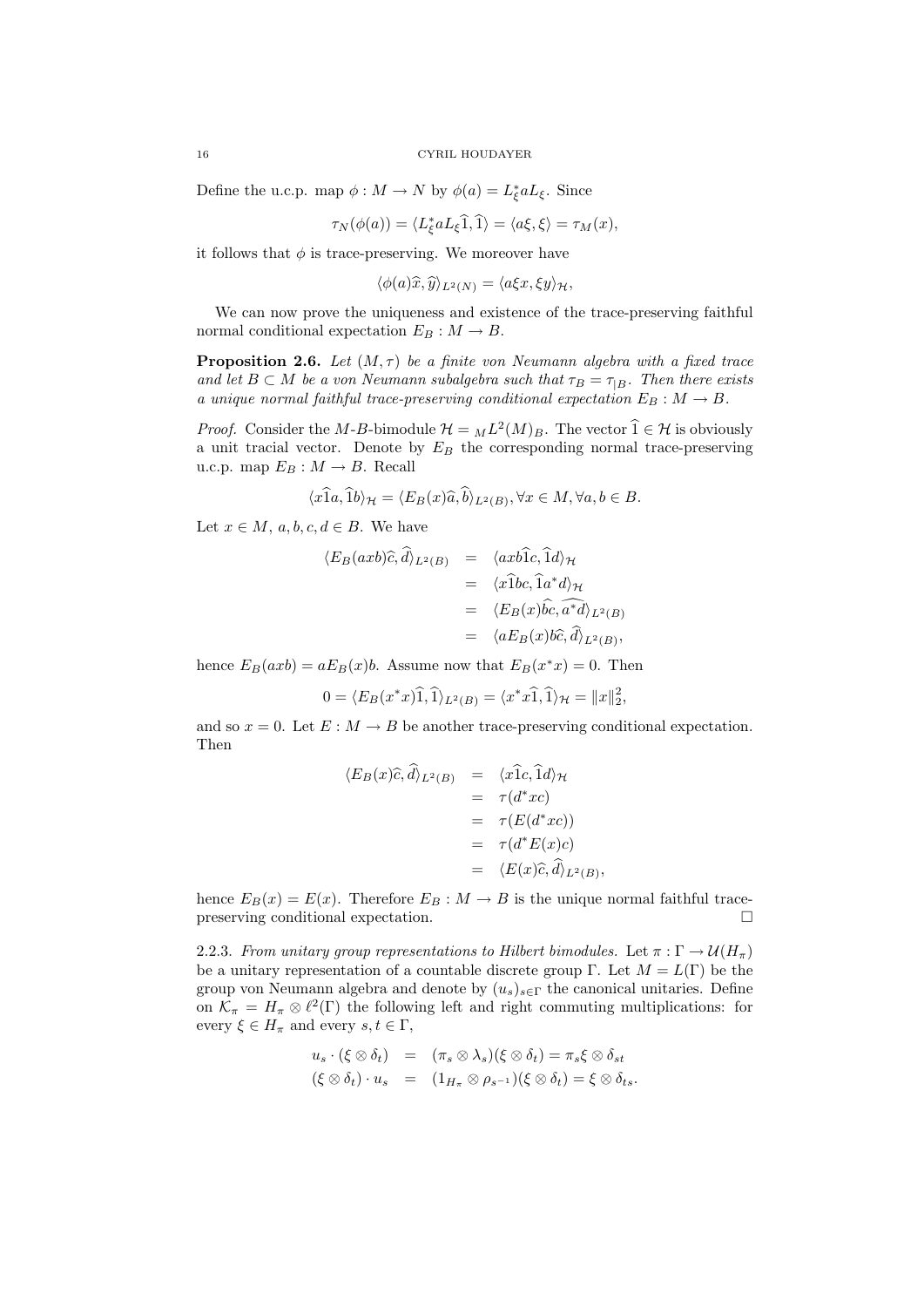It is clear that the right multiplication extends to the whole von Neumann algebra M. Observe now that the unitary representations  $\pi \otimes \lambda$  and  $1_{H_{\pi}} \otimes \lambda$  are unitarily conjugate. Indeed, define  $U: H_{\pi} \otimes \ell^2(\Gamma) \to H_{\pi} \otimes \ell^2(\Gamma)$  by

$$
U(\xi\otimes\delta_t)=\pi_t\xi\otimes\delta_t.
$$

It is routine to check that U is a unitary and  $U(1_{H_{\pi}} \otimes \lambda_s)U^* = \pi_s \otimes \lambda_s$ , for every  $s \in \Gamma$ . Therefore, the left multiplication extends to M. We have proven:

**Proposition 2.7.** The formulae above endow the Hilbert space  $\mathcal{K}_{\pi}$  with a structure of  $L(\Gamma)$ - $L(\Gamma)$ -bimodule.

Observe that in the case  $\pi = \lambda$  is the left regular representation of Γ, the M-Mbimodule  $\mathcal{K}_{\lambda}$  is nothing but the coarse bimodule  $L^2(M) \otimes L^2(M)$ .

Exercise 2.8. Let  $\varphi : \Gamma \to \mathbb{C}$  be a normalized positive definite function. Let  $(\pi, H_\pi, \xi)$ , with  $\xi \in H_\pi$  unit vector, be the GNS-representation of  $\varphi$ , i.e.,  $\varphi(s)$  $\langle \pi_s \xi, \xi \rangle$ , for all  $s \in \Gamma$ . Show that the u.c.p. map  $\phi$  associated to the bimodule  $\mathcal{K}_\pi$ satisfies

$$
\phi(\sum_{s\in \Gamma} a_s u_s) = \sum_{s\in \Gamma} \varphi(s) a_s u_s.
$$

Exercise 2.9. Prove the following dictionary between u.c.p. maps and Hilbert bimodules:

| u.c.p. maps                     | <b>Hilbert bimodules</b>                              |
|---------------------------------|-------------------------------------------------------|
| $\mathrm{Id}: M \to M$          | Identity bimodule $L^2(M)$                            |
| $\tau: M \to M$                 | Coarse bimodule $L^2(M) \otimes L^2(M)$               |
| Automorphism $\theta : M \to M$ | $L^2(M)$ with $x \cdot \xi \cdot y = x \xi \theta(y)$ |
| $E_B: M \to M$                  | $L^2(M,e_B)$                                          |

### 2.3. Popa's intertwining techniques.

2.3.1. The basic construction. Throughout this section, we will denote by  $M$  a finite von Neumann algebra with a distinguished faithful normal trace  $\tau$ . Let  $B \subset M$  be a unital von Neumann subalgebra. Let  $e_B : L^2(M) \to L^2(B)$  be the orthogonal projection. We will denote by  $E_B : M \to B$  the unique faithful normal  $\tau$ -preserving conditional expectation. It satisfies the following:

$$
\widehat{E_B(x)} = e_B(\widehat{x}),
$$
  
\n
$$
E_B(axb) = aE_B(x)b, \forall x \in M, \forall a, b \in B.
$$

The basic construction  $\langle M, e_B \rangle$  is the von Neumann subalgebra of  $\mathbf{B}(L^2(M))$  generated by M and the projection  $e_B$ . Observe that  $Je_B = e_B J$  and  $e_B x e_B = E_B(x)e_B$ ,  $\forall x \in M.$ 

Proposition 2.10. The following are true.

(1)  $\langle M, e_B \rangle = JB'J \cap \mathbf{B}(L^2(M)).$ 

.

- (2) The central support of  $e_B$  in  $\langle M, e_B \rangle$  equals 1. In particular, the ∗-subalgebra  $\text{span}(Me_BM)$  is a \*-strongly dense in  $\langle M, e_B \rangle$ . The formula  $e_Bxe_B$  =  $E_B(x)e_B$  extends the conditional expectation  $E_B$ :  $\langle M, e_B \rangle \rightarrow B$ .
- (3)  $\langle M, e_B \rangle$  is endowed with a semifinite faithful normal trace defined by

$$
\text{Tr}(x e_B y) = \tau(xy), \forall x, y \in M
$$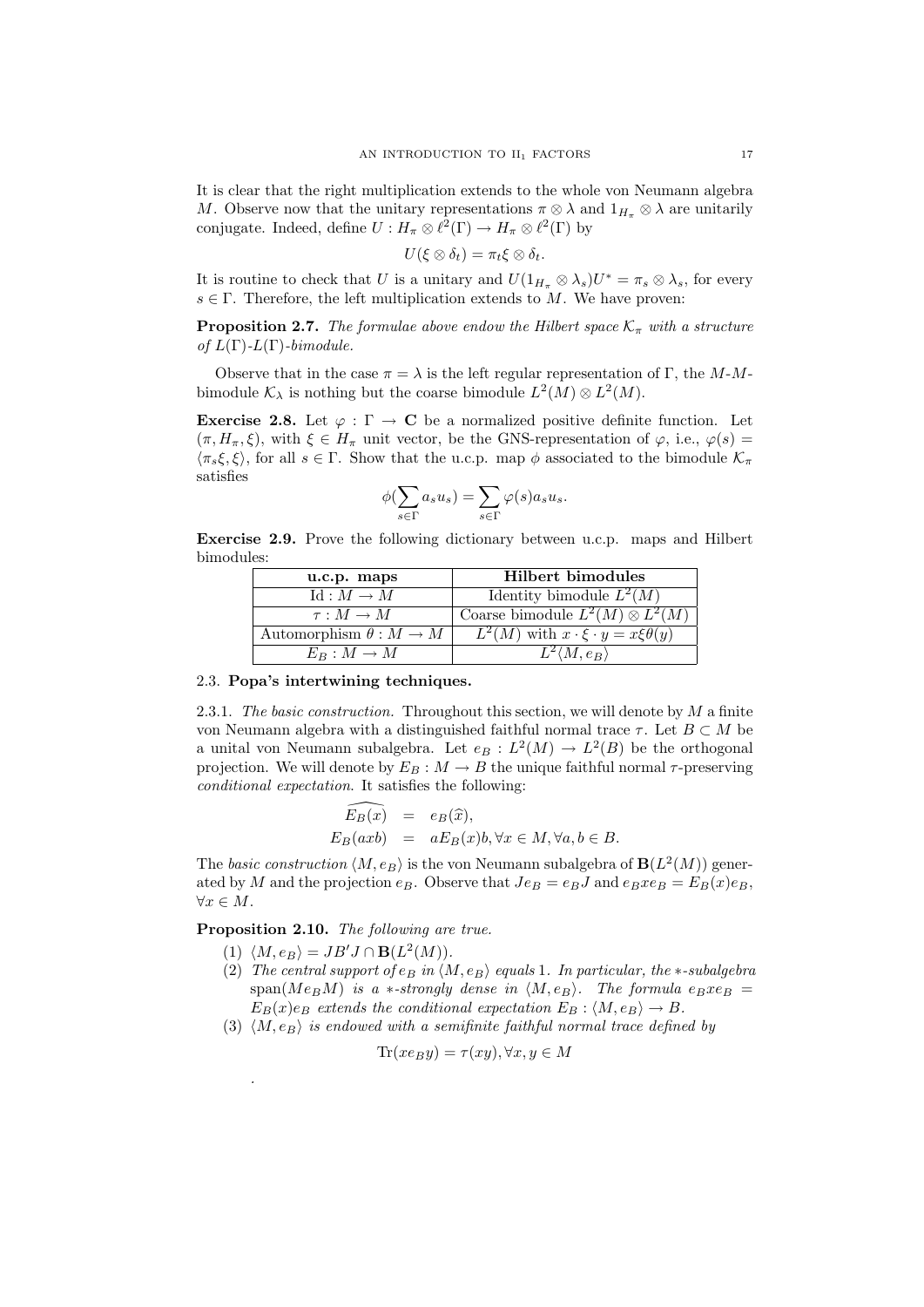*Proof.* (1) For  $x \in B$ , we clearly have  $xL^2(B) \subset L^2(B)$  and  $xL^2(B)^{\perp} \subset L^2(B)^{\perp}$ , hence  $xe_B = e_Bx$ . If  $x \in M \cap \{e_B\}'$ , then

$$
E_B(x)\hat{1} = e_B(x\hat{1}) = xe_B(\hat{1}) = x\hat{1}.
$$

Therefore  $x = E_B(x) \in B$ . It follows that  $B = M \cap \{e_B\}'$ . Thus,

 $JB'J = \langle JM'J, Je_BJ \rangle = \langle M, e_B \rangle.$ 

(2) The map  $B \ni x \mapsto xe_B \in Be_B$  is a ∗-isomorphism. Indeed, if  $xe_B = 0$ , then  $x\eta = 0$ , for every  $\eta \in L^2(B)$ . Since  $x \in B$ , it follows that  $x = 0$ . Denote by  $z(e_B)$  the central support of  $e_B$  in B'. Then  $z(e_B) \in B$  and  $z(e_B)e_B = e_B$ . Hence  $z(e_B) = 1$ . Thus the central support of  $e_B = Je_BJ$  in  $JB'J$  is equal to 1. It is clear that  $\mathcal{I} = \text{span}(Me_B M)$  is a ∗-subalgebra of  $\langle M, e_B \rangle$  and a 2-sided ideal of the ∗-algebra generated by M and  $e_B$ . Thus  $\overline{I}$  is a closed 2-sided ideal of  $\langle M, e_B \rangle$ . Moreover

$$
\mathcal{I}L^{2}(M) = Me_{B}L^{2}(M) = ML^{2}(B) \supset M\widehat{1}.
$$

Since  $\mathcal I$  is nondegenerate, we get  $\overline{\mathcal I} = \langle M, e_B \rangle$ .

(3) Since  $e_B$  has central support 1 in  $\langle M, e_B \rangle$ , one can find partial isometries  $(v_i)$  in  $\langle M, e_B \rangle$  such that  $v_i^* v_i \le e_B$  and  $\sum_i v_i v_i^* = 1$ . It follows that

$$
\bigoplus_i v_i L^2(B) = L^2(M).
$$

Define the following normal weight Tr on  $\langle M, e_B \rangle$  by

$$
\text{Tr}(x) = \sum_{i} \langle xv_i \hat{1}, v_i \hat{1} \rangle, \forall x \in \langle M, e_B \rangle_+.
$$

Assume that  $\text{Tr}(x^*x) = 0$ . Then  $xv_i\hat{1} = 0$ , for every i. For every  $b \in B$ , we have  $xv_i b\hat{1} = xv_i Jb^* J\hat{1} = Jb^* Jxv_i \hat{1} = 0.$ 

Therefore  $x = 0$  and Tr is faithful. For every  $x, y \in M$ , we have

$$
\begin{split}\n\text{Tr}(xe_By) &= \sum_i \langle xeyyv_i \hat{1}, v_i \hat{1} \rangle = \sum_i \langle eyv_i e_B \hat{1}, e_B x^* v_i e_B \hat{1} \rangle \\
&= \sum_i \langle E_B(yv_i) e_B \hat{1}, E_B(x^* v_i) e_B \hat{1} \rangle = \sum_i \tau(E_B(x^* v_i)^* E_B(yv_i)) \\
&= \sum_i \tau(E_B(v_i^* y^*)^* E_B(v_i^* x)) = \sum_i \langle E_B(v_i^* x) e_B \hat{1}, E_B(v_i^* y^*) e_B \hat{1} \rangle \\
&= \sum_i \langle e_B v_i^* x e_B \hat{1}, e_B v_i^* y^* e_B \hat{1} \rangle = \sum_i \langle v_i v_i^* x \hat{1}, y^* \hat{1} \rangle \\
&= \langle \sum_i v_i v_i^* x \hat{1}, y^* \hat{1} \rangle = \langle x \hat{1}, y^* \hat{1} \rangle = \tau(xy).\n\end{split}
$$

We get that Tr is semifinite since  $\text{span}(Me_BM)$  is a ∗-strongly dense ∗-subalgebra in  $\langle M, e_B \rangle$ . For every  $x, y, z, t \in \langle M, e_B \rangle$ , we have

$$
\begin{array}{rcl}\n\text{Tr}(xe_B y ze_B t) & = & \text{Tr}(xE_B(yz)e_B t) = \tau(xE_B(yz)t) \\
& = & \tau(E_B(yz)E_B(tx)) = \tau(zE_B(tx)y) \\
& = & \text{Tr}(zE_B(tx)e_B y) = \text{Tr}(ze_B txe_B y).\n\end{array}
$$

Thus Tr is a trace. This completes the proof.  $\Box$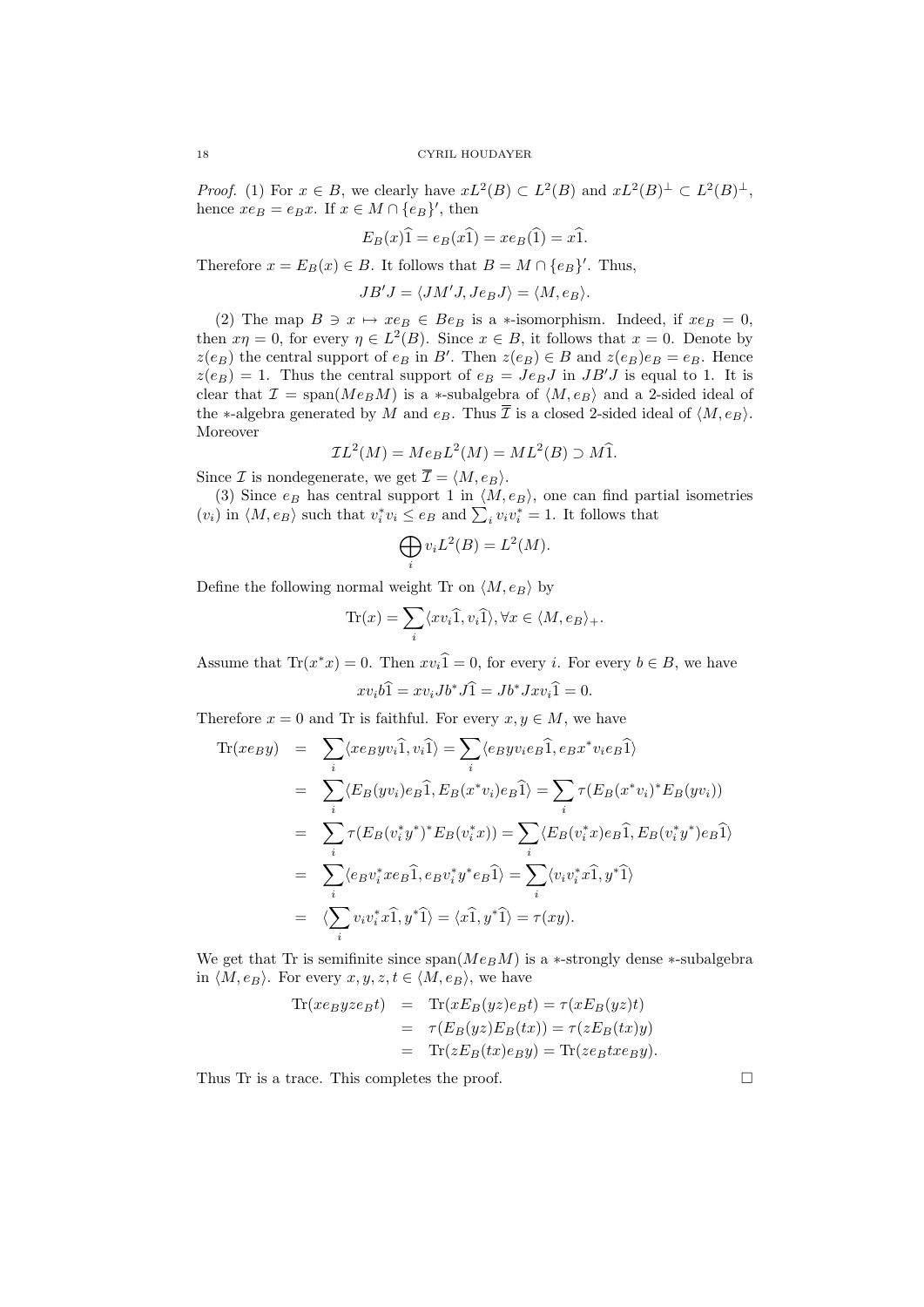It follows from the previous proposition that

$$
\langle M, e_B \rangle = \{ T \in \mathbf{B}(L^2(M)) : T(\xi b) = T(\xi)b, \forall \xi \in L^2(M), \forall b \in B \}.
$$

Let  $\mathcal{H}_B$  be a right B-submodule of  $L^2(M)_B$ . Write  $P_{\mathcal{H}} : L^2(M) \to \mathcal{H}$  for the orthogonal projection. It is clear that  $P_{\mathcal{H}} \in \langle M, e_B \rangle$ . We define the von Neumann dimension of  $\mathcal{H}_B$  by dim $(\mathcal{H}_B) := \text{Tr}(P_{\mathcal{H}})$ .

**Exercise 2.11** ([2]). Let  $(N, Tr)$  be a semifinite von Neumann algebra. Let  $\Omega$  =  $\{x \in N : ||x||_{2,\text{Tr}} \leq 1\}$ . Prove that the formal inclusion  $\Omega \hookrightarrow L^2(N, \text{Tr})$  is ultraweakweak continuous.

2.3.2. Intertwining subalgebras. In [23, 19], Popa introduced a very powerful tool to prove the unitary conjugacy of two von Neumann subalgebras of a tracial von Neumann algebra  $(M, \tau)$ . If  $A \subset (M, \tau)$  is a (possibly non-unital) von Neumann subalgebras, denote by  $1_A$  the unit of A.

**Theorem 2.12** (Popa, [23, 19]). Let  $(M, \tau)$  be a finite von Neumann algebra. Let  $A \subset M$  be a possibly non-unital von Neumann subalgebra and  $B \subset M$  be a unital von Neumann subalgebra. The following are equivalent:

(1) There exist  $n \geq 1$ , a possibly non-unital  $\ast$ -homomorphism  $\psi : A \to M_n(\mathbf{C}) \otimes$ B and a non-zero partial isometry  $v \in M_{1,n}(\mathbb{C}) \otimes 1_A M$  such that

 $xv = v\psi(x), \forall x \in A.$ 

(2) There exists a nonzero A-B-subbimodule H of  $_A L^2(1_A M)_B$  such that

 $\dim(\mathcal{H}_B) < \infty$ .

(3) There exists a nonzero element  $d \in A' \cap 1_A \langle M, e_B \rangle + 1_A$  such that

 $\text{Tr}(d) < \infty$ .

(4) There is no sequence of unitaries  $(u_k)$  in A such that

$$
\lim_{k \to \infty} ||E_B(a^* u_k b)||_2 = 0, \forall a, b \in 1_A M.
$$

If one of the previous equivalent conditions is satisfied, we shall say that A embeds into B inside M and denote  $A \preceq_M B$ . For simplicity, we shall write  $M^n := \mathbf{M}_n(\mathbf{C}) \otimes M.$ 

*Proof.* We first prove that  $(1), (2), (3)$  are equivalent. Then we show  $(1) \implies (4)$ and  $(4) \implies (3)$ .

(1)  $\implies$  (2). Take a nonzero component of  $v \in M_{1,n}(\mathbb{C}) \otimes 1_A M$  that we may assume to be  $v_1$ . Set  $w = v_1$ . We have  $Aw \subset \sum_{j=1}^n v_jB$ . Define  $\mathcal{H} = \overline{AwB}$ . Therefore  $\mathcal{H} \subset v(\ell_n^2 \otimes L^2(B))$  and  $\dim(\mathcal{H}_B) \leq n$ .

(2)  $\implies$  (3). Write  $d = P_H$ . Then  $d \in \langle M, e_B \rangle_+$  and  $Tr(d) = dim(\mathcal{H}_B) < \infty$ . Since H is moreover a left A-module, we have  $ad = da$ , for every  $a \in A$ , hence  $d \in A' \cap 1_A \langle M, e_B \rangle + 1_A$  such that  $0 < \text{Tr}(d) < \infty$ .

(3)  $\implies$  (1). Write  $q = \mathbf{1}_{\left[\|d\|_{\infty}/2, \|d\|_{\infty}\right]}(d)$  for the nonzero spectral projection of d. We get that  $\mathcal{K} = qL^2(M)$  is a nonzero A-B-subbimodule of  $L^2(1_A M)$  such that  $\dim(\mathcal{K}_B) = \text{Tr}(q) < \infty$ . Thus, cutting down by a central projection of B (see [29, Lemma C.1]), we get a nonzero A-B-subbimodule  $\mathcal{H} \subset L^2(1_A M)$  which is finitely generated over B. Hence, we can take  $n \geq 1$ , a projection  $p \in B<sup>n</sup>$  and a right B-module isomorphism

$$
\psi: pL^2(B)^{\oplus n} \to \mathcal{H}.
$$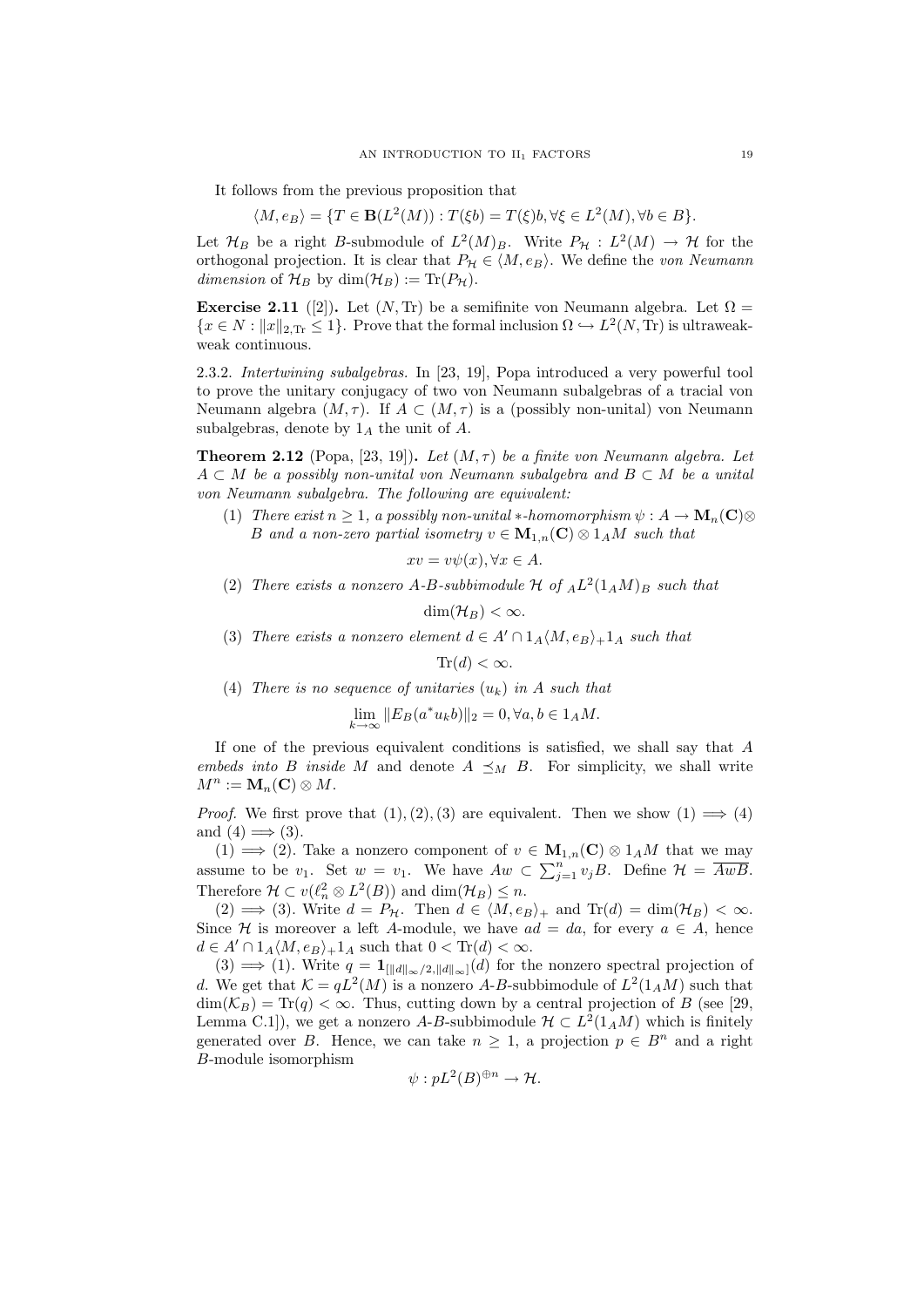Since H is a left A-module, we get a (unital) \*-homomorphism  $\theta : A \to pB^n p$ satisfying  $x\psi(\eta) = \psi(\theta(x)\eta)$  for all  $x \in A$ , and  $\eta \in pL^2(B)^{\oplus n}$ . Define now  $e_j \in$  $L^2(B)^{\oplus n}$  as  $e_j = (0, \ldots, \widehat{1}, \ldots, 0)$  and  $\xi = (\xi_1, \ldots, \xi_n) \in \mathbf{M}_{1,n}(\mathbf{C}) \otimes \mathcal{H}$ , with  $\xi_j =$  $\psi(pe_j)$ . Let  $j \in \{1,\ldots,n\}$ . For any  $x \in A$ , write  $\theta(x) = (\theta_{kl}(x))_{kl} \in pB^n p$ . We have

$$
x\xi_j = x\psi(pe_j) = \psi(\theta(x)pe_j) = \psi(p\theta(x)e_j) = \psi(p\sum_{i=1}^n \theta_{ij}(x)e_i)
$$
  
\n
$$
= \sum_{i=1}^n \psi(p(0, ..., \theta_{ij}(x), ..., 0))
$$
  
\n
$$
= \sum_{i=1}^n \psi((pe_i)\theta_{ij}(x))
$$
  
\n
$$
= \sum_{i=1}^n \psi(pe_i)\theta_{ij}(x) \quad (\psi \text{ is a right } B\text{-module isomorphism})
$$
  
\n
$$
= \sum_{i=1}^n \xi_i\theta_{ij}(x).
$$

Consequently, for every  $x \in A$ ,  $x\xi = \xi \theta(x)$ . In the von Neumann algebra  $M^{n+1} \subset$  $\mathbf{B}(L^2(M) \oplus L^2(M)^{\oplus n})$ , define

$$
X_x = \begin{pmatrix} x & 0 \\ 0 & \theta(x) \end{pmatrix}, \forall x \in A.
$$

In the space  $L^2(M^{n+1})$ , define

$$
\Xi = \begin{pmatrix} 0 & \xi \\ 0 & 0 \end{pmatrix}.
$$

Note that  $X_x \in 1_{A^{n+1}} M^{n+1} 1_{A^{n+1}}$ ,  $\forall x \in A$ , and  $\Xi \in 1_{A^{n+1}} L^2(M^{n+1}) 1_{A^{n+1}}$ . We obtain  $X_x \Xi = \Xi X_x$ , for all  $x \in A$ . Denote by  $T_{\Xi}$  the corresponding unbounded operator affiliated with  $M^{n+1}$ . and write  $T_{\Xi} = V |T_{\Xi}|$  for its polar decomposition (see Appendix A.1). We get  $X_xV = VX_x$ , for every  $x \in A$ , and  $VV^* \leq 1_{A^{n+1}}$ . Write

$$
V = \begin{pmatrix} u & v \\ v' & w \end{pmatrix}.
$$

It is straightforward to check that  $v \in M_{1,n}(\mathbb{C}) \otimes 1_A M$  is a partial isometry from ker w onto ker  $u^*$  such that  $xv = v\theta(x)$ , for every  $x \in A$ .

 $(1) \implies (4)$ . By contradiction, assume that there exists a sequence of unitaries  $(u_k)$  be a sequence of unitaries in A such that  $\lim_k ||E_B(a^*u_k b)||_2 = 0$  for all  $a, b \in$  $1_A M$ . Then  $\|(\mathrm{Id}_n \otimes E_B)(v^*u_kv)\|_2 \to 0$ . But for every  $k \in \mathbb{N}$ ,  $v^*u_kv = \theta(u_k)v^*v$ . Moreover,  $\theta(u_k) \in \mathcal{U}(pB^n p)$  and  $v^*v \leq p$ . Thus,

$$
\begin{array}{rcl} \|( \mathrm{Id}_n \otimes E_B)(v^*v) \|_2 & = & \|\theta(u_k)(\mathrm{Id}_n \otimes E_B)(v^*v) \|_2 \\ & = & \|(\mathrm{Id}_n \otimes E_B)(\theta(u_k)v^*v) \|_2 \\ & = & \|(\mathrm{Id}_n \otimes E_B)(v^*u_kv) \|_2 \to 0. \end{array}
$$

We conclude that  $(\mathrm{Id}_n \otimes E_B)(v^*v) = 0$  and so  $v = 0$ . Contradiction.

 $(4) \Longrightarrow (3)$ . We can take  $\varepsilon > 0$  and  $K \subset 1_A M$  finite subset such that

$$
\max_{a,b \in K} \|E_B(a^*ub)\|_2 \ge \varepsilon, \forall u \in \mathcal{U}(A).
$$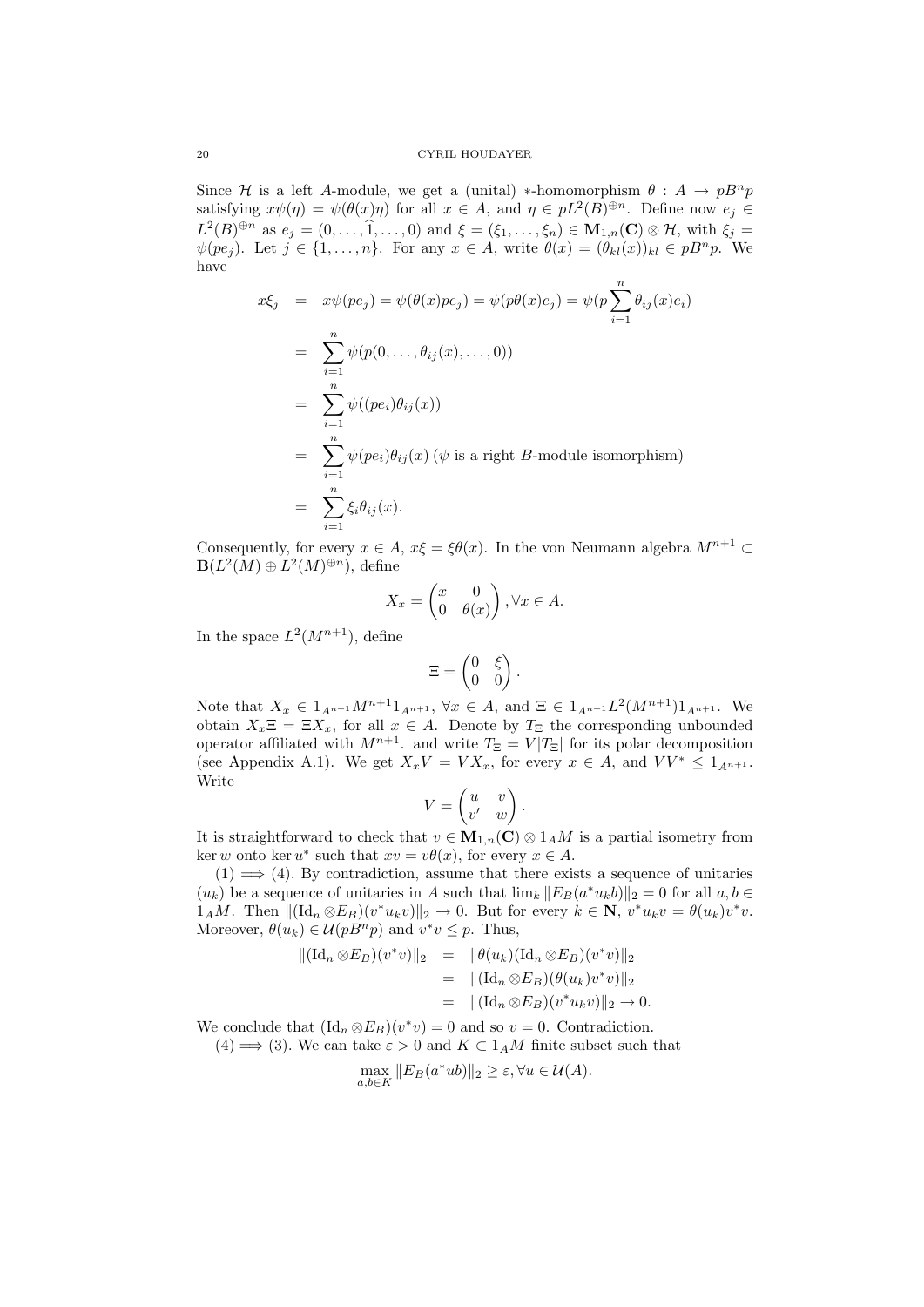Note that

$$
||E_B(a^*ub)||_2^2 = \tau(E_B(a^*ub)^* E_B(a^*ub))
$$
  
= Tr( $e_B(a^*ub)^* e_B(a^*ub)e_B$ ).

Define now the element  $c = \sum_{a \in K} a e_B a^*$  in  $1_A \langle M, e_B \rangle + 1_A$ . Note that  $\text{Tr}(c) =$  $\sum_{a \in K} \tau(aa^*) < \infty$ . Denote by C the ultraweak closure of the convex hull of  $\{u^*cu :$  $u \in \mathcal{U}(A)$ . Observe that  $\mathcal{C} \subset \langle M, e_B \rangle + \cap L^2(\langle M, e_B \rangle)$  is bounded for both  $\|\cdot\|_{\infty}$  and  $\|\cdot\|_{2,\text{Tr}}$  and is closed in  $L^2(\langle M, e_B \rangle)$ . Let  $d \in \mathcal{C}$  be the unique element of minimal  $\|\cdot\|_{2,\text{Tr}}$ -norm. Since  $\|udu^*\|_{2,\text{Tr}} = \|d\|_{2,\text{Tr}}$  for all  $u \in \mathcal{U}(A)$ , we get  $u^*du = d$ , and so  $d \in A' \cap 1_A \langle M, e_B \rangle + 1_A$ . We show now that  $d \neq 0$ . For all  $u \in \mathcal{U}(A)$ , we have

$$
\sum_{b \in K} \text{Tr}(e_B b^*(u^* cu)be_B) = \sum_{a,b \in K} \text{Tr}(e_B(a^*ub)^* e_B(a^*ub)e_B)
$$
  

$$
= \sum_{a,b \in K} \tau(E_B(a^*ub)^* E_B(a^*ub))
$$
  

$$
= \sum_{a,b \in K} ||E_B(a^*ub)||_2^2 \ge \varepsilon^2.
$$

Consequently, using the facts that  $\text{Tr}(e_B \cdot e_B)$  is a normal state on the basic construction  $\langle M, e_B \rangle$  and  $d \in \mathcal{C}$ , we get

$$
\sum_{b \in K} \text{Tr}(e_B b^* dbe_B) \ge \varepsilon^2.
$$

It follows that  $d \neq 0$ . The proof is complete.

Assume that  $M = B \times \Lambda$  where  $\Lambda \cap B$  is a trace-preserving action of a countable group  $\Lambda$  on a finite von Neumann algebra B. Denote by  $(v_s)_{s\in\Lambda}$  the canonical unitaries in M which implement the action. It is straightforward to see that  $A \npreceq_M$ B if and only if there a sequence of unitaries  $u_n \in \mathcal{U}(A)$  such that

$$
\lim_{n} \|E_B(u_n v_s^*)\|_2 = 0, \forall s \in \Lambda.
$$

In the case when  $A$  and  $B$  are maximal abelian in  $M$ , one can get a more precise result (see [19, Theorem A.1]).

**Proposition 2.13** (Popa, [19]). Let  $(M, \tau)$  be a finite von Neumann algebra. Let  $A, B \subset M$  be a maximal abelian von Neumann subalgebras. The following are equivalent:

- (1)  $A \preceq_M B$ .
- (2) There exists a nonzero partial isometry  $v \in M$  such that  $vv^* \in A$ ,  $v^*v \in B$ and  $v^*Av = Bv^*v$ .

*Proof.* We only need to prove  $(1) \Longrightarrow (2)$ . The proof follows the one of [19, Theorem A.1]. We will use exactly the same reasoning as in the proof of [29, Theorem C.3].

Since  $A \preceq_M B$ , we can find  $n \geq 1$ , a nonzero projection  $q \in M_n(C) \otimes B$ , a nonzero partial isometry  $w \in M_{1,n}(\mathbb{C}) \otimes pM$  and a unital \*-homomorphism  $\psi$ :  $A \to q(\mathbf{M}_n(\mathbf{C}) \otimes B)q$  such that  $xw = w\psi(x), \forall x \in A$ . Since we can replace q by an equivalent projection in  $\mathbf{M}_n(\mathbf{C}) \otimes B$ , we may assume  $q = \text{Diag}_n(q_1, \ldots, q_n)$  (see for instance second item in [29, Lemma C.2]). Observe now that  $Diag_n(q_1B,\ldots,q_nB)$ is maximal abelian in  $q(\mathbf{M}_n(\mathbf{C})\otimes B)q$ . Since B is abelian,  $q(\mathbf{M}_n(\mathbf{C})\otimes B)q$  is of finite type I. Since A is abelian, up to unitary conjugacy by a unitary in  $q(\mathbf{M}_n(\mathbf{C})\otimes B)q$ , we may assume that  $\psi(A) \subset \text{Diag}_n(q_1B, \ldots, q_nB)$  (see [29, Lemma C.2]). We can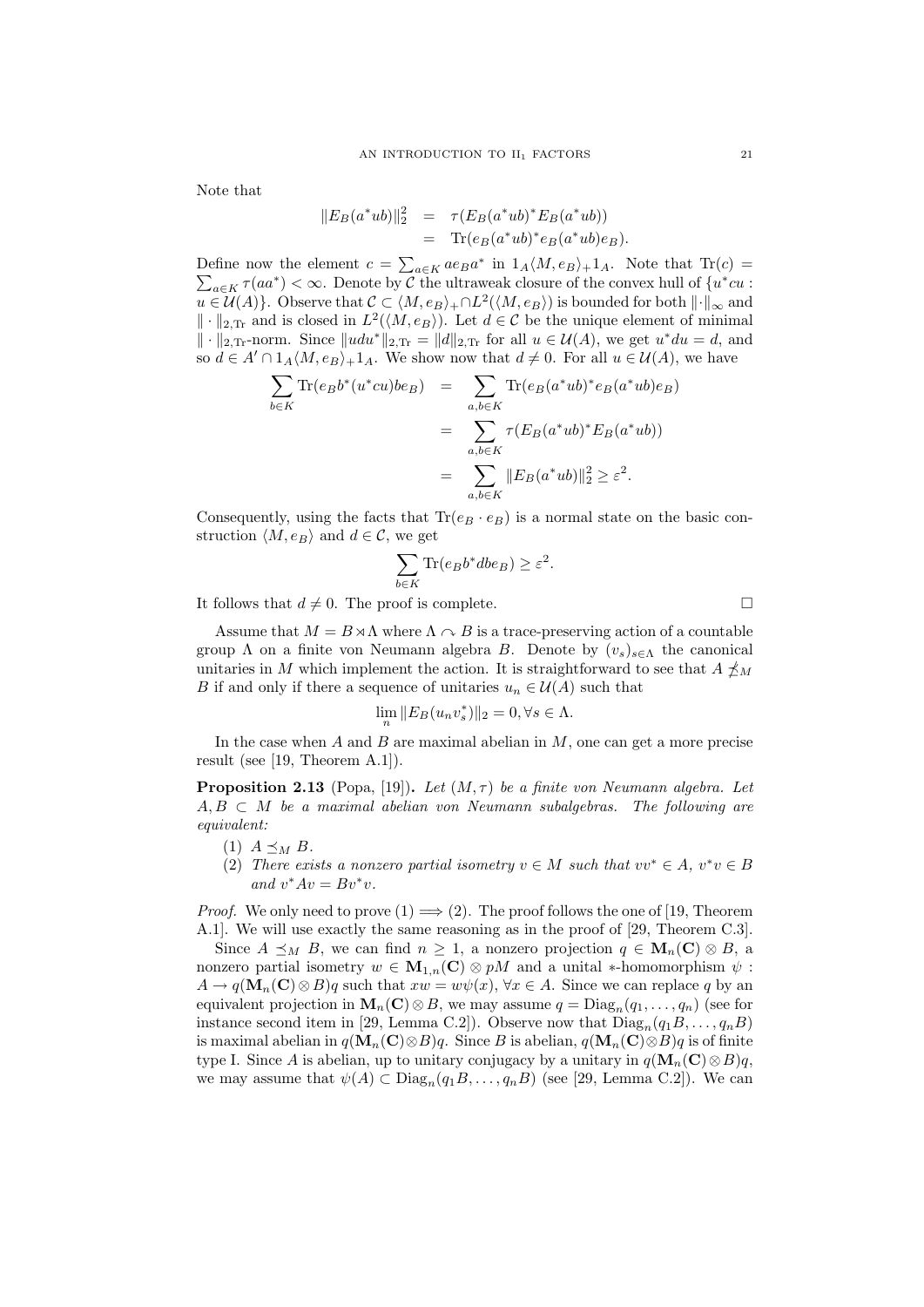#### 22 CYRIL HOUDAYER

now cut down  $\psi$  and  $w$  by one of projections  $(0, \ldots, q_i, \ldots, 0)$  and assume  $n = 1$ from the beginning.

Write  $e = ww^* \in A$  (since  $A' \cap pMp = A$ ) and  $f = w^*w \in \psi(A)' \cap qMq$ . By spatiality, we have

$$
f(\psi(A)' \cap qMq)f = (\psi(A)f)' \cap fMf = (w^*Aw)' \cap fMf = w^*Aw,
$$

which is abelian. Let  $Q := \psi(A)' \cap qMq$ , which is a finite von Neumann algebra. Since  $Bq \subset Q$  is maximal abelian and  $f \in Q$  is an abelian projection, [29, Lemma C.2 yields a partial isometry  $u \in Q$  such that  $uu^* = f$  and  $u^*Qu \subset Bq$ . Define now  $v = wu$ . We get

$$
v^*Av = u^*w^*Awu = u^*f(\psi(A)'\cap qMq)fu \subset Bq.
$$

Moreover  $vv^* = wuu^*w^* = wfw^* = e \in A$ . Since  $v^*Av$  and  $Bv^*v$  are both maximal abelian, we get  $v^*Av = Bv^*v$ .

We can even go further if we moreover assume that  $A, B \subset M$  are both Cartan subalgebras and M is a  $II_1$  factor (see [19, Theorem A.1]).

**Theorem 2.14** (Popa, [19]). Let M be a  $II_1$  factor. Let  $A, B \subset M$  be Cartan subalgebras. The following are equivalent:

- (1)  $A \preceq_M B$ .
- (2) There exists  $u \in \mathcal{U}(M)$  such that  $uAu^* = B$ .

*Proof.* We only need to prove  $(1) \implies (2)$ . By Proposition 2.13, there exists a nonzero partial isometry  $v \in M$  such that  $vv^* \in A$ ,  $v^*v \in B$  and  $v^*Av = Bv^*v$ . Since A is diffuse, we may shrink  $vv^* \in A$  so that  $\tau(vv^*) = 1/n$ , for some  $n \in \mathbb{N}$ . Write  $p_1 = vv^*$ ,  $q_1 = v^*v$  and take projections  $p_2, \ldots, p_n \in A$ ,  $q_2, \ldots, q_n \in B$ such that  $\tau(p_i) = \tau(q_j) = 1/n$ . Since  $\mathcal{N}_M(A)'' = \mathcal{N}_M(B)'' = M$  and M is a  $\text{II}_1$ factor, a classical exhaustion argument gives partial isometries  $u_i, w_j \in M$  such that  $p_1 = u_i^* u_i, p_i = u_i u_i^*, u_i^* A u_i = A u_i^* u_i, u_i A u_i^* = A u_i u_i^*$  and likewise  $q_1 = w_j w_j^*$ ,  $q_j = w_j^* w_j, w_j^* B w_j = B w_j^* w_j, w_j B w_j^* = B w_j w_j^*$ . Define

$$
u = \sum_{i=1}^{n} u_i v^* w_i.
$$

It is now routine to check that  $u \in \mathcal{U}(M)$  and  $uAu^* = B$ .

### 3. Approximation properties

### 3.1. Amenability.

3.1.1. Noncommutative  $L_p$  spaces. We refer to [27, Chapter IX] for the details of the following facts on noncommutative  $L_p$  spaces. Let  $(\mathcal{N}, \text{Tr})$  be a semifinite von Neumann algebra endowed with a faithful, normal, semifinite trace Tr. For  $1 \leq p < \infty$ , we define the  $L_p$ -norm on N by  $||x||_p = \text{Tr}(|x|^p)^{1/p}$ . By completing  ${x \in \mathcal{N} : ||x||_p < \infty}$  with respect to the  $L_p$ -norm, we obtain a Banach space  $L_p(\mathcal{N})$ . We only deal with  $L_1(\mathcal{N})$ ,  $L_2(\mathcal{N})$ , and  $L_{\infty}(\mathcal{N}) = \mathcal{N}$ . The trace Tr extends to a contractive linear functional on  $L_1(\mathcal{N})$ . We occasionally write  $\hat{x}$  for  $x \in \mathcal{N}$  when regarded as an element in  $L_2(\mathcal{N})$ . For any  $1 \leq p, q, r \leq \infty$ , with  $1/p + 1/q = 1/r$ , there is a natural product map

$$
L_p(\mathcal{N}) \times L_q(\mathcal{N}) \ni (x, y) \mapsto xy \in L_r(\mathcal{N})
$$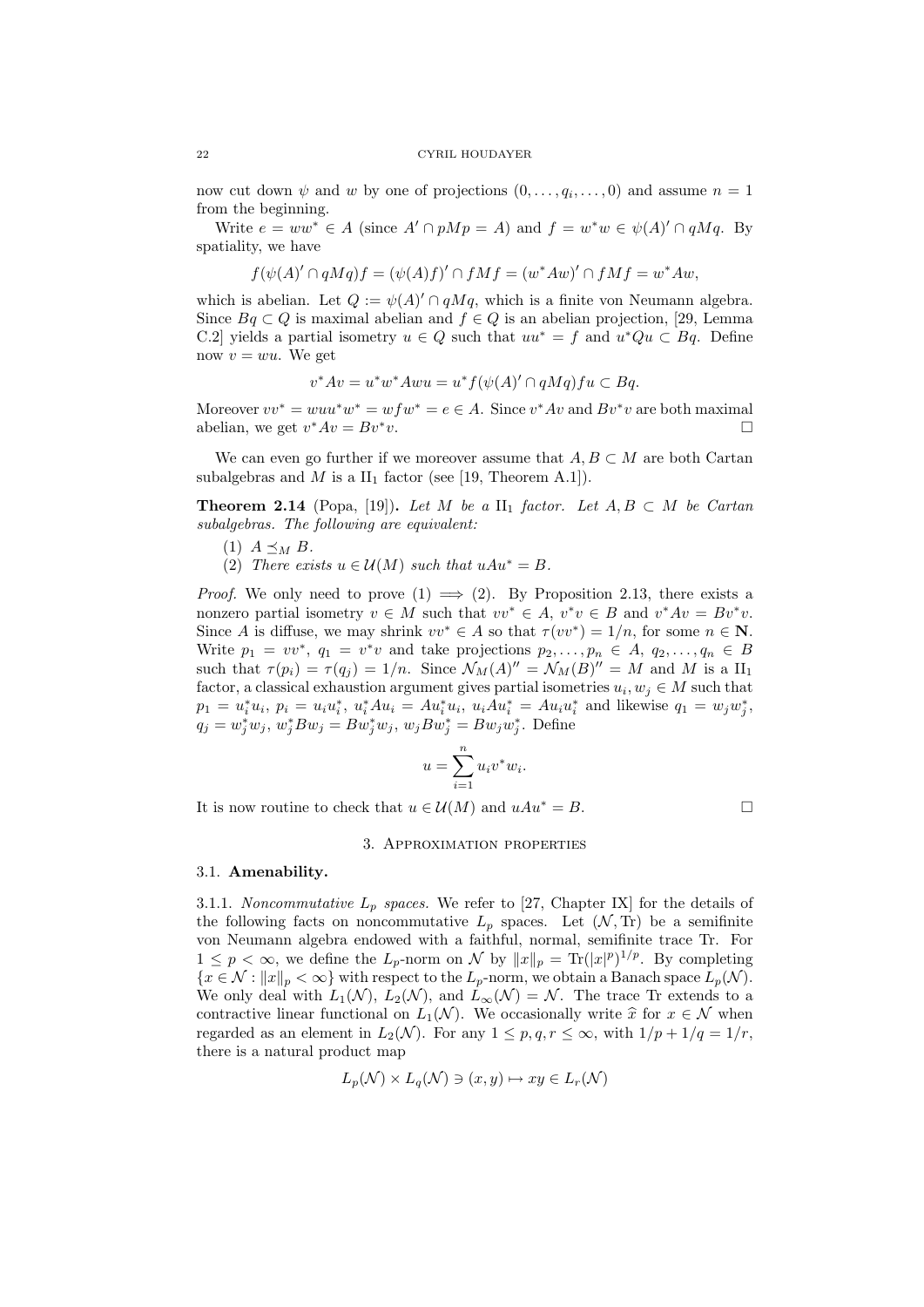which satisfies  $||xy||_r \leq ||x||_p||y||_q$ ,  $\forall x, y$ . The Banach space  $L_1(\mathcal{N})$  is identified with the predual of  $\mathcal N$  under the duality

$$
L_1(\mathcal{N}) \times \mathcal{N} \ni (\zeta, x) \mapsto \text{Tr}(\zeta x) \in \mathbf{C}.
$$

The Banach space  $L_2(\mathcal{N})$  si identified with the GNS-Hilbert space  $L^2(\mathcal{N}, T_r)$ . Elements in  $L_p(\mathcal{N})$  can be regarded as closed operators on  $L^2(\mathcal{N})$  which are affiliated with  $\mathcal N$  and hence in addition to the above-mentioned product, there are well-defined notions of positivity, square root, etc... We shall use the generalized Powers-Størmer Inequality (see [27, Theorem IX.1.2]):

$$
\|\|\eta| - |\zeta|\|_2^2 \le \|\eta^2 - \zeta^2\|_1 \le \|\eta + \zeta\|_2 \|\eta - \zeta\|_2, \forall \eta, \zeta \in L_2(\mathcal{N}).
$$

The Hilbert space  $L_2(\mathcal{N})$  is an  $\mathcal{N}\text{-}\mathcal{N}$  bimodule such that  $\langle x\xi y, \eta \rangle = \text{Tr}(x\xi y \eta^*),$  $\forall x, y \in \mathcal{N}, \forall \xi, \eta \in L_2(\mathcal{N})$ . We also recall the following formulae. Let  $f_a$  be the vx,  $y \in \mathcal{N}$ ,  $v\zeta, \eta \in L_2(\mathcal{N})$ . We also recall the intowing formulae. Let  $f_a$  be the characteristic function of the interval  $(\sqrt{a}, +\infty)$ . For any  $\xi, \eta \in L_2(\mathcal{N})_+$ , we have (see  $[7,$  Proposition 1.1] and  $[27,$  Theorem IX.2.14])

$$
\int_0^\infty \|f_a(\xi)\|_2^2 \, \mathrm{d}a = \|\xi\|_2^2,
$$
  

$$
\int_0^\infty \|f_a(\xi) - f_a(\eta)\|_2^2 \, \mathrm{d}a \le \|\xi - \eta\|_2 \|\xi + \eta\|_2.
$$

Let H be a complex separable Hilbert space and let  $(\mathcal{N}, \text{Tr}) = (\mathbf{B}(H), \text{Tr})$ . where Tr is the canonical trace on  $\mathbf{B}(H)$ . Then,  $L_1(\mathbf{B}(H))$  can be identified with the space of trace-class operators on H, denoted by  $S_1(H)$  in the sequel. In the same way,  $L_2(\mathbf{B}(H))$  can be identified with the space of Hilbert-Schmidt operators on H, denoted by  $S_2(H)$  in the sequel.

Let  $(M, \tau)$  be a finite von Neumann algebra, denote by  $H = L^2(M, \tau)$  its  $L^2$ space with respect to the finite trace  $\tau$ . The Hilbert space H is endowed with a canonical anti-unitary J defined by  $J\widehat{x} = \widehat{x^*}, \forall x \in M$ . In the sequel, we shall simply denote  $H \ni \eta \mapsto \eta^* \in H$ . We regard  $M \subset \mathbf{B}(H)$  through the GNS-construction. The following linear map

$$
U: \sum_{k} H \otimes H \rightarrow \sum_{k} (\langle \cdot, \eta_k^* \rangle \xi_k)
$$

defines a unitary. We shall identify  $S_2(H)$  and  $H \otimes H$  through this unitary U. Moreover, for any  $\xi, \eta \in H$ , for any  $x \in M$ ,

$$
U(x\xi \otimes \eta) = \langle \cdot, \eta^* \rangle x\xi = x \langle \cdot, \eta^* \rangle \xi = xU(\xi \otimes \eta)
$$
  

$$
U(\xi \otimes \eta x) = \langle \cdot, (\eta x)^* \rangle \xi = \langle \cdot, x^* \eta^* \rangle \xi = \langle x \cdot, \eta^* \rangle \xi = U(\xi \otimes \eta)x.
$$

Thus, U preserves the M-M-bimodule structure:  $S_2(L^2(M))$  with its bimodule structure, as a two-sided ideal of  $\mathbf{B}(L^2(M))$ , is identified with the so-called *coarse* correspondence  $L^2(M) \otimes L^2(M)$ .

Finally, note that the symbol "Lim" will be used for a state on  $\ell^{\infty}(\mathbf{N})$  or more generally on  $\ell^{\infty}(I)$  with I directed set.

3.1.2. Amenable finite von Neumann algebras. Recall that a countable discrete group  $\Gamma$  is *amenable* if one the following equivalent conditions holds:

• There exists a Γ-invariant state  $\varphi : \ell^{\infty}(\Gamma) \to \mathbf{C}$ , i.e.  $\varphi(\lambda_s f) = \varphi(f)$ , for all  $s \in \Gamma, f \in \ell^{\infty}(\Gamma).$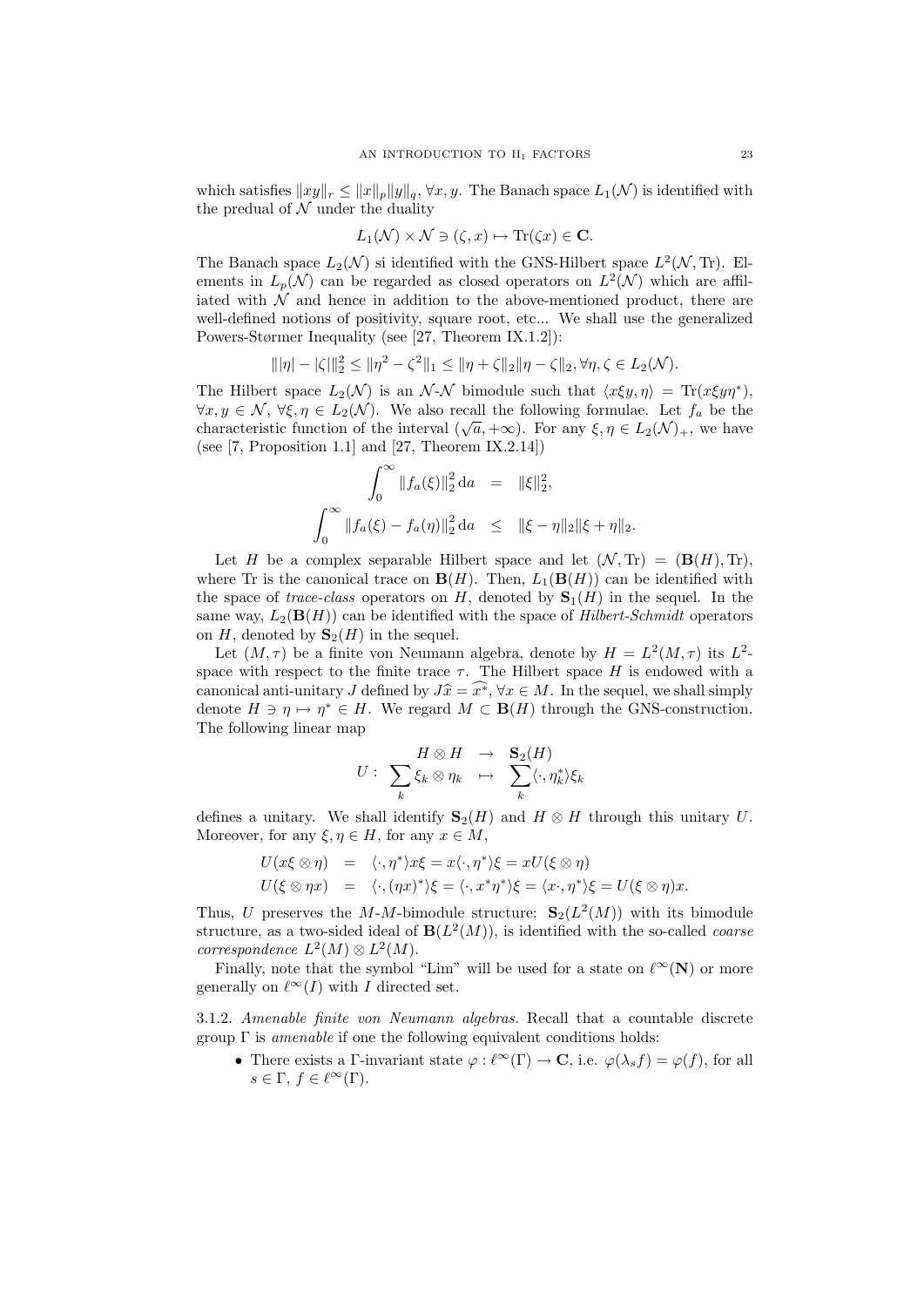### 24 CYRIL HOUDAYER

• There exists a sequence of almost invariant unit vectors  $\xi_n \in \ell^2(\Gamma)$ , i.e.  $\lim_{n} \|\lambda_{s} \xi_{n} - \xi_{n}\|_{2} = 0$ , for all  $s \in \Gamma$ .

Let  $(M, \tau)$  be a finite von Neumann algebra with separable predual. Denote  $H =$  $L^2(M, \tau)$ . We regard  $M \subset \mathbf{B}(H)$  through the GNS-construction. A state  $\varphi$  on  $\mathbf{B}(H)$  is said to be M-central if  $\varphi \circ \mathrm{Ad}(u) = \varphi$ ,  $\forall u \in \mathcal{U}(M)$ .

**Theorem 3.1** (Connes,  $[7]$ ). Let  $M$  be a finite von Neumann algebra. The following are equivalent:

- (1) There exists a conditional expectation  $E : \mathbf{B}(H) \to M$ .
- (2) There exists an M-central state  $\varphi$  on  $\mathbf{B}(H)$  such that  $\varphi_{|M} = \tau$ .
- (3) There exists a net of unit vectors  $(\xi_n)$  in  $\mathbf{S}_2(H)$  such that  $\langle x\xi_n, \xi_n \rangle \to \tau(x)$ ,  $\forall x \in M$ , and  $\|[\xi_n, u]\|_2 \to 0$ ,  $\forall u \in \mathcal{U}(M)$ .

*Proof.* (1)  $\implies$  (2). Let E be a conditional expectation from **B**(H) onto M. Denote  $\varphi = \tau \circ E$ . Then  $\forall x \in \mathbf{B}(H)$ ,  $\forall u \in M$ , one has

$$
\varphi(uxu^*) = \tau(E(uxu^*)) = \tau(uE(x)u^*) = \tau(E(x)) = \varphi(x).
$$

Thus, the state  $\varphi$  is M-central and  $\varphi_{|M} = \tau$ .

(2)  $\implies$  (3). Let  $\varphi$  be an *M*-central state on **B**(*H*) such that  $\varphi_{|M} = \tau$ . Take a net  $(\zeta_n)$  of positive norm-one elements in  $S_1(H)$  such that  $\text{Tr}(\zeta_n \cdot)$  converges to  $\varphi$ pointwise. Then  $\forall x \in \mathbf{B}(H)$ ,  $\forall u \in \mathcal{U}(M)$ , one has

$$
\lim_{n} \text{Tr}((\zeta_{n} - \text{Ad}(u)\zeta_{n})x) = \lim_{n} \text{Tr}(\zeta_{n}x) - \lim_{n} \text{Tr}(u\zeta_{n}u^{*}x)
$$

$$
= \lim_{n} \text{Tr}(\zeta_{n}x) - \lim_{n} \text{Tr}(\zeta_{n}u^{*}xu)
$$

$$
= \varphi(x) - \varphi(\text{Ad}(u^{*})(x)) = 0
$$

by assumption. It follows that the net  $(\zeta_n - \mathrm{Ad}(u)\zeta_n)$  in  $\mathbf{S}_1(H)$  converges to 0 in the weak topology. By the Hahn-Banach Separation Theorem, one may assume, by passing to finite convex combinations, that the net  $(\zeta_n - \mathrm{Ad}(u)\zeta_n)$  in  $\mathbf{S}_1(H)$ converges to 0 in norm. Thus,  $\|[u,\zeta_n]\|_1 \to 0$ ,  $\forall u \in \mathcal{U}(M)$ . Define the unit vectors  $\xi_n = \zeta_n^{1/2} \in \mathbf{S}_2(H)$ . Using the Powers-Størmer Inequality,  $\forall u \in \mathcal{U}(M)$ ,

$$
||[u, \xi_n]||_2^2 = ||u\xi_n u^* - \xi_n||_2^2
$$
  
\n
$$
\leq ||u\zeta_n u^* - \zeta_n||_1
$$
  
\n
$$
= ||[u, \zeta_n]||_1.
$$

This implies that  $\|[u, \xi_n]\|_2 \to 0$ ,  $\forall u \in \mathcal{U}(M)$ . Moreover,  $\forall x \in M$ ,

$$
\lim_{n} \langle x\xi_n, \xi_n \rangle = \lim_{n} \text{Tr}(x\xi_n \xi_n^*) = \lim_{n} \text{Tr}(x\xi_n^2) \n= \lim_{n} \text{Tr}(\zeta_n x) = \varphi(x) = \tau(x).
$$

This proves (3).

 $(3) \implies (1)$ . Assume that there exists a net of unit vectors  $(\xi_n)$  in  $S_2(H)$  such that  $\langle x\xi_n, \xi_n \rangle \to \tau(x), \forall x \in M$ , and  $\|\xi_n, u\|_2 \to 0, \forall u \in \mathcal{U}(M)$ . Note that we also have  $\|[ \xi_n^*, u] \|_2 \to 0$ ,  $\forall u \in \mathcal{U}(M)$ . Write  $\xi_n^* = w_n \eta_n$  for the polar decomposition, with  $\eta_n = (\xi_n \xi_n^*)^{1/2} \geq 0$ ,  $\|\eta_n\|_2 = 1$ , and  $w_n$  partial isometry in  $\mathbf{B}(H)$ . Thus,  $\forall n$ ,  $\forall x \in \mathbf{B}(H),$ 

$$
\langle x\xi_n, \xi_n \rangle = \text{Tr}(x\xi_n \xi_n^*) = \text{Tr}(x\eta_n^2) = \langle x\eta_n, \eta_n \rangle.
$$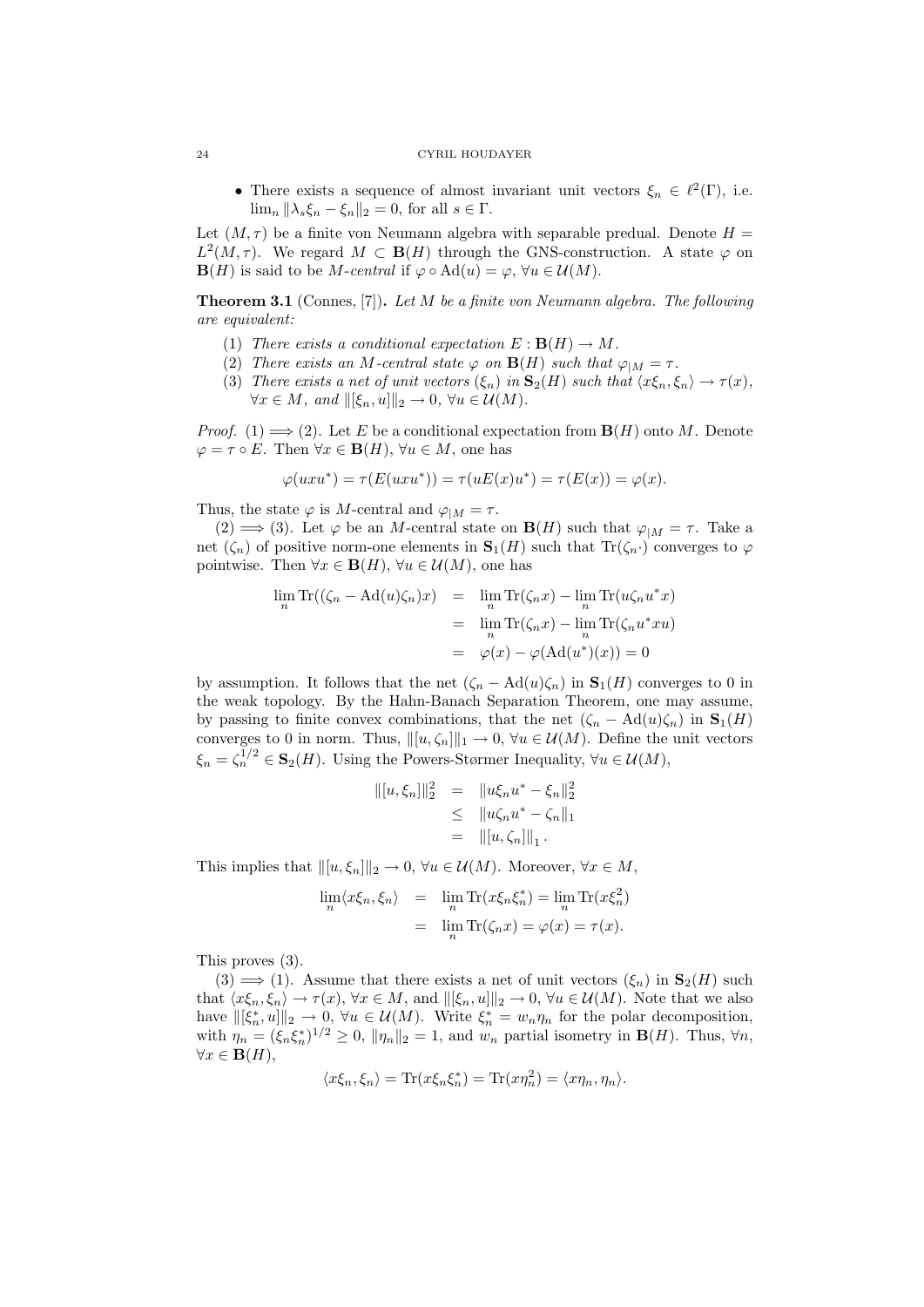Consequently,  $\lim_{n} \langle x \eta_n, \eta_n \rangle = \tau(x), \forall x \in M$ . Moreover, using the Powers-Størmer Inequality,  $\forall n, \forall u \in \mathcal{U}(M)$ ,

$$
||[u, \eta_n]||_2^2 = ||u\eta_n u^* - \eta_n||_2^2
$$
  
\n
$$
\leq ||u\eta_n^2 u^* - \eta_n^2||_1
$$
  
\n
$$
= ||u(\xi_n \xi_n^*) - (\xi_n \xi_n^*)u||_1
$$
  
\n
$$
\leq ||(u\xi_n - \xi_n u)\xi_n^*||_1 + ||\xi_n(u\xi_n^* - \xi_n^*u)||_1
$$
  
\n
$$
\leq ||u\xi_n - \xi_n u||_2 + ||u\xi_n^* - \xi_n^*u||_2.
$$

Therefore,  $\lim_{n} ||[u, \eta_n]||_2 = 0$ . So, we may moreover assume that  $\xi_n \geq 0$ ,  $\forall n$ . Thus,  $\forall c \in M,$ 

$$
\lim_{n} \|\xi_n c\|_2^2 = \lim_{n} \langle \xi_n c, \xi_n c \rangle = \lim_{n} \text{Tr}(\xi_n c c^* \xi_n^*)
$$

$$
= \lim_{n} \text{Tr}(\xi_n^2 c c^*) = \tau (c c^*) = ||c||_{2,\tau}^2.
$$

Define the following state

$$
\varphi(x) = \lim_{n} \langle x\xi_n, \xi_n \rangle, \forall x \in \mathbf{B}(H).
$$

Note that  $\varphi_{|M} = \tau$ . Moreover,  $\forall b, c \in M$ ,  $\forall y, z \in \mathbf{B}(H)$ , since  $\|\[\xi_n, bc\]\|_2 \to 0$ , we get

$$
\begin{array}{rcl}\n|\varphi(bcyz)| & = & |\operatorname{Lim} \operatorname{Tr}(\xi_n^2 bcyz)| \\
 & = & |\operatorname{Lim} \operatorname{Tr}(\xi_n b c \xi_n y z)| \\
 & = & |\operatorname{Lim} \operatorname{Tr}((z \xi_n b)(c \xi_n y))| \\
 & \leq & \operatorname{lim} \sup_n ||z \xi_n b||_2 ||c \xi_n y||_2 \\
 & \leq & \operatorname{lim} \sup_n ||\xi_n b||_2 ||c \xi_n ||_2 ||y||_\infty ||z||_\infty \\
 & = & ||b||_{2,\tau} ||c||_{2,\tau} ||y||_\infty ||z||_\infty.\n\end{array}
$$

Take now  $x \in \mathbf{B}(H)$ ,  $a \in M$  and write  $a = v|a|$  its polar decomposition in M. Thus, we have  $a = (v|a|^{1/2})|a|^{1/2}$  and

$$
|\varphi(ax)| \leq ||v|a|^{1/2}||_{2,\tau}|||a|^{1/2}||_{2,\tau}||x||_{\infty}
$$
  
\n
$$
\leq |||a|^{1/2}||_{2,\tau}|||a|^{1/2}||_{2,\tau}||x||_{\infty}
$$
  
\n
$$
= ||a||_{1,\tau}||x||_{\infty}.
$$

It follows that  $|\varphi(ax)| \leq ||a||_{1,\tau} ||x||_{\infty}, \forall a \in M, \forall x \in \mathbf{B}(H)$ . By the duality  $M = L_1(M)^*$ , we know that there exists  $\Phi(x) \in M$ , such that  $\tau(a\Phi(x)) = \varphi(ax)$ ,  $\forall a \in M, \forall x \in \mathbf{B}(H)$ . It is straightforward to check that  $\Phi : \mathbf{B}(H) \to M$  is a conditional expectation.

The state  $\varphi$  in (2) of Theorem 3.1 is called a *hypertrace*. Condition (3) says that the identity bimodule  $L^2(M)$  is "weakly contained" in the coarse bimodule  $L^2(M) \otimes L^2(M)$ , that we usually denote by  $L^2(M) \prec_{weak} L^2(M) \otimes L^2(M)$ . This is the analog of the notion of amenability in the case of groups since the identity bimodule plays the rôle of the trivial representation and the identity bimodule plays the one of the left regular representation. For this reason, a finite von Neumann algebra  $M$  which satisfies one of the equivalent conditions of Theorem 3.1 is said to be amenable. Note that more generally for any M-M-bimodule  $\mathcal{H}, L^2(M) \prec_{weak} \mathcal{H}$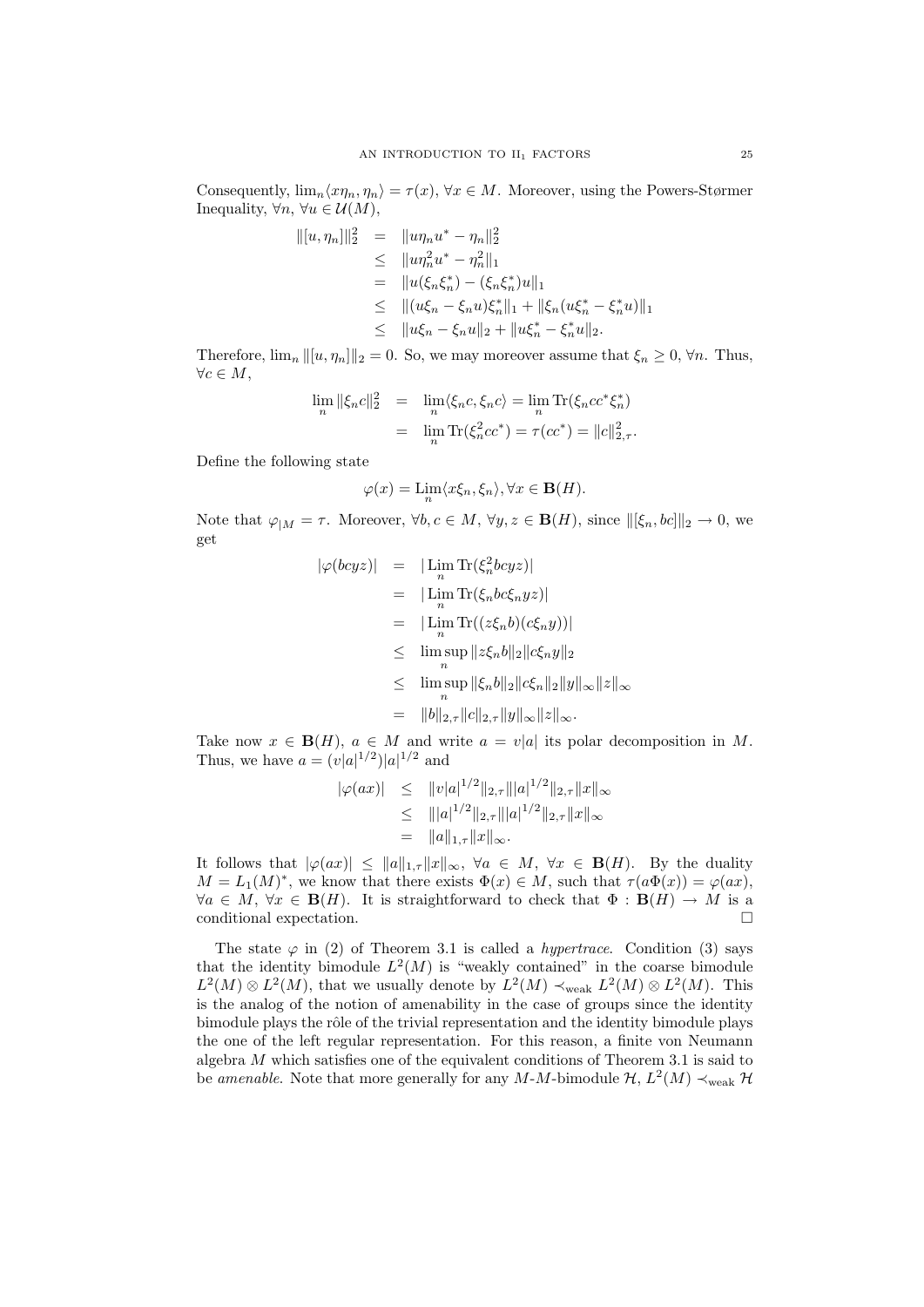if there exists a net  $(\xi_n)$  of unit vectors in H such that  $\lim_n \langle \cdot \xi_n, \xi_n \rangle = \tau$  pointwise and  $\lim_{n} \| [u, \xi_n] \| = 0.$ 

**Proposition 3.2.** Let  $\Gamma$  be a countable discrete group. Then,  $\Gamma$  is amenable if and only if the group von Neumann algebra  $L(\Gamma)$  is amenable.

*Proof.* Assume that Γ is amenable. Denote by  $\lambda_{\Gamma}$  the left regular representation of Γ on  $\ell^2$ (Γ). Then 1<sub>Γ</sub>  $\prec \lambda$ <sub>Γ</sub>, i.e. there exists a net of unit vectors  $(η_n)$  in  $\ell^2$ (Γ) such that  $\lim_{n} ||\lambda_g \eta_n - \eta_n||_2 = 0$ ,  $\forall g \in G$ . We shall identify  $\ell^2(\Gamma)$  with the  $L^2$ -space of L(Γ). Denote the unit vector  $\xi_n = \eta_n \otimes \eta_n^* \in \ell^2(\Gamma) \otimes \ell^2(\Gamma) = \mathbf{S}_2(\ell^2(\Gamma))$ . Moreover, we have for all  $g \in \Gamma$ ,

$$
||u_g\xi_n - \xi_n u_g||_2 = ||u_g \eta_n \otimes \eta_n^* - \eta_n \otimes \eta_n^* u_g||_2
$$
  
\n
$$
\leq ||u_g \eta_n \otimes \eta_n^* - \eta_n \otimes \eta_n^*||_2 + ||\eta_n \otimes \eta_n^* - \eta_n \otimes \eta_n^* u_g||_2
$$
  
\n
$$
\leq ||\lambda_g \eta_n - \eta_n||_2 + ||\lambda_{g^{-1}} \eta_n - \eta_n||_2.
$$

Therefore,  $\lim_{n} ||u_g \xi_n - \xi_n u_g||_2 = 0$ ,  $\forall g \in \Gamma$ . Thus Condition (3) in Theorem 3.1 is satisfied, and  $L(\Gamma)$  is amenable.

Assume that  $L(\Gamma)$  is amenable. Let  $H = \ell^2(\Gamma)$ . By Condition (3) in Theorem 3.1, we know that there exists a sequence of unit vectors  $(\xi_n)$  in  $H \otimes H$  such that for any  $g \in \Gamma$ ,  $\lim_{n} ||u_g \xi_n - \xi_n u_g||_2 = 0$ . Define the unitary representation  $\pi : \Gamma \to \mathcal{U}(H \otimes H)$  by

$$
\pi(g)\xi = u_g \xi u_g^*.
$$

It is straightforward to see that  $\pi$  is a mutiple of  $\lambda_{\Gamma}$  and that  $1_{\Gamma} \prec \pi$ . Consequently,  $1_{\Gamma} \prec \lambda_{\Gamma}$  and  $\Gamma$  is amenable.

Exercise 3.3. Let M be a diffuse amenable finite von Neumann algebra. Show that a hypertrace  $\varphi$  given by Theorem 3.1 can never be normal on  $\mathbf{B}(H)$ .

Recall that a finite von Neumann algebra  $M$  is said to be approximately finite dimensional (AFD) if there exists an increasing sequence of finite dimensional unital ∗-subalgebras  $Q_n \subset M$  such that  $\bigcup_n Q_n$  is ultraweakly dense in M. Murray and von Neumann showed in their seminal work the uniqueness of the AFD  $II_1$  factor. The following is easy to prove.

Proposition 3.4. Let M be a finite AFD von Neumann algebra. Then M is amenable.

*Proof.* Let  $Q_n \subset M$  be a sequence of finite dimensional unital ∗-subalgebras such that  $\bigcup_n Q_n$  is ultraweakly dense in M. Denote by  $\mu_n$  the (probability) Haar measure on the compact group  $\mathcal{U}(Q_n)$ . Fix  $\omega \in \beta(\mathbf{N})\backslash\mathbf{N}$  a free ultrafilter. For every  $x \in \mathbf{B}(L^2(M))$  define

$$
E'(x) = \lim_{n \to \omega} \int_{\mathcal{U}(Q_n)} uxu^* d\mu_n(u).
$$

It is clear that  $E': \mathbf{B}(L^2(M)) \to M'$  is a conditional expectation. Denote by J the canonical antiunitary. Thus  $E : B(L^2(M)) \to M$  defined by  $E(x) = JE'(JxJ)J$  is a conditional expectation.

The converse is Connes' fundamental result.

**Theorem 3.5** (Connes, [7]). Let  $M$  be a finite von Neumann algebra. Then  $M$  is AFD if and only if M is amenable. There exists a unique amenable  $II_1$  factor. In particular, all icc amenable countable discrete groups give the same  $II_1$  factor.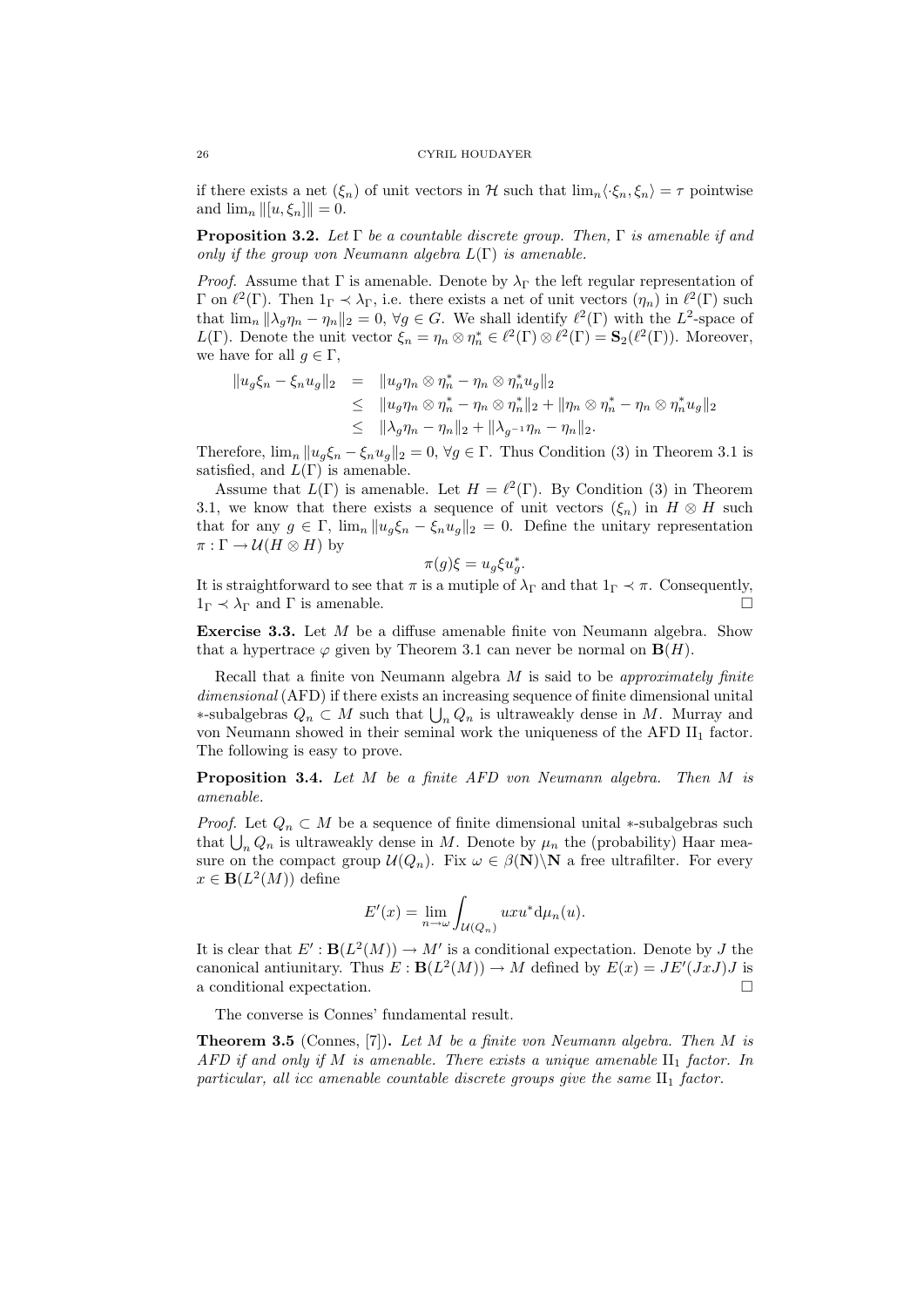**Exercise 3.6.** Let  $\Gamma \cap P$  be a trace-preserving action of an amenable group  $\Gamma$  on an amenable finite von Neumann algebra P. Show that  $M = P \rtimes \Gamma$  is amenable.

### 3.2. Property Gamma.

**Definition 3.7.** A  $II_1$  factor M is said to have the *property Gamma* if for every  $\varepsilon > 0$  and every  $x_1, \ldots, x_n \in (M)_1$ , there exists  $u \in \mathcal{U}(M)$  such that  $\tau(u) = 0$  and  $\|[u, x_i]\|_2 < \varepsilon$ , for all  $1 \leq i \leq n$ .

**Theorem 3.8** (Connes, [8]). Let M be a  $II_1$  factor. The following are equivalent:

- (1) M does not have property Gamma.
- (2) There exists a non-trivial central sequence in M, i.e.  $M' \cap M^{\omega} \neq \mathbf{C}$ .
- (3)  $M' \cap M^{\omega}$  is diffuse.

*Proof.* For a free ultafilter  $\omega$ , we will denote by  $\pi_{\omega} : \ell^{\infty}(\mathbf{N}, M) \to M^{\omega}$  the quotient map. For  $(1) \implies (2)$ , fix a free ultrafilter  $\omega$ . Since M does not have property Gamma, there exists a sequence of unitaries  $u_n \in \mathcal{U}(M)$  such that  $\tau(u_n) = 0$  and  $\lim_{n} ||[u_n, x]||_2 = 0$ , for all  $x \in M$ . Define  $u = \pi_\omega((u_n)) \in \mathcal{U}(M' \cap M^\omega)$ . We have that  $\tau_{\omega}(u) = 0$  and so  $M' \cap M^{\omega} \neq \mathbb{C}$ . For  $(2) \implies (3)$ , let  $e \in M' \cap M^{\omega}$  be a nonzero projection such that  $e \neq 1$ . Write  $\lambda = \tau_{\omega}(e) \in (0, 1)$ . We may find a sequence of projections  $e_n$  which represents  $e$  such  $\pi_\omega((e_n)) = e$  and  $\tau(e_n) = \lambda$ , for all  $n \in \mathbb{N}$ .

Observe that  $(e_n)$  is a central sequence and since M is a  $II_1$  factor, we have that  $e_n \to \lambda$  weakly (by weak compactness of the unit ball  $(M)_1$ ). Thus we construct a subsequence  $e_{k_n}$  which satisfies for every  $n \in \mathbb{N}$ ,

$$
\begin{aligned}\n||[e_j, e_{k_n}]||_2 &< \frac{1}{n} \\
|\tau(e_j e_{k_n}) - \lambda^2| &< \frac{1}{n}, \forall 1 \le j \le n.\n\end{aligned}
$$

Define  $f := \pi_{\omega}((e_n e_{k_n})) \in M' \cap M^{\omega}$ . The previous inequalities show that  $f \in$  $M' \cap M^{\omega}$  is indeed a nonzero projection such that  $f \leq e$  and  $f \neq e$ , since  $\tau_{\omega}(f) =$  $\lambda^2 < \lambda = \tau_{\omega}(e)$ . Therefore,  $M' \cap M^{\omega}$  cannot have any minimal projections and hence is diffuse.

 $(3) \Longrightarrow (1)$ . Assume that  $M' \cap M^{\omega}$  is diffuse. Let  $e \in M' \cap M^{\omega}$  be a projection such that  $\tau_{\omega}(e) = 1/2$ . We can then represent  $e = \pi_{\omega}((e_n))$  with projections  $e_n \in \mathcal{U}(M)$  such that  $\tau(e_n) = 1/2$ , for all  $n \in \mathbb{N}$ . Therefore,  $u = 2e - 1 \in M' \cap M^\omega$ , with  $u = \pi_{\omega}((u_n))$  and  $\tau(u_n) = 0$ , for all  $n \in \mathbb{N}$ . Hence M does not have property Gamma.

The next Theorem, due to Connes, gives a spectral gap characterization of property Gamma.

**Theorem 3.9** (Connes, [7]). Let M be a  $\text{II}_1$  factor. The following are equivalent:

- (1) M has property Gamma.
- (2) There exists a sequence of unit vectors  $\xi_n \in L^2(M) \ominus \mathbb{C} \hat{1}$  such that

$$
\lim_{n} \|x\xi_n - \xi_n x\|_2 = 0, \forall x \in M.
$$

(3)  $\mathbf{K}(L^2(M)) \cap C^*(M, M') = \{0\}.$ 

*Proof.* (1)  $\implies$  (2) is clear. For (2)  $\implies$  (1), write  $\xi = (\xi_n) \in L^2(M)^\omega$ . There are two cases to consider.

**Case (1):**  $\xi$  defines an element in  $L^2(M^{\omega})$ . We have  $\langle \xi, \hat{1} \rangle = 0$  and  $x\xi = \xi x$ , for all  $x \in M$ . Write  $\xi = v|\xi|$  for the polar decomposition of  $\xi$ . We have that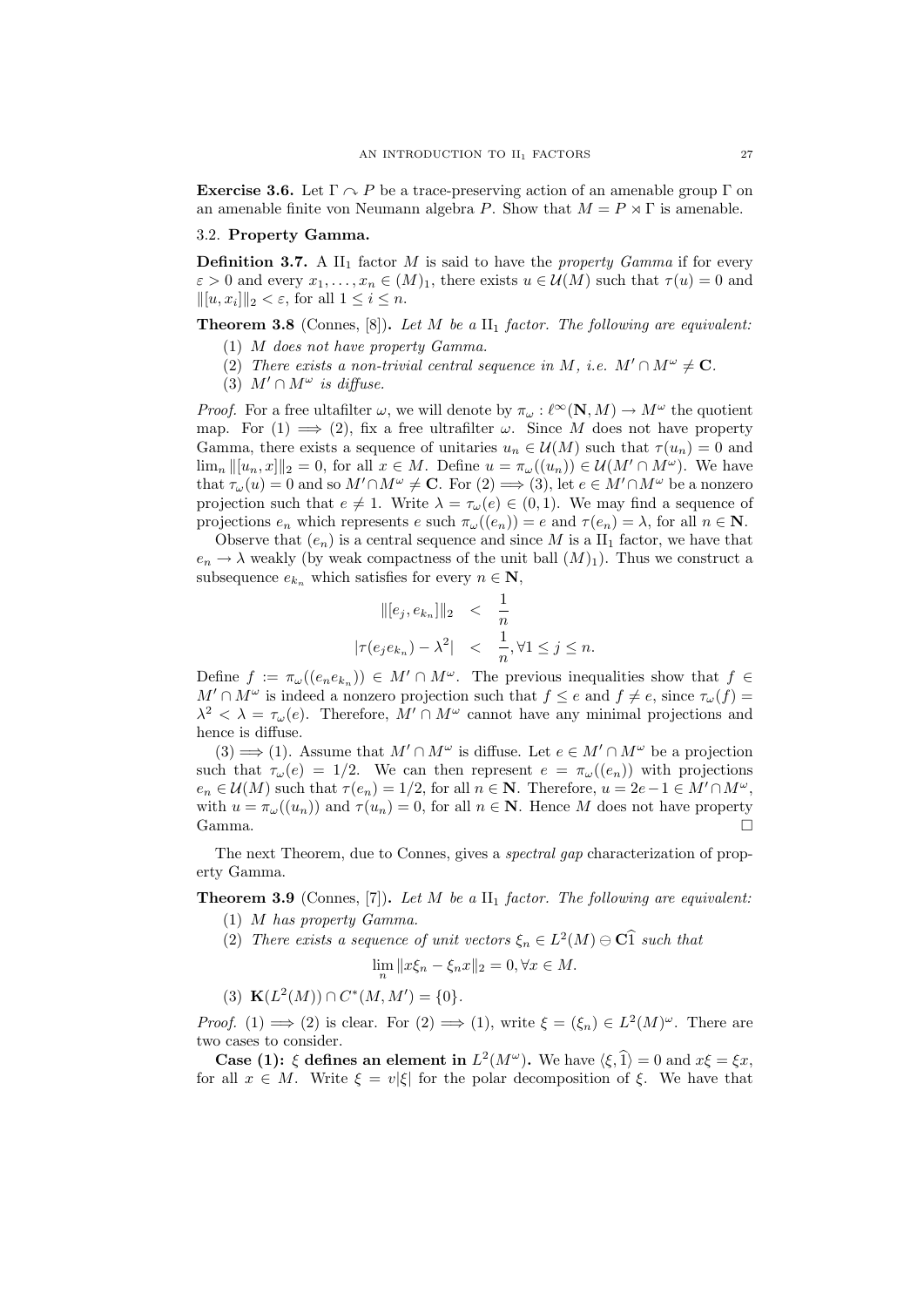$v \in M' \cap M^{\omega}$  is a partial isometry such that  $v \neq 0, 1$ . Thus M has property Gamma.

Case (2):  $\xi$  does not define an element in  $L^2(M^{\omega})$ . We start by proving the following claim.

**Claim.** For every finite subset  $F \subset \mathcal{U}(M)$ , for every  $\varepsilon > 0$ , there exists a projection  $e \in M$  such that  $\tau(e) < \varepsilon$  and  $\| [u, e] \|_2 < \varepsilon \| e \|_2$ , for all  $u \in F$ .

By Proposition C.2, we know that

$$
\exists c > 0, \forall a > 0, \lim_{n \to \omega} ||f_a(|\xi_n|) |\xi_n||_2 > c.
$$

We may then choose a subsequence  $(k_n)$  such that  $||f_n(|\xi_{k_n}|)|\xi_{k_n}||_2 \geq c$ , for all  $n \in$ **N**. Then with  $\eta_n = \frac{1}{||f_n(|\xi_{k_n}|)||\xi_{k_n}||_2} f_n(|\xi_{k_n}|) |\xi_{k_n}|$ , we still have that  $\lim_{n\to\infty} ||x\eta_n \eta_n x \rVert_2 = 0$ , for all  $x \in M$ . Observe that for all  $a > 0$ ,

$$
\eta_n \ge f_a(\eta_n)\eta_n \ge \sqrt{a}f_a(\eta_n)
$$

and so  $\tau(f_a(\eta_n)) \leq 1/\sqrt{a}$ .

Let  $F \subset \mathcal{U}(M)$  be a finite subset and  $\varepsilon > 0$ . Let  $\delta = \varepsilon^4/(4|F|)$ . Choose  $n \in \mathbb{N}$ large enough such that  $1/\sqrt{n} < \varepsilon$  and  $\eta = \eta_n$  satisfies

$$
\sum_{u \in F} \|\eta - u\eta u^*\|_2^2 < \delta.
$$

It is clear that  $f_a(u\eta u^*) = uf_a(\eta)u^*$ . Hence, we get

$$
\int_0^\infty \|f_a(\eta)\|_2^2 \mathrm{d}a = \|\eta\|_2^2 = 1
$$

and

$$
\sum_{u \in F} \int_0^\infty \|f_a(\eta) - uf_a(\eta)u^*\|_2^2 da \le \sum_{u \in F} \|\eta - u\eta u^*\|_2 \|\eta + u\eta u^*\|_2
$$
  
\n
$$
\le 2(|F| \sum_{u \in F} \|\eta - u\eta u^*\|_2^2)^{1/2}
$$
  
\n
$$
< 2\sqrt{|F|\delta}
$$
  
\n
$$
= 2\sqrt{|F|\delta} \int_0^\infty \|f_a(\eta)\|_2^2 da.
$$

Therefore there exists  $a \geq n$  such that

$$
\sum_{u \in F} ||f_a(\eta) - u f_a(\eta) u^*||_2^2 < 2\sqrt{|F|\delta} ||f_a(\eta)||_2^2.
$$

Letting  $e = f_a(\eta)$ , we have  $\tau(e) \leq \tau(f_a(\eta)) < \varepsilon$  and  $\|ue - eu\|_2 < \varepsilon \|e\|_2$ , for all  $u \in F$ . The claim is proven.

The next claim uses a maximality argument.

**Claim.** For every finite subset  $F \subset \mathcal{U}(M)$ , for every  $\varepsilon > 0$ , there exists a projection  $e \in M$  such that  $\tau(e) = 1/2$  and  $||[u, e]||_2 < \varepsilon$ , for all  $u \in F$ .

Once the claim is proven, we are done. Indeed, we can construct a sequence of projections  $e_n \in M$  such that  $\tau(e_n) = 1/2$  and  $\lim_n ||[x, e_n]||_2 = 0$ , for all  $x \in M$ . We the get a sequence of unitaries  $u_n = 2e_n - 1$ , with  $\tau(u_n) = 0$  and such that  $\lim_{n} ||[x, u_n]||_2 = 0$ , for all  $x \in M$ . Hence, M has property Gamma. It only remains to prove the claim.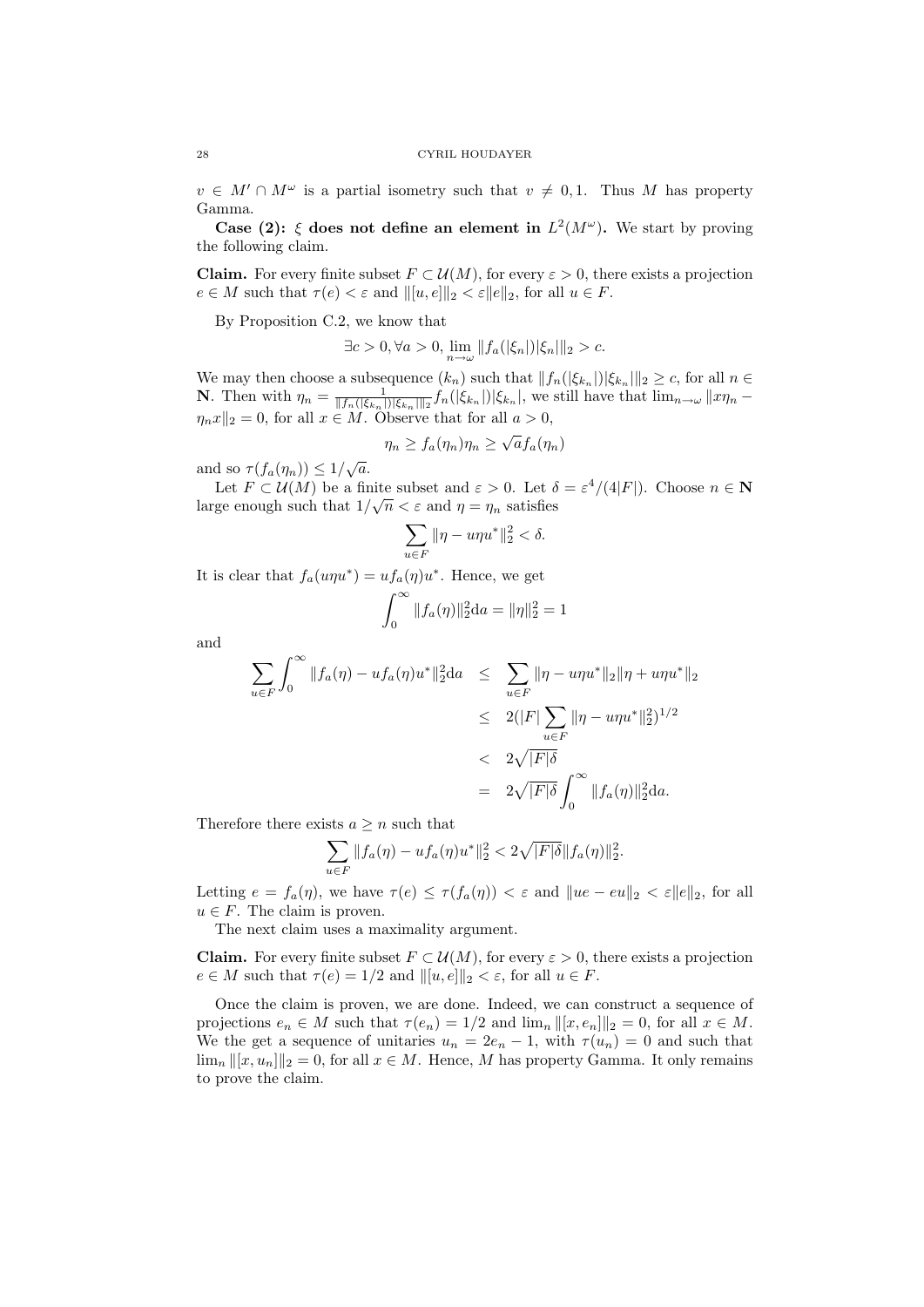Let  $u_1, \ldots, u_k \in \mathcal{U}(M)$  and  $\varepsilon > 0$ . Let T be the set of families  $i = (E, U_1, \ldots, U_k)$ such that:

- $E \in M$  is a projection such that  $\tau(E) \leq 1/2$ .
- Each  $U_i \in \mathcal{U}(M)$  is a unitary commuting with E.
- $||U_i u_i||_1 \leq \varepsilon \tau(E)$ , for all  $1 \leq j \leq k$ .

We define a partial ordering on  $\mathcal I$  in the following way: we write  $i \leq i'$  if

$$
E \le E' \text{ and } ||U_j - U'_j||_1 \le \varepsilon \tau(E' - E), \forall 1 \le j \le k.
$$

It is easy to see that if  $i \leq i'$  and  $i' \leq i''$ , then  $i \leq i''$ . The set  $(\mathcal{I}, \leq)$  is moreover inductive. By Zorn's Lemma, there exists a maximal element  $i = (E, U_1, \ldots, U_k) \in$ I. Assume that  $\tau(E) < 1/2$ . We will deduce a contradiction. Let  $\delta > 0$  such that  $\tau(E) + \delta < 1/2$  and  $4\delta \leq \varepsilon$ . Let  $v_j = (1 - E)U_j = U_j(1 - E) \in \mathcal{U}(N)$  where  $N = (1-E)M(1-E)$ . By the previous claim (with N), we know that there exists a projection  $e \in N$  such that  $\tau_N(e) < \delta$  and  $||[v_i, e]||_{2,\tau_N} \leq \delta ||e||_{2,\tau_N}$ , for all  $1 \leq j \leq k$ . By Proposition D.1, there exists  $w_j \in \mathcal{U}(N)$  such that  $w_j v_j e v_j^* w_j^* = e$  and

$$
||w_j - (1 - E)||_{1, \tau_N} \le \sqrt{2} ||v_j ev_j^* - e||_{1, \tau_N} \le 4 ||v_j ev_j^* - e||_{2, \tau_N} ||e||_{2, \tau_N} \le 4\delta \tau_N(e).
$$

Let  $E' = E + e \in M$ . It is a projection stricly larger than E and such that  $\tau(E') \leq 1/2$ . Let  $U'_j = U_j E + w_j v_j$ . It is easy to see that  $U'_j \in \mathcal{U}(M)$  and  $U'_j$  is commuting with E'. Moreover,  $||w_jv_j - v_j||_1 \leq 4\delta\tau(e)$ ,  $||U'_j - U_j||_1 \leq 4\delta\tau(e)$ . Since  $4\delta \leq \varepsilon$  and  $||U_i - u_j||_1 \leq \varepsilon \tau(E)$  by assumption, we get

$$
||U'_j - u_j||_1 \le \varepsilon \tau(E + e) = \varepsilon \tau(E'), \forall 1 \le j \le k.
$$

The element  $i' = (E', U'_1, \ldots, U'_k)$  satisfies  $i \leq i'$  and  $i \neq i'$ , which contradicts the maximality of  $i \in \mathcal{I}$ . Therefore, we have that  $\tau(E) = 1/2$ . We have thus shown for each  $\varepsilon > 0$ , the existence of a projection  $E \in M$  such that  $\tau(E) = 1/2$ ,  $[E, U_i] = 0$ and  $||U_i - u_j||_1 \leq \varepsilon$ . We finally get

$$
\| [u_j, E] \|_2 = \| [u_j - U_j, e] \|_2 \le 2 \| u_j - U_j \|_2 \le 2(2\varepsilon)^{1/2}.
$$

As  $\varepsilon > 0$  is arbitrary, we are done.

(1)  $\implies$  (3). Assume that  $\mathbf{K}(L^2(M)) \cap C^*(M, M') \neq \{0\}$ . Since  $C^*(M, M')$ is a simple C<sup>\*</sup>-algebra, we get  $\mathbf{K}(L^2(M)) \subset C^*(M, M')$ . Let  $(x_n)$  be a (uniformly bounded) central sequence in M. We get that  $[y, x_n] \to 0$  \*-strongly for all  $y \in C^*(M, M')$ . Denote by  $P_{\mathbf{C}}: L^2(M) \to \mathbf{C}$  the orthogonal projection. Since  $\mathbf{K}(L^2(M)) \subset C^*(M, M'),$  we get  $[P_{\mathbf{C}}, x_n] \to 0$  \*-strongly. We have that

$$
\lim_{n} \|x_{n} - \tau(x_{n})\mathbf{1}\|_{2} = \lim_{n} \| (x_{n}P_{\mathbf{C}} - P_{\mathbf{C}}x_{n})\mathbf{\hat{1}} \| = 0,
$$

and so  $(x_n)$  is trivial.

 $(3) \implies (2)$ . Assume that it is impossible to find a sequence of unit vectors  $\xi_n$ like in (2). Then then exists  $\delta > 0$ , a finite subset  $F \subset \mathcal{U}(M)$  such that

$$
\max_{u \in F} \|\xi - u\xi u^*\|_2 \ge \delta \|\xi\|_2, \forall \xi \in L^2(M).
$$

We may assume that  $F = F^*$ . Define the self-adjoint operator

$$
T = \frac{1}{|F|} \sum_{u \in F} uJuJ \in C^*(M, M').
$$

We have  $||T||_{\infty} \leq 1$ ,  $T\hat{1} = \hat{1}$ , so that  $\hat{1}$  is an eigenvector for the eigenvalue 1. We show that  $T-1$  is invertible on  $L^2(M) \ominus \overline{Cl}$ , so that there is a spectral gap at 1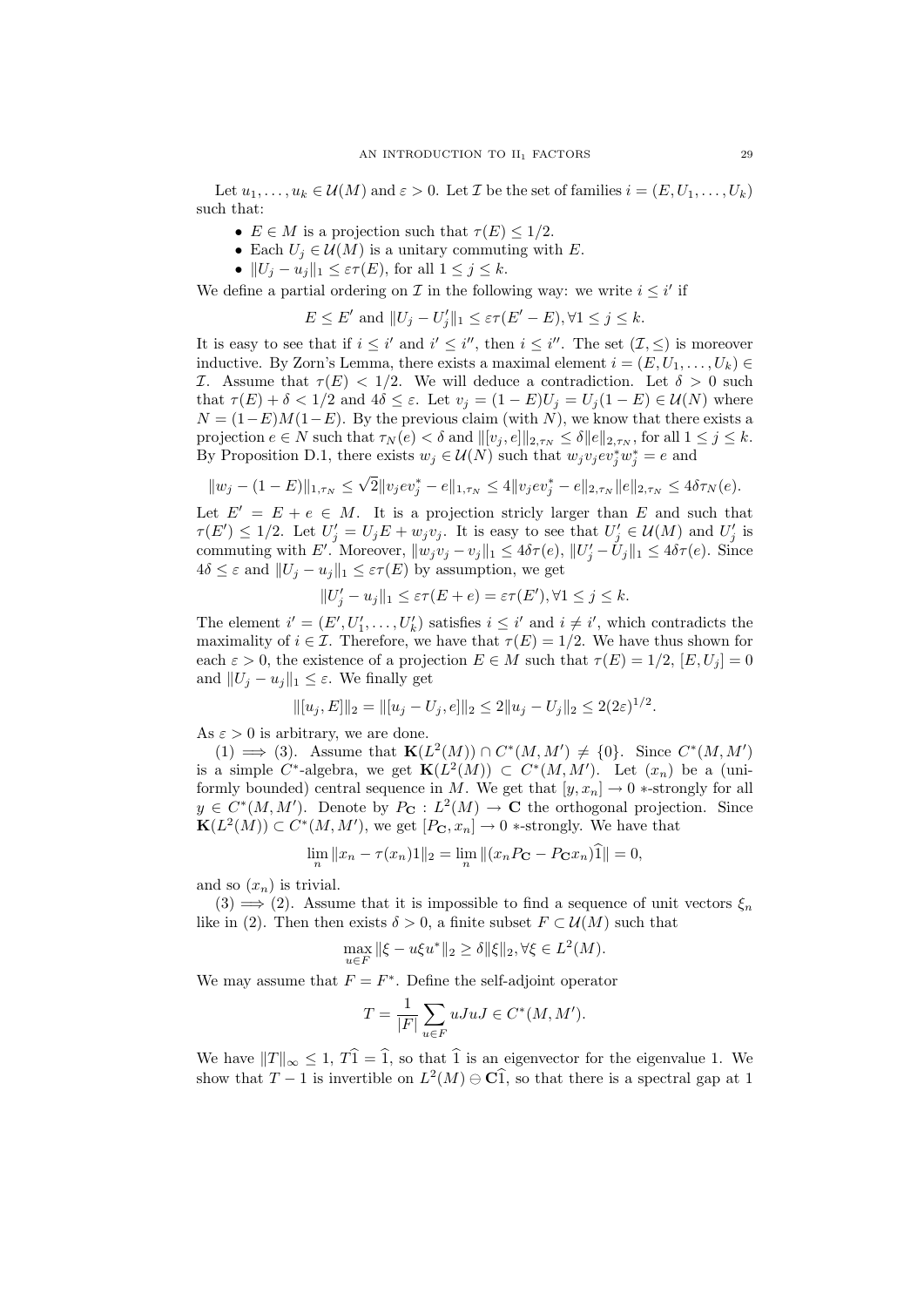for the operator  $T$ . Otherwise, since  $T$  is selfadjoint, there would be a sequence of unit vectors  $\xi_k \in L^2(M) \ominus \mathbb{C} \widehat{1}$  such that  $\lim_k ||(T-1)\xi_k||_2 = 0$ . We have

$$
||(1-T)\xi_k||_2 = ||\frac{1}{|F|}\sum_{u\in F} (1 - uJuJ)\xi_k||_2.
$$

Recall that a Hilbert space is *uniformly convex*. For all  $k \in \mathbb{N}$ , we have that

$$
\sum_{u \in F} \frac{1}{|F|} \|\xi_k - uJuJ\xi_k\|^2 = 2 - 2\Re\langle \xi_k, T\xi_k \rangle = 2\Re\langle \xi_k, \xi_k T\xi_k \rangle \le 2\|\xi_k - T\xi_k\|_2.
$$

We have that  $\lim_k \|\xi_k - uJuJ\xi_k\|_2 = 0$ , for all  $u \in F$  and so  $\lim_k \|\xi_k\|_2 = 0$ , which is absurd. Thus  $T - 1$  is invertible on  $L^2(M) \ominus \widehat{Cl}$  and there exists  $\varepsilon > 0$  such that  $\text{Sp}(T) \subset [-1, 1-\varepsilon] \cup \{1\}$ . By continuous functional calculus, we get that  $P_{\mathbf{C}} \in C^*(M, M')$  and so  $\mathbf{K}(L^2(M)) \subset C^*(M, M')$  $\Box$ 

A closely related concept for groups is the one of inner amenability. A countable discrete group G is said to be *inner amenable* if the adjoint representation Ad :  $G \rightarrow$  $\mathcal{U}(\ell^2(G) \ominus \mathbf{C}\delta_e)$  defined by  $\text{Ad}_g \,\delta_h = \delta_{ghg^{-1}}$  contains a sequence of almost invariant unit vectors. Examples of inner amenable groups include amenable groups, direct product groups  $G \times H$ , where H is infinite amenable, Baumslag-Solitar groups. Examples of groups which are not inner amenable include free groups  $\mathbf{F}_n$ ,  $n \geq 2$ , and property (T) groups. The following is easy to prove.

Proposition 3.10 (Effros, [10]). Then G be an icc countable discrete group. If  $L(G)$  has property Gamma, then G inner amenable.

*Proof.* Assume  $L(G)$  has property Gamma. There exists a sequence of unitaries  $v_n \in \mathcal{U}(M)$  such that  $\tau(v_n) = 0$  and  $\lim_n ||[v_n, x]||_2 = 0$ , for all  $x \in M$ . Define  $\xi_n := u_n \delta_e \in \ell^2(G) \ominus \mathbf{C} \delta_e$ . Since

$$
\|\mathrm{Ad}_g \,\xi_n - \xi_n\| = \|u_g v_n - v_n u_g\|_2,
$$

we get that  $(\xi_n)$  is a sequence of almost invariant unit vectors for the adjoint representation Ad.

The converse is false though, as it was recently discovered by Vaes [30]. We can illustrate the subtle difference between the property Gamma of  $L(G)$  and the inner amenability of G.

• The group  $G$  is inner amenable if and only if there exists a sequence of unit vectors  $\xi_n \in \ell^2(G) \ominus \mathbf{C} \delta_e$  such that

$$
\lim_{n} \|x\xi_n - \xi_n x\|_2 = 0, \forall x \in C_{\lambda}^*(G).
$$

• The von Neumann algebra  $L(G)$  has property Gamma if and only if there exists a sequence of unit vectors  $\xi_n \in \ell^2(G) \ominus \mathbf{C} \delta_e$  such that

$$
\lim_{n} \|x\xi_n - \xi_n x\|_2 = 0, \forall x \in L(G).
$$

### 3.3. Haagerup property.

**Definition 3.11** (Haagerup, [14]). A countable discrete group  $\Gamma$  is said to have the property (H) if there exists a sequence of positive definite functions  $\varphi_n : \Gamma \to \mathbb{C}$ such that  $\lim_{n \to \infty} \varphi_n = 1$  pointwise and  $\varphi_n \in c_0(\Gamma)$ , for all  $n \in \mathbb{N}$ .

We will often write Haagerup property for property (H).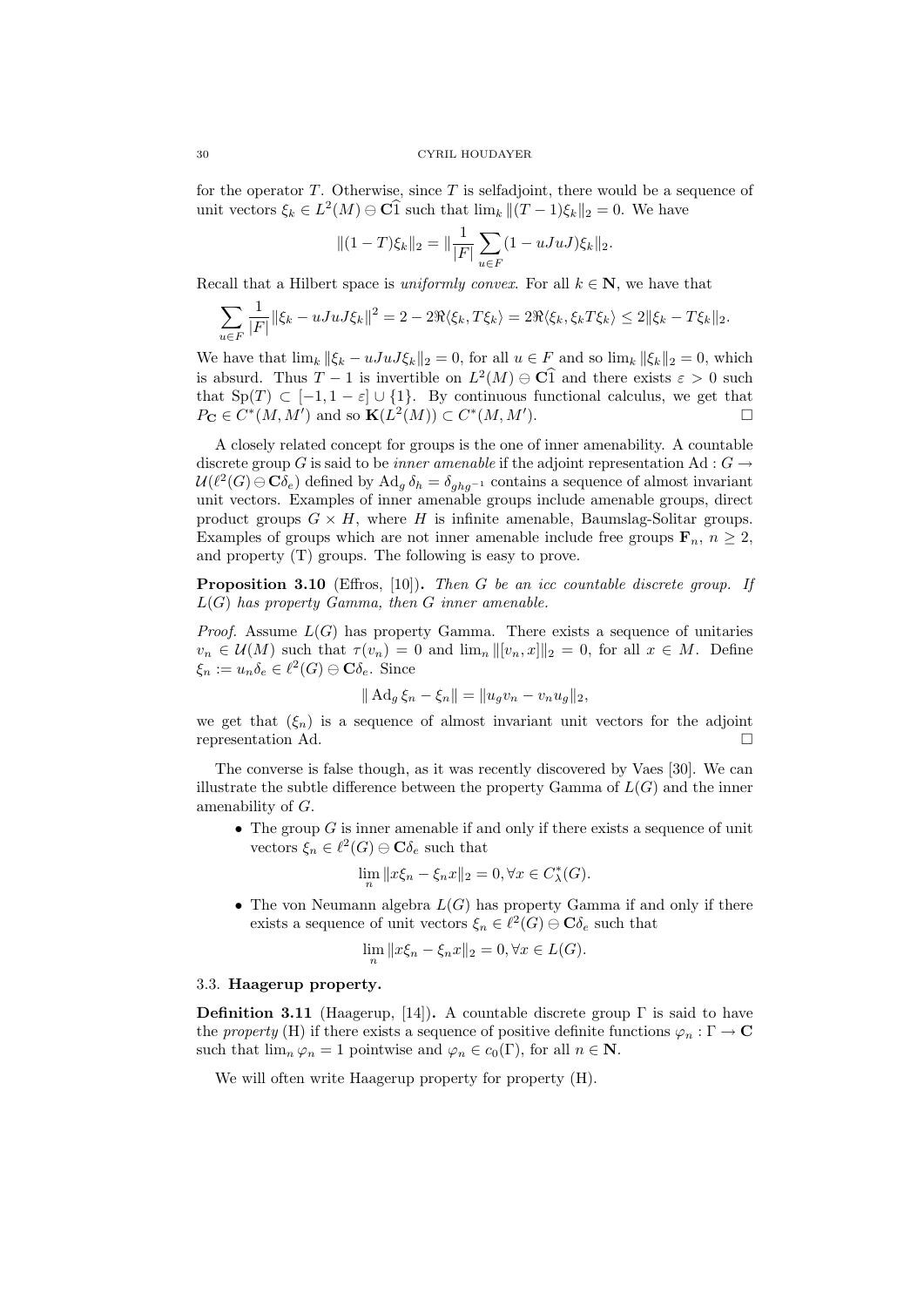Example 3.12. The following groups have the Haagerup property: amenable groups, free groups and more generally all groups which act properly on a tree. The Haagerup property is moreover stable under taking subgroups, amenable extentions, free products, wreath products.

We refer to the book by P.A. Cherix, M. Cowling, P. Jolissaint, P. Julg and A. Valette [3] for a comprehensive of groups with the Haagerup property

**Definition 3.13** (Choda, [4]). Let  $(N, \tau)$  be a finite von Neumann algebra endowed with a fixed faithful normal trace. We say that  $N$  has the Haagerup property if there exists a sequence  $\theta_n : N \to N$  of  $\tau$ -preserving ucp maps which satisfies:

- $\lim_{n} ||\theta_n(x) x||_2 = 0$ , for all  $x \in N$ .
- Whenever  $w_k \in (N)_1$  is a sequence such that  $w_k \to 0$  weakly, then we have  $\lim_k \|\theta_n(w_k)\|_2 = 0$ , for all  $n \in \mathbb{N}$ .

**Proposition 3.14** (Choda, [4]). Let  $\Gamma$  be a countable discrete group. Then  $\Gamma$  has the Haagerup property if and only if  $L(\Gamma)$  has the Haagerup property.

*Proof.* Assume that  $\Gamma$  has the Haagerup property. Then there exists a sequence  $\varphi_n : \Gamma \to \mathbf{C}$  such that  $\lim_n \varphi_n = 1$  pointwise and  $\varphi_n \in c_0(\Gamma)$ , for all  $n \in \mathbf{N}$ . We may assume that  $\varphi_n(e) = 1$ , for all  $n \in \mathbb{N}$ . Define  $\theta_n : L(\Gamma) \to L(\Gamma)$  by

$$
\theta_n(\sum_{s \in \Gamma} a_s u_s) = \varphi_n(s) a_s u_s.
$$

It is straightforward to check that  $\theta_n$  is a sequence of  $\tau$ -preserving ucp maps which satisfies conditions of Definition 3.13.

Conversely, assume that  $L(\Gamma)$  has the Haagerup property. Let  $\theta_n$  be a sequence of  $\tau$ -preverving ucp maps given by Definition 3.13. Define  $\varphi_n(s) = \tau(\theta_n(u_s)u_s^*)$ , for all  $s \in \Gamma$ . Then  $\varphi_n$  is a sequence of positive definite functions that does the  $j$ ob.  $\Box$ 

**Theorem 3.15** (Haagerup, [14]). The free groups  $\mathbf{F}_n$  have the Haagerup property.

*Proof.* Denote by  $\mathbf{F}_n \ni g \mapsto |g| \in \mathbf{R}_+$  the natural length function. We will show that for all  $0 < \rho < 1$ , the function  $\varphi_{\rho}$  defined by

$$
\mathbf{F}_n \ni g \mapsto \rho^{|g|}
$$

is a positive definite function on  $\mathbf{F}_n$ . Since  $\varphi_{\rho} \in c_0(\mathbf{F}_n)$  and  $\lim_{\rho \to 1} \varphi_{\rho} = 1$ , we get that  $\mathbf{F}_n$  has the Haagerup property.

We give a proof using Popa's free malleable deformation [21, 24]. We may assume that  $n < \infty$ . Let  $M = L(\mathbf{F}_n)$  and  $\tilde{M} = L(\mathbf{F}_n * \tilde{\mathbf{F}}_n)$ , where  $\tilde{\mathbf{F}}_n$  is a copy of  $\mathbf{F}_n$ which is free from  $\mathbf{F}_n$ . Denote by  $a_1, \ldots, a_n$  the canonical generators of  $L(\mathbf{F}_n)$ (resp.  $b_1, \ldots, b_n$  the ones of  $L(\mathbf{F}_n)$ ). For  $1 \leq k \leq n$ , let

$$
h_k = \frac{1}{\sqrt{-1}\pi} \log(b_k),
$$

where log denotes the principal branch of the logarithm. We get that  $h_k$  is selfadwhere log denotes the principal branch of the R<br>joint and  $b_k = \exp(\sqrt{-1}\pi h_k)$ . For  $t \in \mathbf{R}$ , define

$$
b_k^t := \exp(\sqrt{-1}\pi t h_k) \in \mathcal{U}(L(\widetilde{\mathbf{F}}_n)).
$$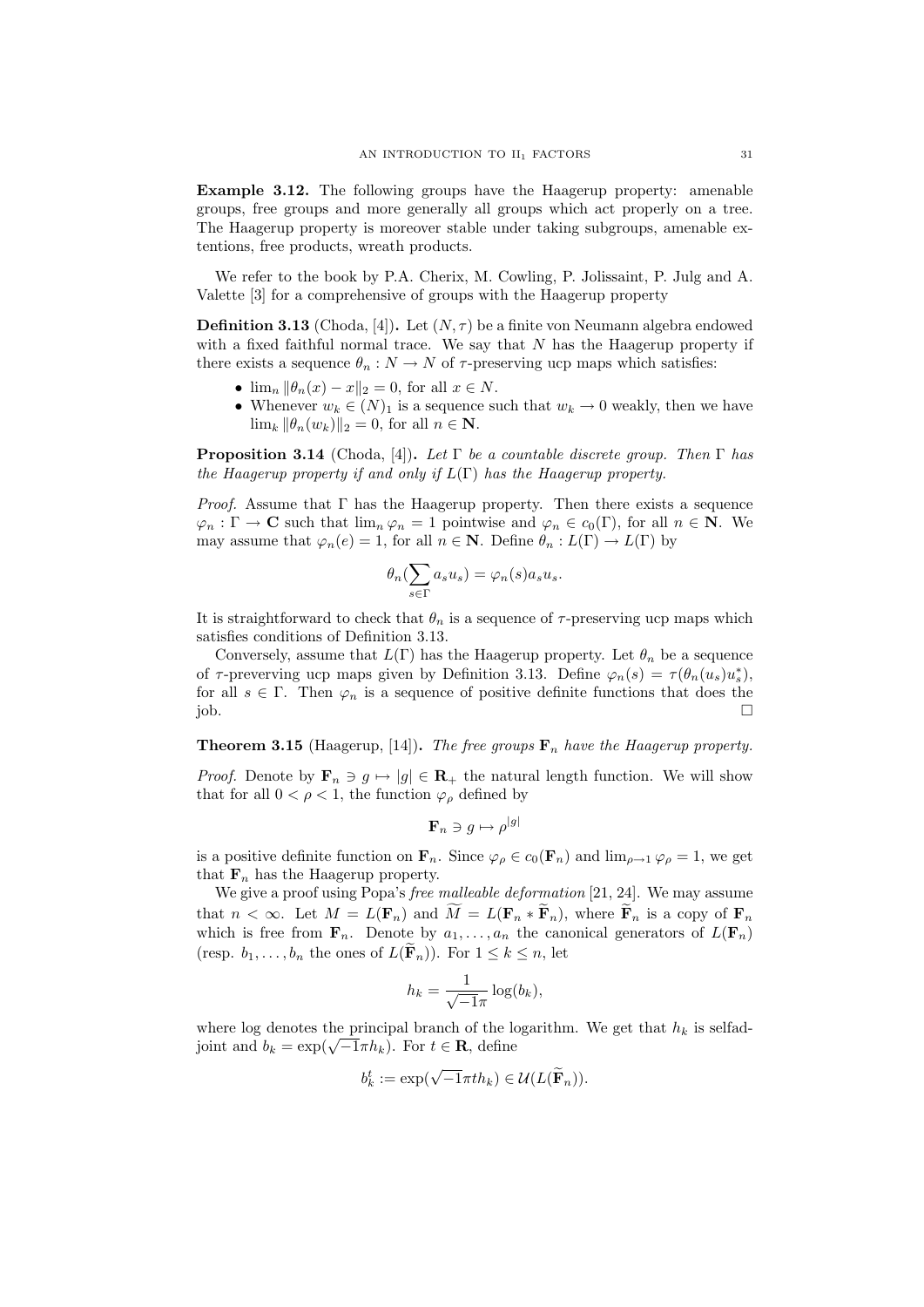It is straightforward to check that

$$
\gamma(t) := \tau(b_k^t) = \int_{-1}^1 \exp(\sqrt{-1}\pi t x) dx = \frac{\sin(\pi t)}{\pi t}
$$

Define the following ∗-automorphism  $\alpha_t : \widetilde{M} \to \widetilde{M}$  by

 $\alpha_t(a_k) = a_k b_k^t$  and  $\alpha_t(b_k) = b_k$ .

Since the unitaries  $\{a_1, \ldots, a_n, a_1b_1^t, \ldots, a_kb_k^t\}$  generate M and are  $*$ -free from each other, we check easily that  $(\alpha_t)$  is a one-paramater family of trace-preserving  $*$ automorphisms. Write  $N = L(\mathbf{F}_n)$  and  $\widetilde{N} = \alpha_1(N)$ . We see that  $N \vee \widetilde{N} = \widetilde{M}$ and  $\widetilde{N}$  is ∗-free from N. Consequently, we get  $\widetilde{M} = N * \widetilde{N}$  and  $(\alpha_t)$  satisfies  $\alpha_1(x * 1) = 1 * x$ , for all  $x \in N$ . Moreover, we have

$$
(E_N \circ \alpha_t)(u_g) = \gamma(t)^{2|g|} u_g, \forall g \in \mathbf{F}_n,
$$

Since  $E_N \circ \alpha_t$  is u.c.p., it follows that  $\psi_t : \mathbf{F}_n \to \mathbf{C}$  defined by  $\psi_t(g) = \tau((E_N \circ$  $\alpha_t(u_g)u_g^* = \gamma(t)^{2|g|}$  is a positive definite function. We are done.

# 4. RIGIDITY OF  $II_1$  factors

4.1. Rigid inclusions of von Neumann algebras. The notion of property (T) for a  $II_1$  factor was introduced by Connes and Jones in their seminal work [9]. Its relative version for a inclusion of finite von Neumann algebras is due to Popa [19].

**Definition 4.1** (Popa, [19]). Let  $(M, \tau)$  be a finite von Neumann algebra with a fixed trace and  $B \subset M$  be a subalgebra. The inclusion is said to be *rigid* if for every  $\varepsilon > 0$ , there exist  $\delta > 0$  and a finite subset  $F \subset M$  such that for every  $\tau$ -preserving u.c.p. map  $\phi : M \to M$ , we have

$$
\sup_{x \in F} \|\phi(x) - x\|_2 \le \delta \Longrightarrow \sup_{x \in (B)_1} \|\phi(x) - x\|_2 \le \varepsilon.
$$

The von Neumann algebra M has property (T) if the identity inclusion  $M \subset M$ is rigid. Note that we can relax the assumptions in Definition 4.1. Indeed, let  $\phi: M \to M$  be a completely positive map such that  $\phi(1) \leq 1$  and  $\tau \circ \phi \leq \tau$ . Then,  $\phi : M \to M$  defined by

$$
\widetilde{\phi}(x) = \phi(x) + \frac{(\tau - \tau \circ \phi)(x)}{(\tau - \tau \circ \phi)(1)}(1 - \phi(1))
$$

is a  $\tau$ -preserving u.c.p. map.

**Theorem 4.2** (Popa, [19]). Let  $B \subset M$  be an inclusion of finite von Neumann algebras and let  $\tau$  be a fixed trace on M. The following are equivalent:

- (1) The inclusion  $B \subset M$  is rigid;
- (2) For every  $\varepsilon > 0$ , there exist  $\delta > 0$  and a finite subset  $F \subset M$  such that for any M-M bimodule H and any tracial unit vector  $\xi \in \mathcal{H}$  for which  $||x\xi - \xi x|| \leq \delta, \forall x \in F$ , there exists a B-central vector  $\eta \in \mathcal{H}$  such that  $\|\eta-\xi\|\leq \varepsilon.$

Proof. We prove both directions.

(1)  $\implies$  (2). Let  $0 < \varepsilon < 1$ . Let  $F \subset M$  be a finite subset and  $\delta > 0$  given by Condition (1). Let  $\mathcal H$  be an M-M-bimodule and a tracial unit vector  $\xi \in \mathcal H$  such that  $||x\xi - \xi x|| \leq \delta, \forall x \in F$ . Let  $\phi : M \to M$  be the  $\tau$ -preserving u.c.p. map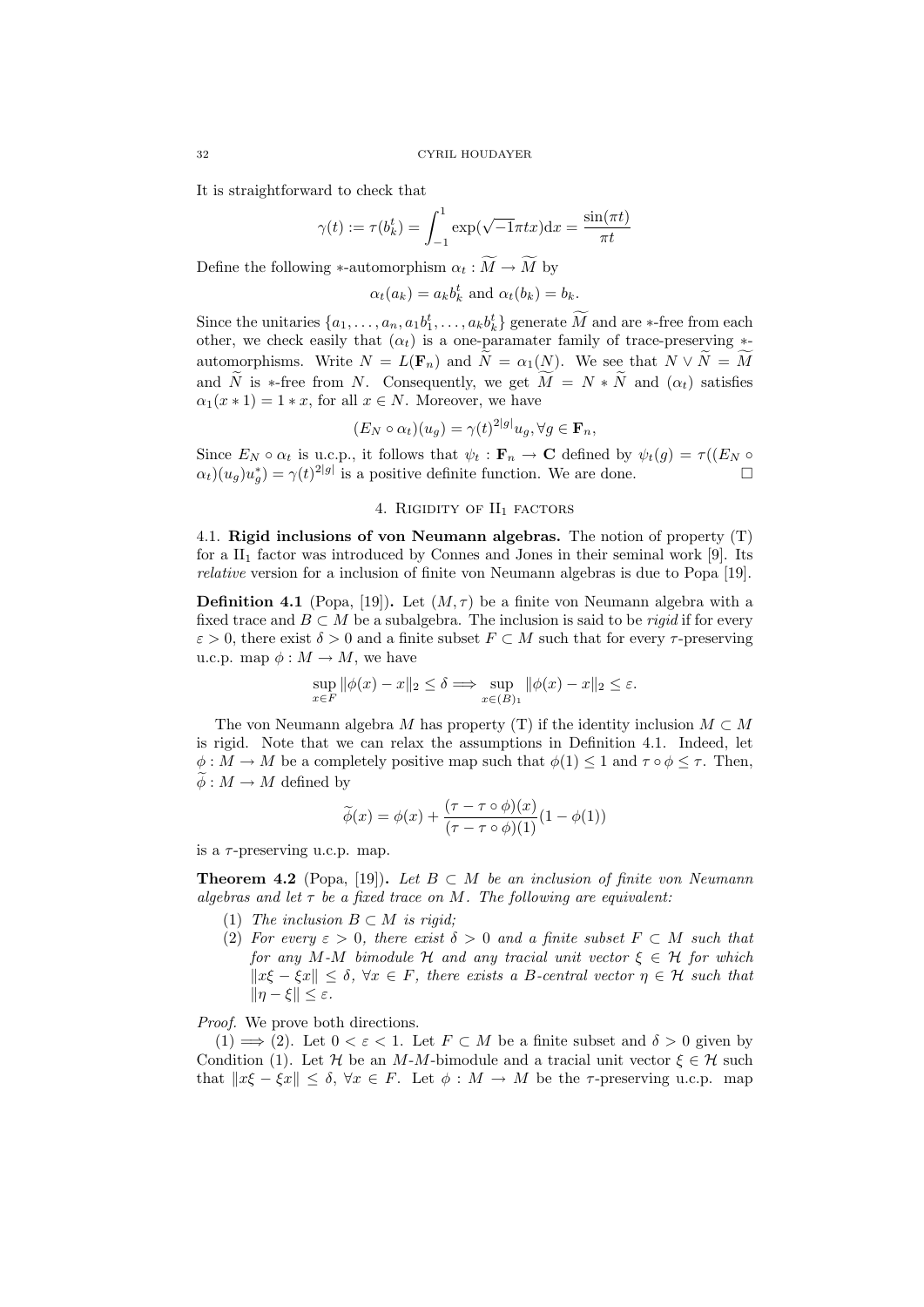associated with  $(\mathcal{H}, \xi)$ . Recall that  $\langle a\xi x, \xi y \rangle_{\mathcal{H}} = \langle \phi(a)\hat{x}, \hat{y} \rangle_{L^2(N)}, \ \forall a, x, y \in M$ .<br>Then we have Then we have

$$
\|\phi(x) - x\|_2^2 = \|\phi(x)\|_2^2 + \|x\|_2^2 - 2\Re\langle x\xi, \xi x \rangle
$$
  
\n
$$
\leq 2\|x\|_2^2 - 2\Re\langle x\xi, \xi x \rangle
$$
  
\n
$$
= \|x\xi - \xi x\|^2 \leq \delta^2
$$

for every  $x \in F$ . It follows that  $\|\phi(x) - x\|_2 \leq \varepsilon$ , for every  $x \in (B)_1$ . We get for every  $u \in \mathcal{U}(B)$ ,

$$
||\xi - u\xi u^*||^2 = 2 - 2\Re\tau(\phi(u)u^*)
$$
  
= 2\Re\tau(1 - \phi(u)u^\*)  

$$
\leq 2||1 - \phi(u)u^*||_2 \leq 2\varepsilon.
$$

Denote by  $\eta$  the *circumcenter* of the bounded set  $\mathcal{C} = \{u\xi u^* : u \in \mathcal{U}(B)\}\)$ . Since  $u\mathcal{C}u^* = \mathcal{C}, \forall u \in \mathcal{U}(B),$  by uniqueness it follows that  $u\eta u^* = \eta, \forall u \in \mathcal{U}(B)$ . Thus  $\eta$ follows *B*-central and moreover  $\|\xi - \eta\| \leq (2\varepsilon)^{1/2}$ .

(1)  $\Leftarrow$  (2). Let  $0 < \varepsilon < 1$ . Let  $F \subset M$  be a finite subset and  $0 < \delta < 1$  given by Condition (2). Let  $\phi : M \to M$  be a  $\tau$ -preserving u.c.p. such that  $\|\phi(x) - x\|_2 \leq$  $(2||x||_2)^{-1}\delta^2$ ,  $\forall x \in F$ . Let  $\mathcal H$  be the M-M bimodule and  $\xi$  be the tracial vector associated with  $\phi$ . We have  $\langle a\xi x, \xi y \rangle_{\mathcal{H}} = \langle \phi(a)\hat{x}, \hat{y} \rangle_{L^2(N)}, \forall a, x, y \in M$ . For every  $x \in F$ , we set  $x \in F$ , we get

$$
||x\xi - \xi x||_2^2 = ||x\xi||_2^2 + ||\xi x||_2^2 - 2\Re\langle x\xi, \xi x \rangle
$$
  
= 2||x||\_2^2 - 2\Re\tau(\phi(x)x^\*)  
= 2\Re\tau((x - \phi(x))x^\*)  
\le 2||x - \phi(x)||\_2||x||\_2 \le \delta^2.

Therefore, there exists a B-central vector  $\eta \in \mathcal{H}$  such that  $\|\eta - \xi\| \leq \varepsilon$ . For every  $x \in (B)_1$ , we get

$$
||x - \phi(x)||_2^2 = ||x||_2^2 + ||\phi(x)||_2^2 - 2\Re\tau(\phi(x)x^*)
$$
  
\n
$$
\leq 2||x\xi||^2 - 2\Re\langle x\xi, \xi x \rangle
$$
  
\n
$$
\leq 2||x\xi|| ||x\xi - \xi x||
$$
  
\n
$$
= 2||x\xi|| ||x(\xi - \eta) - (\xi - \eta)x||
$$
  
\n
$$
\leq 4||x||_{\infty}||x\xi|| ||\xi - \eta|| \leq 4\varepsilon.
$$

**Exercise 4.3.** For  $i = 1, 2$  let  $B_i \subset M_i$  be an embedding of finite von Neumann algebras. Show that the following are equivalent:

- (1) For  $i = 1, 2$ , the inclusion  $B_i \subset M_i$  is rigid.
- (2) The inclusion  $B_1 \overline{\otimes} B_2 \subset M_1 \overline{\otimes} M_2$  is rigid.

Recall that a pair  $(\Gamma, \Lambda)$  consisting of a countable  $\Gamma$  with subgroup  $\Lambda$  is said to have the *relative property*  $(T)$  of Kazhdan-Margulis [16, 17] if every unitary representation of Γ which admits a sequence of almost invariant unit vectors, admits a non-zero Λ-invariant vector. Equivalently, for every  $\varepsilon > 0$ , there exist  $\delta > 0$  and a finite subset  $F \subset \Gamma$  such that for any unitary representation  $\pi : \Gamma \to \mathcal{U}(H_{\pi})$ which has a  $(\pi(F), \delta)$ -invariant unit vector  $\xi$ , there exists a non-zero  $\pi(\Lambda)$ -invariant vector such that  $\|\eta - \xi\| \leq \varepsilon$  (see [15, Theorem 1.2(a3)]). A group  $\Gamma$  is said to have *property* (T) if the pair  $(\Gamma, \Gamma)$  has the relative property (T).

 $\Box$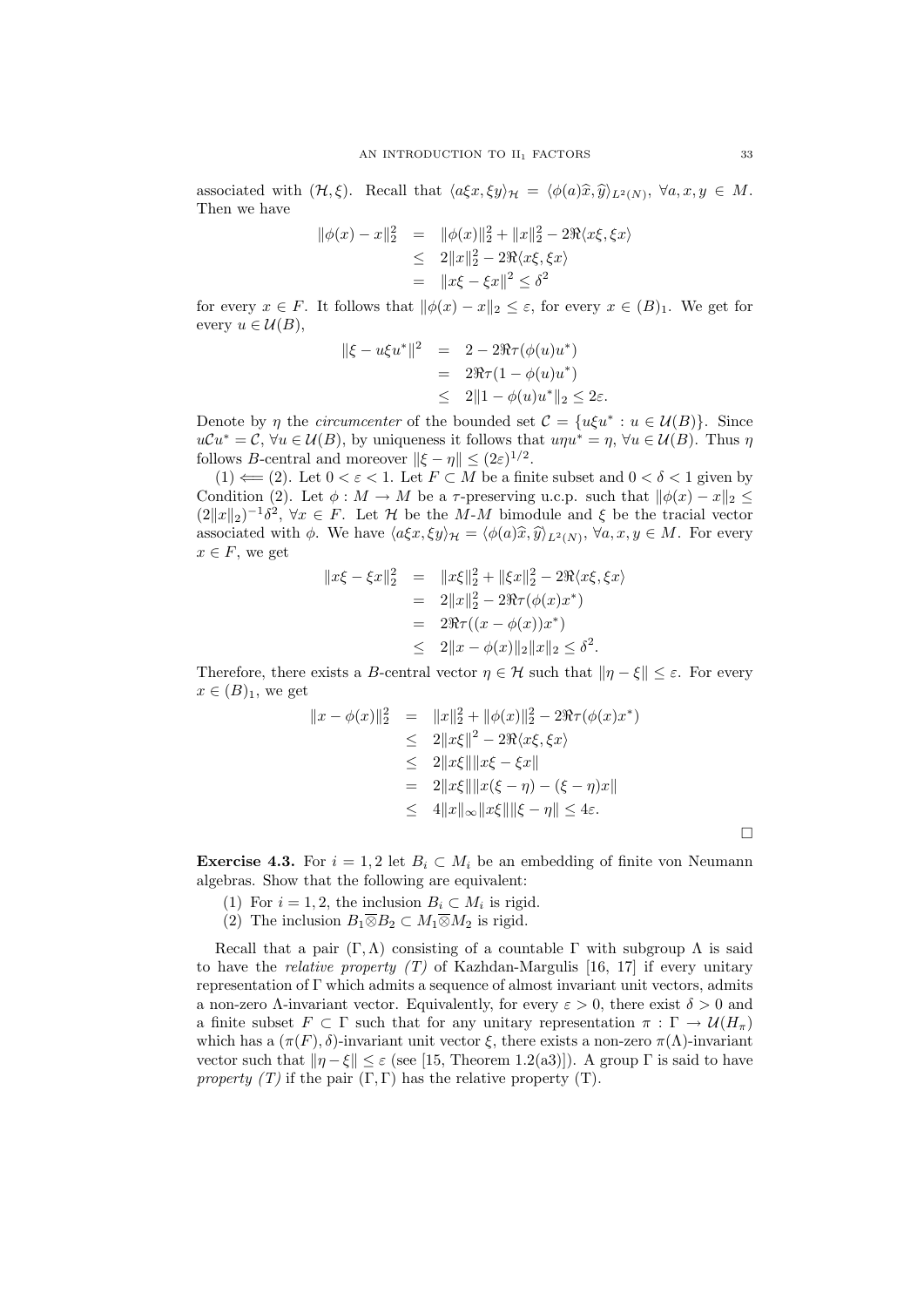Example 4.4. Here are a few classical examples.

- (1) The example by excellence of a pair with relative property (T) is  $(\mathbb{Z}^2 \rtimes$  $SL(2, \mathbb{Z}), \mathbb{Z}^2$ .
- (2) For any  $n \geq 3$ ,  $SL(n, \mathbb{Z})$  has property (T).
- (3) For any property (T) group  $\Gamma$  and any group H, the pair  $(H \times \Gamma, \Gamma)$  has relative property (T).

We refer to the book by Bekka, de la Harpe and Valette [1] for a comprehensive list of groups with (relative) property (T).

**Theorem 4.5** (Popa, [19]). Let  $\Lambda \subset \Gamma$  be an inclusion of countable groups. The following are equivalent:

- (1) The pair  $(\Gamma, \Lambda)$  has the relative property  $(T)$ ;
- (2) The inclusion  $L(\Lambda) \subset L(\Gamma)$  is rigid.

*Proof.* Write  $B = L(\Lambda) \subset L(\Gamma) = M$ .

(1)  $\implies$  (2). Assume that the pair  $(\Gamma, \Lambda)$  has the relative property (T). Fix  $\varepsilon > 0$ . We know that there exist  $\delta > 0$  and a finite subset  $F \subset \Gamma$  such that for any unitary representation  $\pi : \Gamma \to \mathcal{U}(H_{\pi})$  which has a  $(\pi(F), \delta)$ -invariant unit vector  $\xi$ , there exists a non-zero  $\pi(\Lambda)$ -invariant vector such that  $\|\eta - \xi\| \leq \varepsilon$ . Let now H be a M-M-bimodule and a unit tracial vector  $\xi \in \mathcal{H}$  such that  $||u_s \xi - \xi u_s|| \leq \delta, \forall s \in \Gamma$ . Define the unitary representation  $\pi : \Gamma \to \mathcal{U}(\mathcal{H})$  by  $\pi_s(\eta) = u_s \eta u_s^*$ . The vector  $\xi$ is then  $(\pi(F), \delta)$ -invariant. Thus there exists a  $\pi(\Lambda)$ -invariant vector  $\eta \in \mathcal{H}$  such that  $\|\eta - \xi\| \leq \varepsilon$ . It is then clear that  $\eta$  is B-central.

(1)  $\Leftarrow$  (2). Assume that the inclusion  $B \subset M$  is rigid. Let  $\varepsilon = 1/2$ . We know that there exist  $\delta > 0$  and a finite subset  $F \subset M$  such that for any  $M-M$ bimodule H and any tracial vector  $\xi \in H$  for which  $||x\xi - \xi x|| < \delta, \forall x \in F$ , there exists a B-central vector  $\eta \in \mathcal{H}$  such that  $\|\eta - \xi\| \leq \varepsilon$ . Let  $\pi : \Gamma \to \mathcal{U}(H_{\pi})$  be a unitary representation. Consider the M-M-bimodule  $\mathcal{K}_{\pi} = H_{\pi} \otimes \ell^2(\Gamma)$  associated with  $\pi$ . Take a sequence  $(\zeta_n) \in H_\pi$  of almost invariant unit vectors and set  $\xi_n =$  $\zeta_n \otimes \delta_e$ . It is then clear that  $(\xi_n) \in \mathcal{K}_{\pi}$  is a sequence of tracial vectors for which  $\lim_{n} ||x\xi_n - \xi_n x|| = 0, \forall x \in M.$  For  $n \in \mathbb{N}$  large enough, we have  $||x\xi_n - \xi_n x|| \leq \delta$ ,  $\forall x \in F$ . Write  $\xi = \xi_n$ . Therefore there exists a nonzero B-central vector  $\eta \in \mathcal{K}_\pi$ such that  $\|\eta - \xi\| \leq 1/2$ . Regard  $\eta \in \ell^2(\Gamma, H_\pi)$  and write  $\eta = \sum_{s \in \Gamma} \eta_s \otimes \delta_s$ , where  $\eta_s \in H_\pi$ . We have

$$
\|\eta_e - \zeta\|^2 + \sum_{s \in \Gamma - \{e\}} \|\eta_s\|^2 = \|\eta - \xi\|^2 \le 1/4.
$$

Since  $\zeta \in H_{\pi}$  is a unit vector, we have that  $\eta_e \neq 0$ . Since  $\eta_e$  is moreover  $\pi(\Lambda)$ invariant, the proof is complete.

The previous theorem shows in particular that the inclusion  $L^{\infty}(\mathbf{T}^2) \subset L^{\infty}(\mathbf{T}^2)$  $SL(2, \mathbb{Z})$  is rigid.

4.2. Applications to rigidity of  $\text{II}_1$  factors. We use now the tools we introduced in the previous sections to get structural properties for property  $(T)$   $II_1$  factors. Most of the proofs are based on a "separability vs property  $(T)$ " argument that goes back to Connes [6].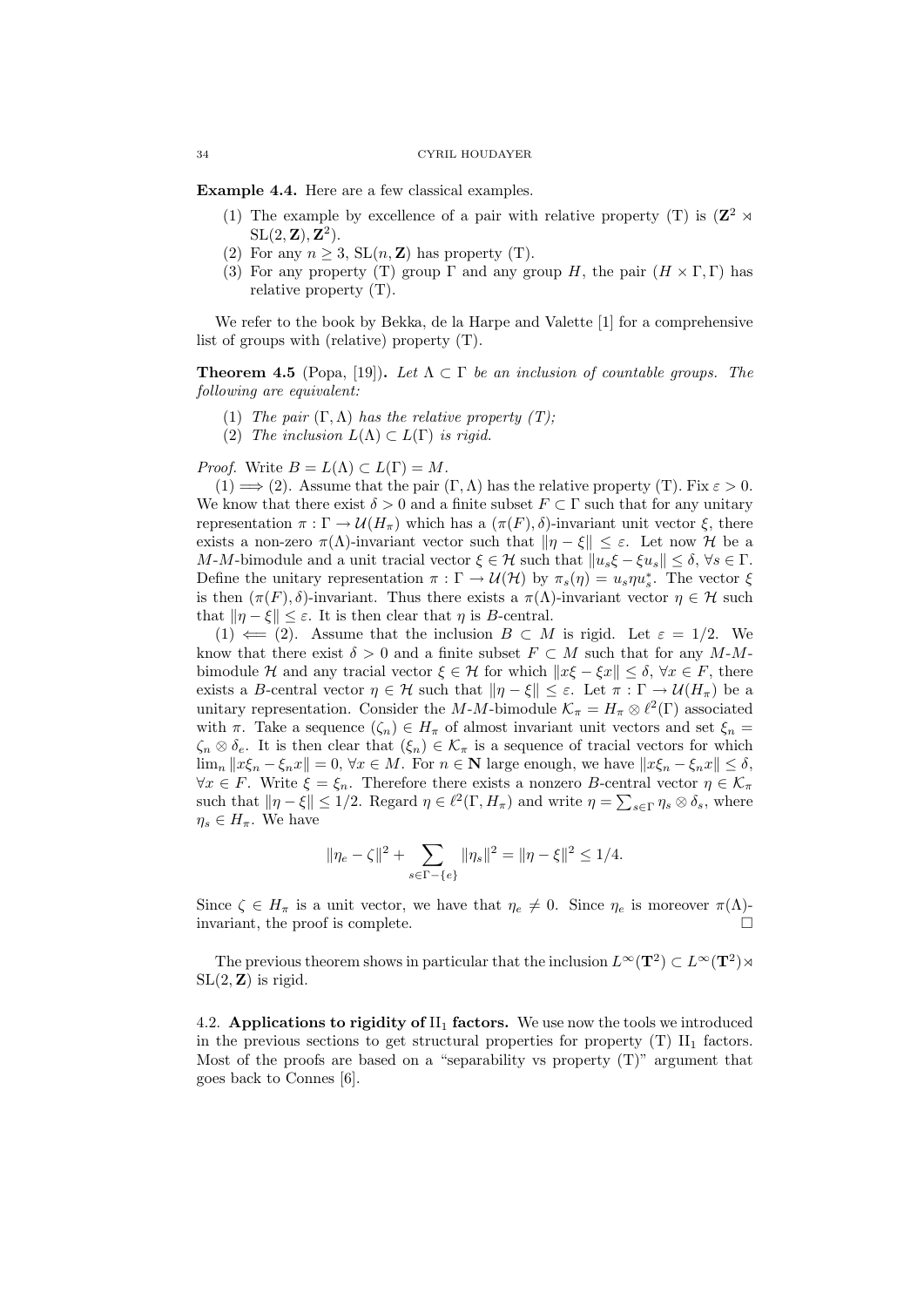4.2.1. Symmetry groups of property (T) factors are countable. For a  $\text{II}_1$  factor M, we endow the group  $\text{Aut}(M)$  with the topology of pointwise  $\|\cdot\|_2$ -convergence: for a sequence  $(\theta_n)$  in Aut $(M)$ , we have

$$
\theta_n \to \text{Id} \Longleftrightarrow \|\theta_n(x) - x\|_2 \to 0, \forall x \in M.
$$

Note that Aut(M) is a polish group. We shall denote by  $\text{Inn}(M) \subset \text{Aut}(M)$  the subgroup of *inner* automorphisms. For any  $u \in \mathcal{U}(M)$ , we shall write  $\text{Ad}_{u}(x)$ uxu<sup>∗</sup>, ∀x ∈ M. We denote by Out(M) the quotient group  $\text{Aut}(M)/\text{Inn}(M)$ .

For the hyperfinite  $II_1$  factor R, the outer automorphisms group  $Out(R)$  is "huge". Indeed, one can embed any second countable locally compact group G in  $Out(R)$ . For property (T)  $II_1$  factors, the situation is dramatically different.

**Theorem 4.6** (Connes, [6]). Let M be a property (T)  $\text{II}_1$  factor. Then Out(M) is countable.

*Proof.* We show that  $\text{Inn}(M) \subset \text{Aut}(M)$  is an open subgroup. Thus, it follows that  $Out(M) = Aut(M)/Inn(M)$  is a Hausdorff discrete group, and by separability,  $Out(M)$  is necessarily countable. Fix  $\varepsilon = 1/2$ .

By property (T) of M, we know that there exists  $\delta > 0$  and  $F \subset M$  finite subset such that for every u.c.p.  $\tau$ -preserving map  $\phi : M \to M$ , we have

$$
\sup_{x\in F} \|\phi(x)-x\|_2 < \delta \Longrightarrow \sup_{x\in (M)_1} \|\phi(x)-x\|_2 < 1/2.
$$

Let  $\mathcal{V}_{\delta,F} = \{\theta \in \text{Aut}(M) : \|\theta(x) - x\|_2 < \delta, \forall x \in F\}$  be an open neighborhood of Id in Aut(M). Let  $\theta \in \mathcal{V}_{\delta F}$ . Since  $\|\theta(x) - x\|_2 < \delta$ ,  $\forall x \in F$ , we know that  $\|\theta(x)-x\|_2 \leq 1/2$ , for every  $x \in (M)_1$ . Observe that  $\|\theta(u)u^* - 1\|_2 \leq 1/2$ , for every  $u \in \mathcal{U}(M)$ . Consider

$$
\mathcal{C} = \overline{\text{co}}^w \{ \theta(u)u^* : u \in \mathcal{U}(M) \}
$$

the weak closure of the convex hull of all the  $\theta(u)u^*$ 's, for  $u \in \mathcal{U}(M)$ . Observe that  $\mathcal{C} \subset (M)_1$  is closed in  $L^2(M)$ .

Denote by  $a \in \mathcal{C}$  the unique element of minimum  $\|\cdot\|_2$ -norm. It follows that  $||a-1||_2 \le 1/2$ . We get  $a \ne 0$ . Observe that for every  $u \in \mathcal{U}(M)$ ,  $\theta(u)au^* \in \mathcal{C}$  and  $\|\theta(u)au^*\|_2 = \|a\|_2$ . By uniqueness, we get  $\theta(u)au^* = a$ , for every  $u \in \mathcal{U}(M)$ . So we have  $a^*au = ua^*a$ , for every  $u \in \mathcal{U}(M)$ . It follows that  $a^*a = \lambda \in \mathbb{R}_+^*$  since M we have  $u$   $du = uu$   $u$ , for every  $u \in U(M)$ . It follows that  $u$   $u = \lambda \in \mathbb{R}_+$  since  $M$ <br>is a factor. Therefore  $v = a/\sqrt{\lambda} \in U(M)$  and  $\theta = \text{Ad}_v$ .

Observe that a property (T) factor cannot have property Gamma. Recall that for a  $II_1$  factor M, the fundamental group of M is defined as follows:

$$
\mathcal{F}(M) = \{ \tau(p)/\tau(q) : pMp \simeq qMq \}.
$$

Murray & von Neumann showed that the unique AFD  $II_1$  factor R has full fundamental group, i.e.  $\mathcal{F}(M) = \mathbf{R}_{+}^{*}$ . There is an alternative way of defining the fundamental group of M. Denote by  $M^{\infty} = M \overline{\otimes} \mathbf{B}(\ell^2)$  the corresponding  $\Pi_{\infty}$  factor with semifinite trace Tr given by Tr =  $\tau \otimes \text{Tr}_{\mathbf{B}(\ell^2)}$ . For any  $\theta \in \text{Aut}(M^{\infty})$ , there exists a unique  $\lambda > 0$  such that  $\text{Tr} \circ \theta = \lambda$ . We shall denote this  $\lambda$  by mod( $\theta$ ). Moreover, the map mod :  $Aut(M^{\infty}) \to \mathbf{R}_{+}^{*}$  is a group homomorphism. It is then easy to check that

$$
\mathcal{F}(M) = \{ \text{mod}(\theta) : \theta \in \text{Aut}(M^{\infty}) \}.
$$

Using property  $(T)$ , Connes [6] gave the first example of  $II_1$  factor with countable fundamental group.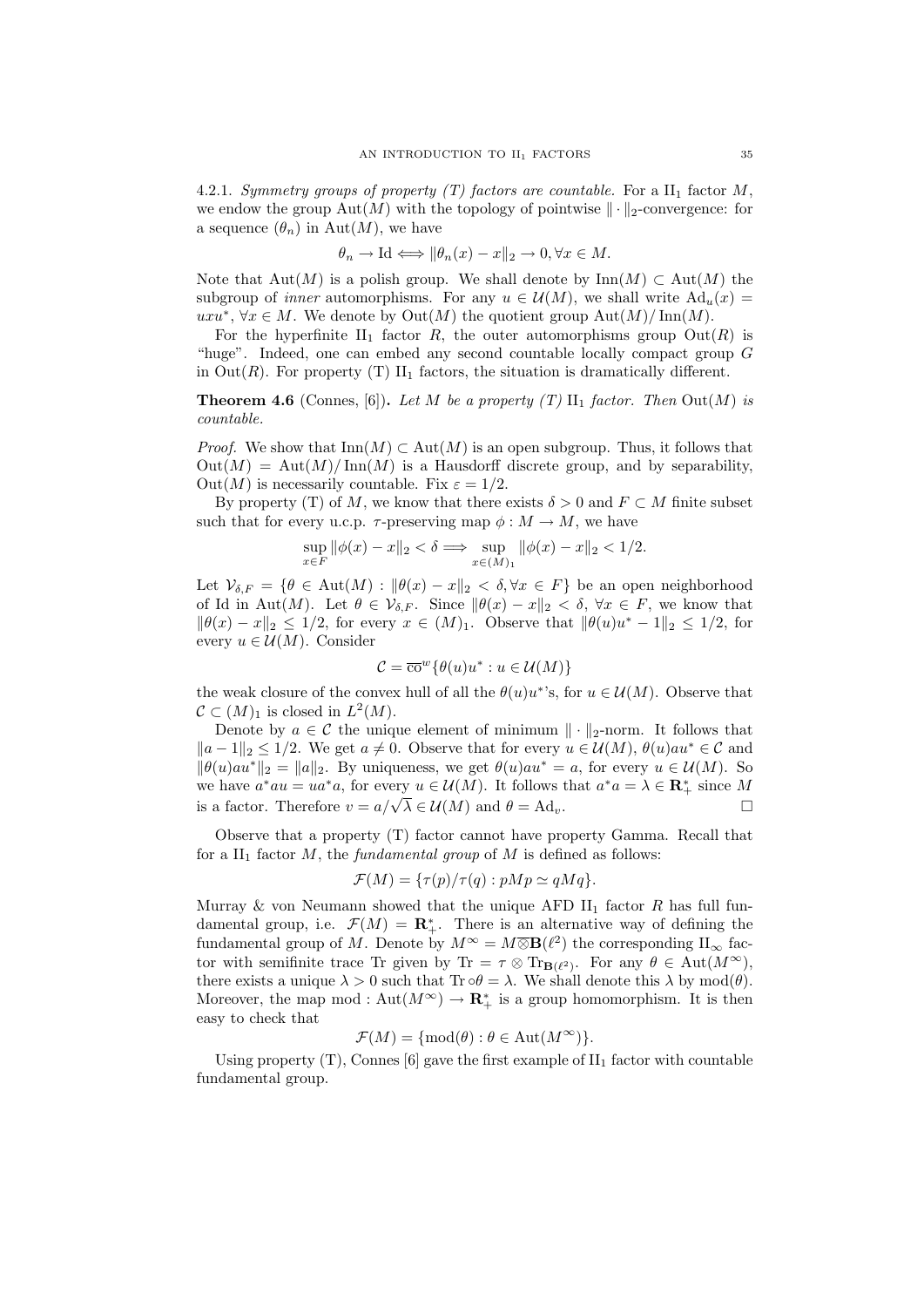### 36 CYRIL HOUDAYER

**Theorem 4.7** (Connes, [6]). Let M be a property (T)  $\text{II}_1$  factor. Then  $\mathcal{F}(M)$  is countable.

*Proof.* We construct a one-to-one map  $\alpha : \mathcal{F}(M) \to \text{Out}(M \overline{\otimes} M)$ . Since M has property (T),  $M\overline{\otimes}M$  has property (T) as well (cf Exercise 4.3) and then Out( $M\overline{\otimes}M$ ) is countable by Theorem 4.6. Therefore,  $\mathcal{F}(M)$  follows countable.

**Claim.** Let N be a II<sub>1</sub> factor. Let  $\theta \in Aut(N^{\infty})$  such that  $mod(\theta) = 1$ . Then there exist  $u \in \mathcal{U}(N^{\infty})$  and  $\rho \in \text{Aut}(N)$  such that

$$
\theta = \mathrm{Ad}_u \circ (\rho \otimes \mathrm{Id}_{\mathbf{B}(\ell^2)}).
$$

Therefore the group homomorphism

$$
\{\beta \in \text{Aut}(N^{\infty}) : \text{mod}(\beta) = 1\} \ni \theta \mapsto [\rho] \in \text{Out}(N)
$$

is well-defined.

Denote by  $(e_{ij}) \in \mathbf{B}(\ell^2)$  the canonical matrix unit such that  $\text{Tr}(e_{ii}) = 1$ ,  $\forall i \in$ **N.** Let  $\theta \in \text{Aut}(N^{\infty})$  such that  $\text{mod}(\theta) = 1$ . Write  $f_{ij} = \theta(1 \otimes e_{ij})$ . Since  $Tr(f_{00}) = Tr(1 \otimes e_{00}) = 1$ ,  $f_{00}$  and  $1 \otimes e_{00}$  are equivalent projections in the factor  $N^{\infty}$ , so that there exists a partial isometry  $v \in N^{\infty}$  such that  $vv^* = f_{00}$  and  $v^*v = 1 \otimes e_{00}$ . Define  $u = \sum f_{j0}v(1 \otimes e_{0j})$ . It is routine to check that  $u \in \mathcal{U}(N^{\infty})$ and  $u(1 \otimes e_{ij})u^* = f_{ij}$ , which finishes the proof of the claim.

Let  $t \in \mathcal{F}(M)$  and choose  $\theta_t \in \text{Aut}(M^{\infty})$  such that  $\text{mod}(\theta_t) = t$ . Since  $\theta_t \otimes \theta_{t-1} \in$  $Aut((M\overline{\otimes}M)^{\infty})$  has modulus 1, the claim yields a unique  $\alpha_t = [\rho_t] \in Out(M\overline{\otimes}M)$ , so that the map

$$
(1) \t\t \mathcal{F}(M) \ni t \mapsto \alpha_t \in \text{Out}(M \overline{\otimes} M)
$$

is well-defined. If  $s \neq t$ ,  $\theta_s^{-1}\theta_t$  is outer, and so is  $(\theta_s \otimes \theta_{s^{-1}})^{-1}(\theta_t \otimes \theta_{t^{-1}})$ . Thus  $\rho_s \neq \rho_t$ . Since the map (1) is one-to-one, we are done.

4.2.2. Connes' rigidity conjecture. Connes in the late '70s conjectured the following: any countable icc property (T) groups Γ, Λ,

$$
\Gamma \simeq \Lambda \Longleftrightarrow L(\Lambda) \simeq L(\Lambda).
$$

Popa suggested the following strenghthening of Connes' rigidity conjecture:

Conjecture 4.8 (Popa, [22]). If  $\Gamma$  is an icc property (T) group and  $\Lambda$  is a group, then any \*-isomorphism  $\theta : L(\Gamma) \simeq L(\Lambda)^t$  forces  $t = 1$  and there exist a group isomorphism  $\rho : \Gamma \simeq \Lambda$  and a character  $\chi \in \text{Hom}(\Gamma, \mathbf{T})$  such that

$$
\theta(\sum_{s \in \Gamma} a_s u_s) = \sum_{s \in \Gamma} \chi(s) a_s u_{\rho(s)}.
$$

In particular,

$$
\mathcal{F}(L(\Gamma)) = \{1\} \text{ and } Out(L(\Gamma)) = Out(\Gamma) \times Hom(\Gamma, \mathbf{T}).
$$

Popa observed in [20] that Ozawa's original result [18] could be used to prove Connes' rigidity conjecture up to "countable classes".

**Theorem 4.9** (Ozawa, [18]). For icc countable property (T) groups, the map  $\Gamma \rightarrow$  $L(\Gamma)$  is countable-to-one.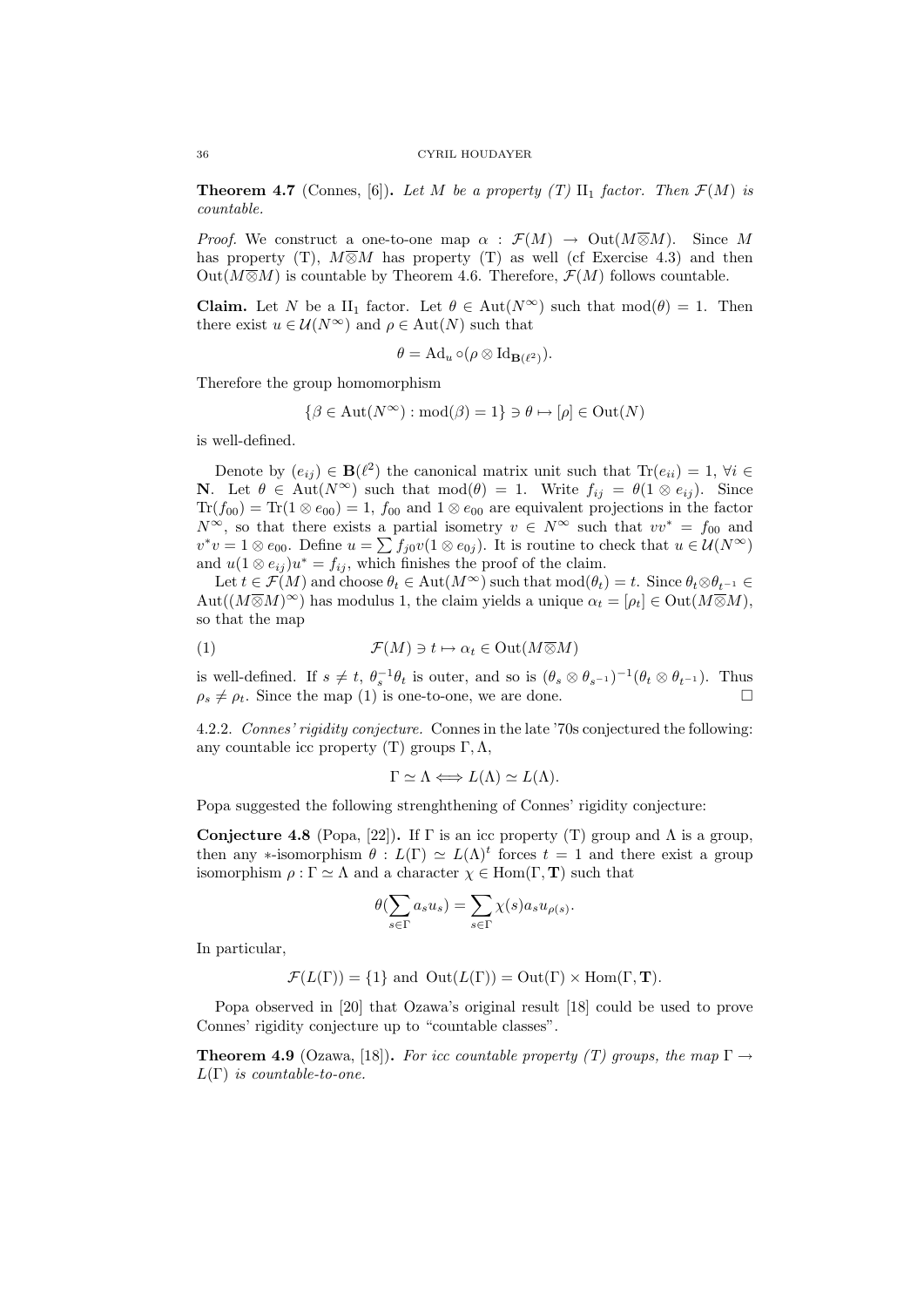Proof. The proof is an analog of the one of Theorem 2 in [18]. We prove the result by contradiction and assume that there are uncountably many pairwise nonisomorphic icc property (T) groups  $(\Gamma_i)_{i\in I}$  which give the same II<sub>1</sub> factor M. By Shalom's result [25], we know that each property (T) group is the quotient of a finitely presented property (T) group. Since there are only countably many finitely presented groups, we may assume that all the  $\Gamma_i$ 's are quotients of the same property (T) group Γ.

We regard  $M \subset \mathbf{B}(L^2(M))$  represented in its standard form and  $M = L(\Gamma_i)$  for every  $i \in I$ , so that  $\Gamma_i \subset \mathcal{U}(M)$ . Denote by  $\pi_i : \Gamma \to \mathcal{U}(M)$  a group homomorphism such that  $\pi_i(\Gamma) = \Gamma_i$ . Fix  $\varepsilon = 1/4$ . Since  $\Gamma$  is a property (T) group, there exist  $0 < \delta < 1$  and a finite subset  $E \subset \Gamma$  such that for any unitary representation  $\pi : \Gamma \to \mathcal{U}(\mathcal{H})$  and any  $(\pi(E), \delta)$ -invariant unit vector  $\xi \in \mathcal{H}$ , there exists a  $\pi(\Gamma)$ invariant vector  $\eta \in \mathcal{H}$  such that  $\|\eta - \xi\| \leq 1/4$ .

Since the finite von Neumann  $\ell^{\infty}(E, M)$  is  $\|\cdot\|_2$ -separable, there exist  $i \neq j \in$ I such that  $\max_{s\in E} \|\pi_i(s) - \pi_i(s)\|_2 \leq \delta$ . Let J be the canonical antiunitary defined on  $L^2(M)$  and define the unitary representation  $\pi : \Gamma \to \mathcal{U}(M)$  by  $\pi(s) =$  $\pi_i(s)J\pi_i(s)J$ . We have

$$
\|\pi(s)\widehat{1} - \widehat{1}\|_{L^2(M)} = \|\pi_i(s)\pi_j(s)^* - 1\|_2 \le \delta.
$$

Since the vector  $\widehat{1}$  is  $(\pi(E), \delta)$ -invariant, it follows that there exists a  $\pi(\Gamma)$ -invariant vector  $\eta \in L^2(M)$  such that  $\|\eta - \hat{\mathbf{1}}\|_{L^2(M)} \leq 1/4$ . Thus, for every  $s \in \Gamma$  we have

$$
\begin{array}{rcl}\n\|\pi_i(s) - \pi_j(s)\|_2 & = & \|\pi(s)\hat{1} - \hat{1}\|_{L^2(M)} \\
& = & \|\pi(s)(\hat{1} - \eta) - (\hat{1} - \eta)\|_{L^2(M)} \le 1/2.\n\end{array}
$$

Exactly as in the proof of Theorem 4.6, denote by  $\alpha$  the unique element of minimum  $\|\cdot\|_2$ -norm in the weakly closed convex set  $\mathcal{C} = \overline{\text{co}}^w \{ \pi_i(s) \pi_j(s)^* : s \in \Gamma \}.$  Since  $||a-1||_2 \leq \delta < 1$ , it follows that  $a \neq 0$ . Observe that  $\pi_i(s)a\pi_j(s)^* \in \mathcal{C}$  and  $\|\pi_i(s)a\pi_j(s)^*\|_2 = \|a\|_2$ . By uniqueness, we have  $\pi_i(s)a\pi_j(s)^* = a$ . Moreover,  $a^* a \pi_j(s) = \pi_j(s) a^* a$ , for every  $s \in \Gamma$ . Since M is a factor and  $\pi_j(\Gamma)'' = M$ , we  $\begin{aligned} a \, u_{ij}(s) &= \pi_j(s) a \, u, \text{ for every } s \in \mathbb{1}. \text{ Since } m \text{ is a factor and } \pi_j(\mathbf{1}) = m, \text{ we} \\ \text{have } a^*a &= \lambda \in \mathbb{R}_+^*. \text{ Thus } v = a/\sqrt{\lambda} \in \mathcal{U}(M) \text{ and } \pi_i(s) = v \pi_j(s) v^*, \text{ for every} \end{aligned}$  $s \in \Gamma$ . It follows in particular that  $\Gamma_i$  and  $\Gamma_j$  are isomorphic, contradiction.

### 4.3. Uniqueness of Cartan subalgebras.

**Theorem 4.10** (Popa, [19]). Let  $\Gamma \sim B$  be a trace-preserving action of a countable  $group \Gamma$  with the Haagerup property on a finite von Neumann algebra B. Denote by  $M = B \rtimes \Gamma$  the crossed product. Let  $A \subset M$  be a rigid von Neumann subalgebra. Then  $A \preceq_M B$ .

*Proof.* Since Γ has the Haagerup property, let  $\varphi_n : \Gamma \to \mathbb{C}$  be a sequence of positive definite functions such that  $\lim_{n \to \infty} \varphi_n = 1$  pointwise and  $\varphi_n \in C_0(\Gamma)$ , for all  $n \in \mathbb{N}$ . Define  $\theta_n : M \to M$  the sequence of  $\tau$ -preserving ucp maps as follows:

$$
\theta_n(\sum_{s \in \Gamma} a_s u_s) = \sum_{s \in \Gamma} \varphi_n(s) a_s u_s.
$$

It is straightforward to check that every  $\theta_n$  satisfies the following relative compactness property: if  $(w_k)$  is a sequence in  $(M)_1$  which satisfies  $\lim_k ||E_B(aw_kb)||_2 = 0$ , for all  $a, b \in M$ , then  $\lim_k ||\theta_n(w_k)||_2 = 0$ . Indeed, write  $w_k = \sum_{s \in \Gamma} (w_k)^s u_s$ , where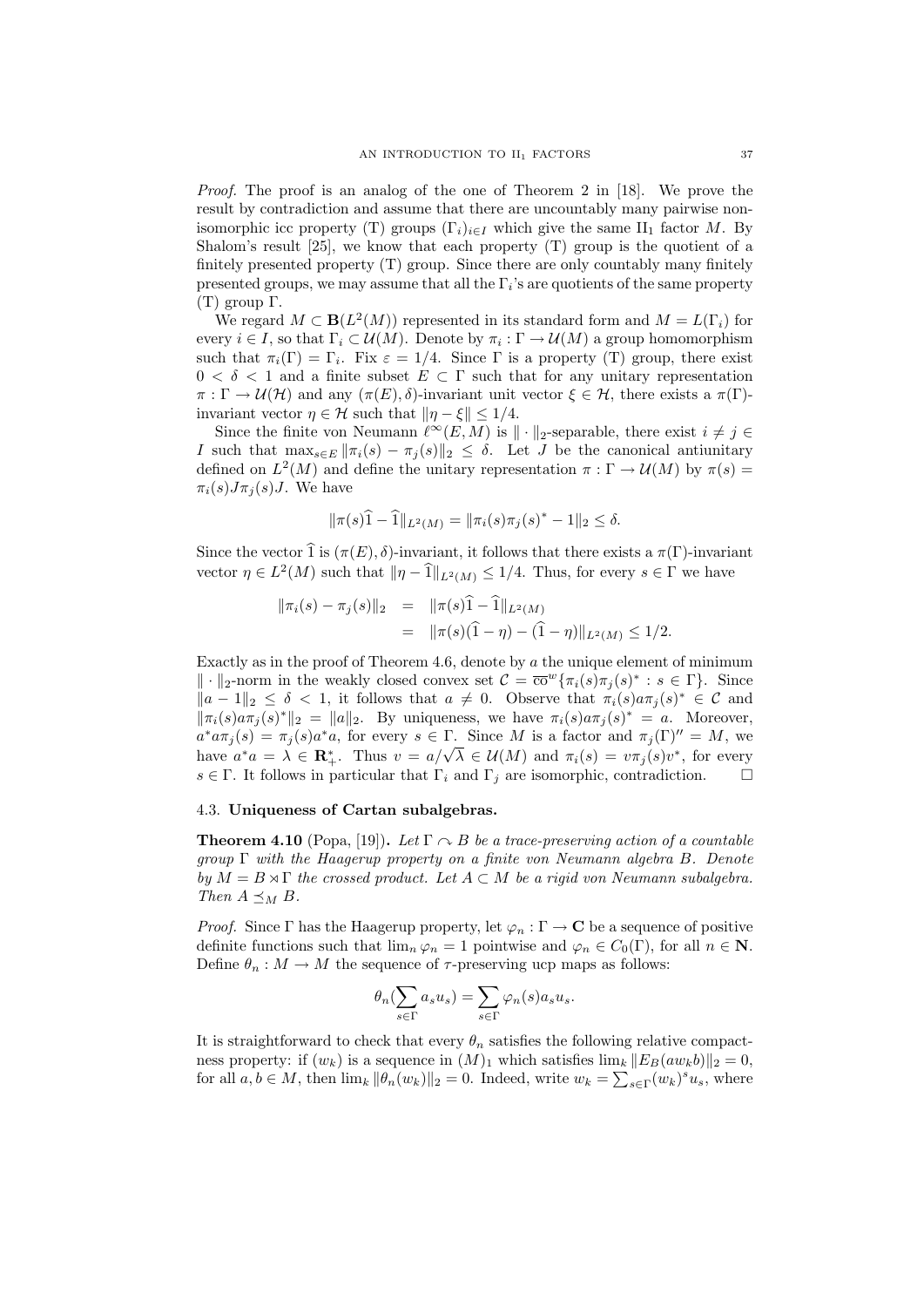$$
(w_k)^s = E_B(w_k u_s^*).
$$
 Then we have  $\theta_n(w_k) = \sum_{s \in \Gamma} \varphi_n(s) (w_k)^s u_s$  and thus  

$$
\|\theta_n(w_k)\|_2^2 = \sum_{s \in \Gamma} |\varphi_n(s)|^2 \|(w_k)^s\|_2^2.
$$

Assume that  $\lim_k \|(w_k)^s\|_2 = 0$ , for all  $s \in \Gamma$ . Fix  $\varepsilon > 0$ . Since  $\varphi_n \in c_0(\Gamma)$ ,  $\mathcal{V} := \{ s \in \Gamma : |\varphi_n(s)| \geq \varepsilon^2/2 \}$  is a finite set. Then we have

$$
\|\theta_n(w_k)\|_2^2 = \sum_{s \in \Gamma - \mathcal{V}} |\varphi_n(s)|^2 \|(w_k)^s\|_2^2 + \sum_{s \in \mathcal{V}} |\varphi_n(s)|^2 \|(w_k)^s\|_2^2
$$
  

$$
\leq \varepsilon^2 / 2 \sum_{s \in \Gamma - \mathcal{V}} \|(w_k)^s\|_2^2 + \sum_{s \in \mathcal{V}} |\varphi_n(s)|^2 \|(w_k)^s\|_2^2
$$
  

$$
\leq \varepsilon^2 / 2 + \sum_{s \in \mathcal{V}} |\varphi_n(s)|^2 \|(w_k)^s\|_2^2.
$$

We can choose  $k_0 \in \mathbb{N}$  large enough so that  $\sum_{s \in \mathcal{V}} |\varphi_n(s)|^2 ||(w_k)^s||_2^2 \leq \varepsilon^2/2$ . Therefore, we have  $\|\theta_n(w_k)\|_2 \leq \varepsilon$ , for all  $k \geq k_0$ .

Since  $A \subset M$  is rigid, there exists  $n \in \mathbb{N}$  such that  $\|\theta_n(w) - w\|_2 \leq 1/4$ , for all  $w \in \mathcal{U}(A)$ . By contradiction, assume that  $A \nleq_M B$ . Then there exists a sequence  $w_k \in \mathcal{U}(A)$  such that  $\lim_k ||E_B(aw_kb)||_2 = 0$ , for all  $a, b \in M$ . For  $k \in \mathbb{N}$  large enough, we get

$$
1 = \|w_k\|_2 \le \|\theta_n(w_k) - w_k\|_2 + \|\theta_n(w_k)\|_2 \le 1/4 + 1/4 = 1/2,
$$

which is absurd.  $\square$ 

**Corollary 4.11** (Popa, [19]). Consider the linear action  $SL_2(\mathbf{Z}) \cap \mathbf{T}^2$ . Then, up to unitary conjugacy,  $L^{\infty}(\mathbf{T}^2)$  is the unique rigid Cartan subalgebra in  $L^{\infty}(\mathbf{T}^2)$   $\rtimes$  $SL_2(\mathbf{Z})$ .

*Proof.* Write  $M = L^{\infty}(\mathbf{T}^2) \rtimes SL_2(\mathbf{Z})$ . Let  $A \subset M$  be rigid Cartan subalgebra. We get  $A \preceq_M L^\infty(\mathbf{T}^2)$  by the previous Theorem. Since  $A, L^\infty(\mathbf{T}^2) \subset M$  are both Cartan subalgebras of the II<sub>1</sub> factor M, Theorem 2.14 yields  $u \in \mathcal{U}(M)$  such that  $uAu^* = L^{\infty}(\mathbf{T}^2).$ ).

We can now apply this last result to compute explicitely the fundamental group of  $L(\mathbf{Z}^2 \rtimes SL_2(\mathbf{Z}))$ . Gaboriau [13] showed that the group  $SL_2(\mathbf{Z})$  has fixed price and its cost equals 13/12. This means that for every free ergodic p.m.p.  $SL_2(\mathbf{Z}) \curvearrowright X$ , the equivalence relation  $\mathcal{R}(\mathrm{SL}_2(\mathbf{Z}) \cap X)$  has cost 13/12. It follows from the induction formula [13, Proposition II.6] that  $\mathcal{R}(\mathrm{SL}_2(\mathbf{Z}) \cap X)$  has trivial fundamental group.

Corollary 4.12 (Popa, [19]). We have  $\mathcal{F}(L(\mathbf{Z}^2 \rtimes SL_2(\mathbf{Z}))) = \{1\}.$ 

*Proof.* Let  $M = L(\mathbf{Z}^2 \rtimes SL_2(\mathbf{Z})) = A \rtimes SL_2(\mathbf{Z})$ . Let  $\mathcal R$  be the equivalence relation induced by the action  $SL_2(\mathbf{Z}) \cap \mathbf{T}^2$ . Let  $t \leq 1$  such that  $M \simeq M^t$ . We can assume that  $p \in A$  is a projection of trace t so that  $(pAp \subset pMp) \simeq (A^t \subset M^t)$ . It follows that  $A^t \subset M$  is a rigid Cartan subalgebra and thus there exists  $u \in \mathcal{U}(M)$  such that  $u A^t u^* = A$ , by Corollary 4.11. This shows that  $\mathcal{R} \simeq \mathcal{R}^t$  (see Theorem 1.23) and thus  $t = 1$ .

Popa's result was the first explicit computation of a fundamental group of a  $II_1$ factor that was different from  $\mathbf{R}_{+}$ , solving then a long-standing open problem of Kadison.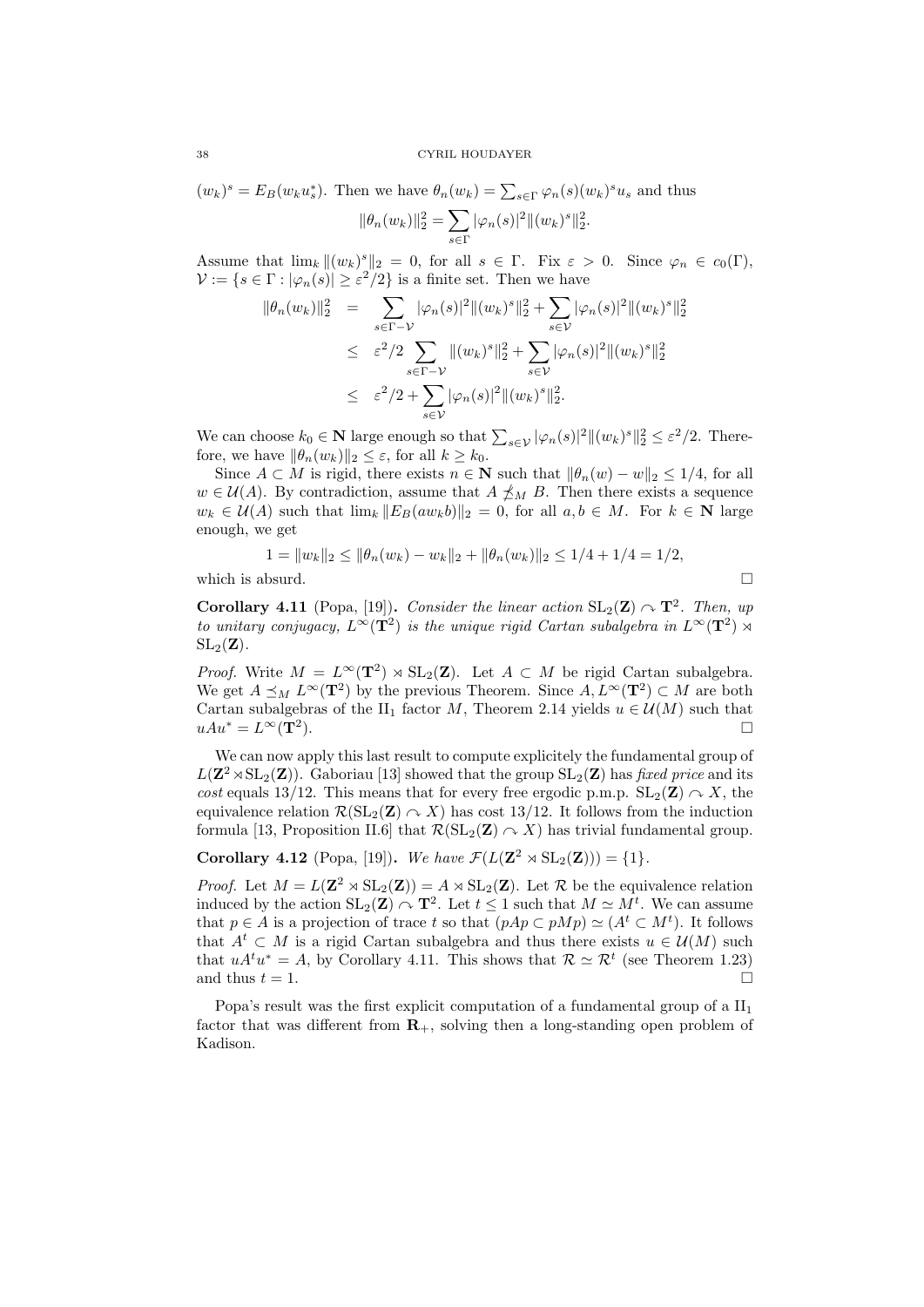Appendix A. Polar decomposition of a vector

Let  $(N, \tau)$  be a finite von Neumann algebra. Since  $\tau$  is fixed, we simply denote  $L^2(N,\tau)$  by  $L^2(N)$ . We regard  $N \subset \mathbf{B}(L^2(N))$ . Let  $\xi \in L^2(N)$  such that  $\xi \neq 0$ . Let  $T_{\xi}^0 : \hat{N} \to L^2(N)$  be the linear operator defined by  $T_{\xi}^0(\hat{x}) = \xi x$ , for all  $x \in N$ .

**Proposition A.1.** The densily defined operator  $T_{\xi}^{0}$  is closable. Denote by  $T_{\xi}$  its closure. The operator  $T_{\xi}$  is affiliated with N. Write  $T_{\xi} = v|T_{\xi}|$  for its polar decomposition. Then  $v \in N$  and  $|T_{\xi}|$  is affiliated with N.

Let  $B \subset N$  be a von Neumann subalgebra such that  $x\xi = \xi x$ , for all  $x \in B$ . Then we have  $xv = vx$ , for all  $x \in B$ .

*Proof.* First, we prove that the operator  $T_{\xi}^{0}$  is closable. It suffices to show that  $(T_{\xi}^0)^*$  is densily defined. Let  $y \in N$  and  $z \in N$ . Then,

$$
\langle T_{\xi}^{0}(\hat{y}), \hat{z} \rangle = \langle \xi y, \hat{z} \rangle = \langle Jy^{*} \xi, \hat{z} \rangle
$$
  
=  $\langle z^{*} Jy^{*} J\xi, \hat{1} \rangle = \langle Jy^{*} Jz^{*} \xi, \hat{1} \rangle$   
=  $\langle \hat{y}, Jz^{*} \xi \rangle = \langle \hat{y}, (J\xi) z \rangle = \langle \hat{y}, T_{J\xi}^{0}(\hat{z}) \rangle.$ 

Then  $T_{J\xi}^0 \subset (T_\xi^0)^*$  and so  $(T_\xi^0)^*$  is densily defined. Thus  $T_\xi^0$  is closable and we denote by  $T_{\xi}$  its closure. We prove now that  $T_{\xi}$  is affiliated with N. Let  $a, x \in N$ . On the one hand,

$$
T_{\xi}^{0} J a^* J(\widehat{x}) = T_{\xi}^{0} (\widehat{x} \widehat{a}) = \xi x a.
$$

On the other hand,

$$
Ja^*JT^0_{\xi}(\widehat{x})=\xi xa.
$$

Consequently, we have  $Ja^*JT^0_{\xi} \subset T^0_{\xi}Ja^*J$ , for all  $a \in N$ . Since  $JNJ = N'$ , it follows that  $T_{\xi}$  is affiliated with N. Write  $T_{\xi} = v|T_{\xi}|$  for the polar decomposition of  $T_{\xi}$ . Since v is bounded and affiliated with N, we have that  $v \in N$ . Moreover,  $|T_{\xi}|$  is affiliated with N.

At last, let  $B \subset N$  be a von Neumann subalgebra such that for any  $x \in B$ ,  $x\xi = \xi x$ . Fix  $x \in B$ . It is straightforward to check that  $xT_{\xi} \subset T_{\xi}x$ . We also have  $x(T_{\xi})^* \subset (T_{\xi})^* x$ , and so  $x(T_{\xi})^* T_{\xi} \subset (T_{\xi})^* T_{\xi} x$ . By functional calculus, it follows that  $x|T_{\xi}| \subset |T_{\xi}|x$ . Moreover, since N is a finite von Neumann algebra, since  $x \in N$ and  $|T_{\xi}|$  is affiliated with N, it follows that  $x|T_{\xi}|$  and  $|T_{\xi}|x$  are closed, affiliated with N and consequently the equality  $x|T_{\xi}| = |T_{\xi}|x$  holds. Thus,

$$
xv|T_{\xi}| = xT_{\xi} \subset T_{\xi}x \subset v|T_{\xi}|x \subset vx|T_{\xi}|.
$$

It follows that xv and vx coincide on the range of  $|T<sub>\xi</sub>|$ , and so  $xv = vx$ . Thus,  $xv = vx$ , for every  $x \in B$ .

### Appendix B. Von Neumann's dimension theory

Let  $(N, \tau)$  be a finite von Neumann algebra with a distinguished faithful normal trace. Let  $\mathcal H$  be a right Hilbert N-module, i.e.  $\mathcal H$  is a complex (separable) Hilbert space together with a normal  $*$ -representation  $\pi : N^{\text{op}} \to \mathbf{B}(\mathcal{H})$ . For any  $b \in N$ , and  $\xi \in \mathcal{H}$ , we shall simply write  $\pi(b^{\text{op}})\xi = \xi b$ .

**Proposition B.1.** Let  $H$  be a right N-module. Then there exists an isometry  $v: \mathcal{H} \to \ell^2 \otimes L^2(N)$  such that  $v(\xi b) = v(\xi)b$ , for all  $\xi \in \mathcal{H}, b \in N$ .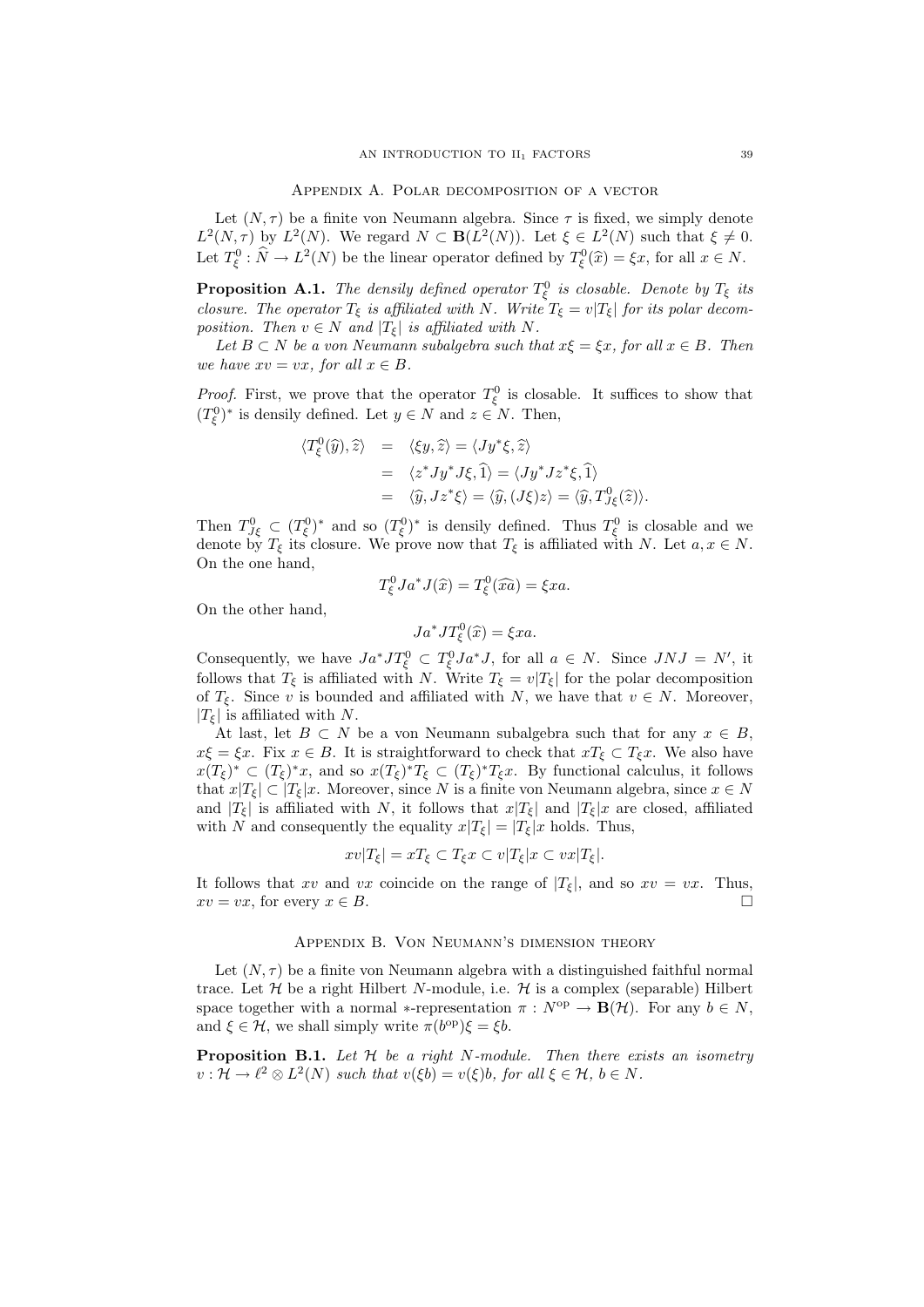*Proof.* Let  $\rho: N^{\text{op}} \to \mathbf{B}(\mathcal{H} \oplus (\ell^2 \otimes L^2(N)))$  be the \*-representation defined by

$$
\rho(y^{\text{op}}) = \begin{pmatrix} \pi(y^{\text{op}}) & 0 \\ 0 & 1_{\ell^2} \otimes y^{\text{op}} \end{pmatrix}.
$$

Let  $Q = \rho(N^{\text{op}})$ . It is clear that Q is a finite von Neumann algebra and the projections

$$
p = \begin{pmatrix} 1 & 0 \\ 0 & 0 \end{pmatrix} \text{ and } q = \begin{pmatrix} 0 & 0 \\ 0 & 1 \otimes 1 \end{pmatrix}
$$

belong to  $Q' \cap \mathbf{B}(\mathcal{H} \oplus (\ell^2 \otimes L^2(N)))$  which is a semifinite von Neumann algebra. Since  $q$  is infinite and  $p$  is finite, [26, Theorem V.1.8] yields a nonzero central projection  $z \in \mathcal{Z}(Q')$  such that  $zp \precsim zq$ . There exists an isometry  $w \in Q'$  such that  $w^*w = zp$ and  $ww^* \leq zq$ . If we write

$$
z = \begin{pmatrix} z_1 & 0 \\ 0 & 1 \otimes z_2 \end{pmatrix} \text{ and } w = \begin{pmatrix} a & b \\ c & d \end{pmatrix},
$$

we get

$$
a^*a + c^*c = z_1
$$
  
\n
$$
b^*b + d^*d = 0
$$
  
\n
$$
aa^* + bb^* = 0
$$
  
\n
$$
cc^* + dd^* \le 1 \otimes z_2.
$$

Thus  $a = 0$ ,  $b = 0$ ,  $d = 0$ ,  $c^*c = z_1$  and  $v = c : \mathcal{H}z_1 \to \ell^2 \otimes L^2(N)$  is an isometry (since  $u^*u = z_1$ ) which moreover satifies  $v\pi(x) = (1 \otimes x)v$  (since  $w \in Q'$ ). Then a simple maximality argument finishes the proof.  $\Box$ 

Since  $p = vv^*$  commutes with the right N-action on  $\ell^2 \otimes L^2(N)$ , it follows that  $p \in \mathbf{B}(\ell^2) \overline{\otimes} N$ . Thus, as right N-modules, we have

$$
\mathcal{H}_N \simeq p(\ell^2 \otimes L^2(N))_N.
$$

On  $\mathbf{B}(\ell^2)\overline{\otimes}N$ , we define the following faithful normal semifinite trace Tr (which depends on  $\tau$ ): for any  $x = [x_{ij}]_{i,j} \in (\mathbf{B}(\ell^2) \overline{\otimes} N)_+,$ 

$$
\operatorname{Tr}\left([x_{ij}]_{i,j}\right) = \sum_i \tau(x_{ii}).
$$

We set dim( $\mathcal{H}_N$ ) = Tr(vv<sup>\*</sup>). Note that the dimension of H depends on  $\tau$  but does not depend on the isometry v. Indeed take another isometry  $w : \mathcal{H} \to \ell^2 \otimes L^2(N)$ , satisfying  $w(\xi b) = w(\xi)b$ , for any  $\xi \in \mathcal{H}$ ,  $b \in N$ . Note that  $vw^* \in \mathbf{B}(\ell^2) \overline{\otimes} N$  and  $w^*w = v^*v = 1$ . Thus, we have

$$
\text{Tr}(vv^*) = \text{Tr}(vw^*wv^*) = \text{Tr}(wv^*vw^*) = \text{Tr}(ww^*).
$$

We define  $\dim(\mathcal{H}_N) := \text{Tr}(vv^*)$ , for any isometry v as in Proposition B.1.

### APPENDIX C. ULTRAPRODUCTS

Let  $\omega$  be a free ultrafilter on N and  $(N, \tau)$  a finite von Neumann algebra. Let  $\mathcal{I}_{\omega}$  be the norm closed ideal of  $\ell^{\infty}(\mathbf{N}, N)$  defined by

$$
\mathcal{I}_{\omega} = \left\{ (x_n) \in \ell^{\infty}(\mathbf{N}, N) : \lim_{n \to \omega} ||x_n||_2 = 0 \right\}.
$$

Denote by  $\pi_{\omega} : \ell^{\infty}(\mathbf{N}, N) \to \ell^{\infty}(\mathbf{N}, N)/\mathcal{I}_{\omega}$  the quotient map. The tracial ultraproduct of N is defined as  $N^{\omega} := \pi_{\omega}(\ell^{\infty}(\mathbf{N}, N))$  with tracial faithful state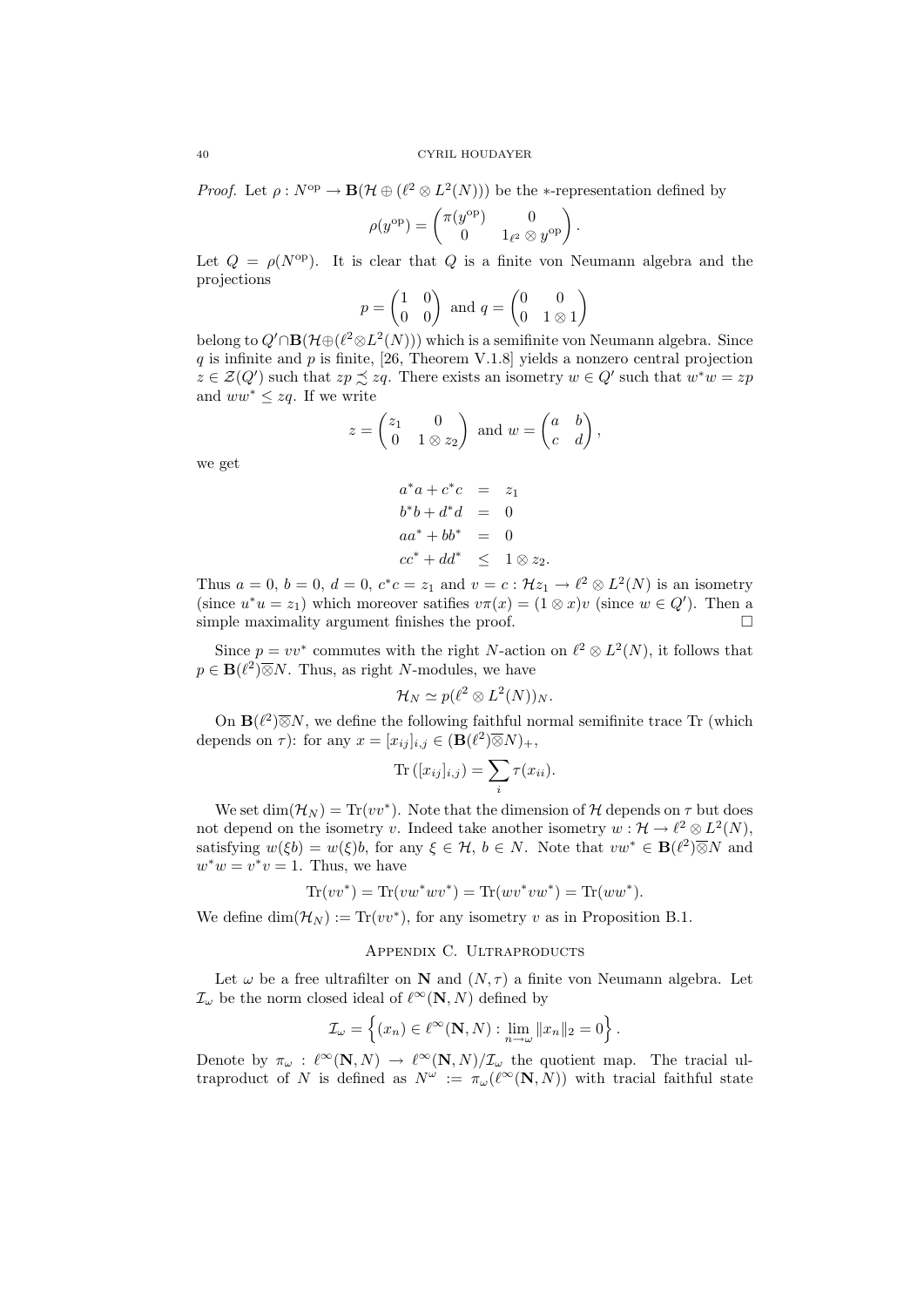$\tau_{\omega}(\tau_{\omega}((x_n))) = \lim_{n \to \omega} \tau(x_n)$ . It is easy to check that  $N^{\omega}$  is indeed a von Neumann algebra and  $\tau_{\omega}$  is normal on  $N^{\omega}$ .

**Exercise C.1.** Let  $\omega$  be a free ultrafilter and  $(N, \tau)$  a finite von Neumann algebra.

- Prove that every projection  $e \in N^{\omega}$  lifts to a projection  $(e_n) \in \ell^{\infty}(\mathbf{N}, N)$ such that  $\lim_{n\to\omega} \tau(e_n) = \tau_\omega(e)$ .
- Show that if N is a II<sub>1</sub> factor, so is  $N^{\omega}$ .

Regard  $L^2(N^{\omega})$  as a Hilbert subspace of  $L^2(N)^{\omega}$ . For  $a \geq 0$ , denote by  $f_a$  the regard  $L$  (*N* ) as a filluler subspace of  $L$  (*a*, +∞).

**Proposition C.2** ([7]). Let  $\xi = (\xi_n) \in L^2(N)^\omega$ . Then  $\xi \in L^2(N^\omega)$  if and only if  $\xi$  satisfies the following equi-integrability condition:

(2) 
$$
\forall \varepsilon > 0, \exists a > 0, \lim_{n \to \omega} ||f_a(|\xi_n|) |\xi_n||_2 < \varepsilon.
$$

*Proof.* Assume that  $\xi \in L^2(N)^\omega$  satisfies (2). Simply write  $\xi = (\xi_n)$ . Fix  $\varepsilon > 0$ . Then for some  $a > 0$ , one has  $\lim_{n \to \omega} ||f_a(|\xi_n|)\xi_n||_2 < \varepsilon$  so that the vector  $\eta = (\eta_n)$ with  $\eta_n = \xi_n(1-f_a)(|\xi_n|)$  satisfies  $\|\eta-\xi\|_2 = \lim_{n\to\infty} \|\eta_n-\xi_n\|_2 \leq \varepsilon$  and  $\|\eta_n\|_{\infty} \leq a$ . Thus,  $\xi \in L^2(N^\omega)$ .

Conversely assume that  $\xi \in L^2(N^{\omega})$ . We may assume that  $\|\xi_n\|_2 \leq 1$ , for all  $n \in \mathbb{N}$ . Let  $\varepsilon \in (0,1)$ . We can then find  $a > 0$  and  $x_n \in N$  such that  $\|\xi_n - x_n\|_2 \leq \varepsilon$ and  $||x_n||_{\infty} \leq a$ , for all  $n \in \mathbb{N}$ . Up to extracting, Powers-Størmer Inequality yields in particular

$$
\|\xi_n| - |x_n|\|_2^2 \le \|\xi_n\|^2 - |x_n|^2\|_1 \le \|\xi_n - x_n\|_2 \|\xi_n + x_n\|_2 \le 3\varepsilon, \forall n \in \mathbb{N}.
$$

Using the same trick as in the proof of Theorem 3.9, we get

$$
\int_0^\infty \|f_b(|\xi_n|) - f_b(|x_n|)\|_2^2 \le |||\xi_n|^2 - |x_n|^2||_1 \le 3\varepsilon.
$$

Since  $E_b(|x_n|) = 0$  for all  $b > a$ , we get  $||f_{2a}(|\xi_n|)||_2 \leq (3\varepsilon)^{1/2}/a$ , for all  $n \in \mathbb{N}$ . Then, for all  $n \in \mathbb{N}$ ,

$$
||f_{2a}(|\xi_n|)|\xi_n||_2 \leq ||f_{2a}(|\xi_n|)(|\xi_n| - |x_n|)||_2 + ||x_n||_{\infty} ||f_{2a}(|\xi_n|)||_2
$$
  

$$
\leq |||\xi_n| - |x_n|||_2 + ||x_n||_{\infty} ||f_{2a}(|\xi_n|)||_2 \leq 2(3\varepsilon)^{1/2}.
$$

This finishes the proof.

### Appendix D. On the geometry of two projections

**Proposition D.1** ([7]). Let M be a finite von Neumann algebra. If e and f are equivalent projections in M, then there exists  $u \in \mathcal{U}(M)$  such that

$$
ueu^* = f
$$
  
\n
$$
u|e - f| = |e - f|u
$$
  
\n
$$
|u - 1| \leq \sqrt{2}|e - f|.
$$

*Proof.* Recall the analysis of two projections in [26, Chapter V]. Let  $e^{\perp} = 1 - e$ and  $f^{\perp} = 1 - f$ . Set

$$
e_0 = e - e \wedge f - e \wedge f^{\perp}
$$
  

$$
f_0 = f - f \wedge e - f \wedge e^{\perp}.
$$

$$
\mathbb{L}^2
$$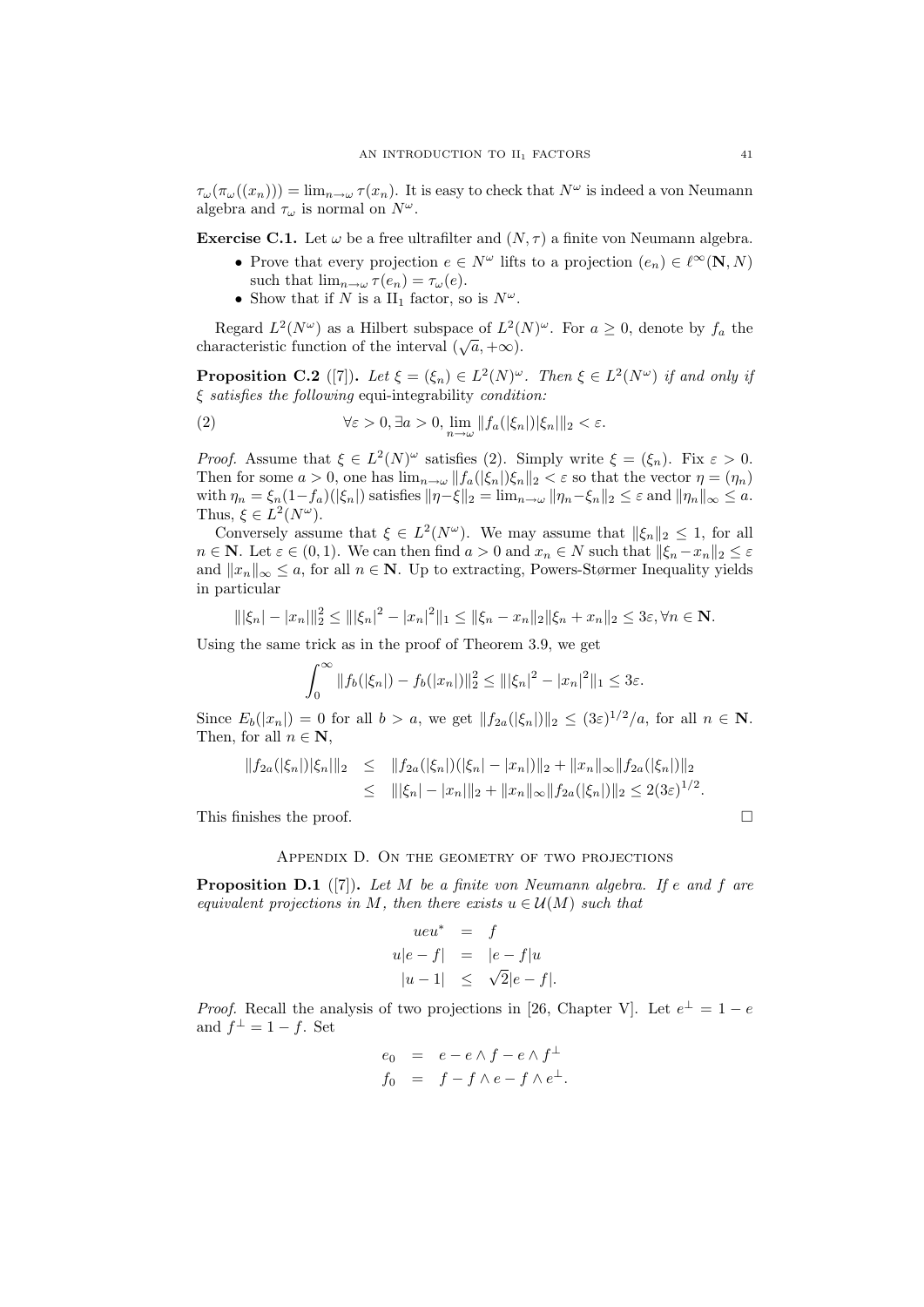We know that  $e_0 \wedge f_0 = 0$  and  $e_0 - e_0 \wedge f_0 = e_0 \sim f_0$ . We then represent

$$
e = e \wedge f \oplus \begin{pmatrix} 1 & 0 \\ 0 & 0 \end{pmatrix} \oplus e \wedge f^{\perp} \oplus 0 \oplus 0,
$$
  

$$
f = e \wedge f \oplus \begin{pmatrix} c^2 & cs \\ cs & s^2 \end{pmatrix} \oplus 0 \oplus e^{\perp} \wedge f \oplus 0,
$$

with  $c, s \in (e_0 \vee f_0)M(e_0 \vee f_0)$  positive elements such that  $c^2 + s^2 = e_0 \vee f_0$ . Since  $e \sim f$  and  $e_0 \sim f_0$ , the finiteness of M yields  $e \wedge f^{\perp} \sim e^{\perp} \wedge f$ . Consequently,  $e \wedge f^{\perp}$ and  $e^{\perp} \wedge f$  are represented by matrices:

$$
e \wedge f^{\perp} = \begin{pmatrix} 1 & 0 \\ 0 & 0 \end{pmatrix}
$$

$$
e^{\perp} \wedge f = \begin{pmatrix} 0 & 0 \\ 0 & 1 \end{pmatrix}.
$$

Therefore we come to the following situation:

$$
e = e \wedge f \oplus \begin{pmatrix} 1 & 0 \\ 0 & 0 \end{pmatrix} \oplus \begin{pmatrix} 1 & 0 \\ 0 & 0 \end{pmatrix} \oplus 0,
$$
  

$$
f = e \wedge f \oplus \begin{pmatrix} c^2 & cs \\ cs & s^2 \end{pmatrix} \oplus \begin{pmatrix} 0 & 0 \\ 0 & 1 \end{pmatrix} \oplus 0.
$$

and

$$
|e - f| = 0 \oplus \begin{pmatrix} s & 0 \\ 0 & s \end{pmatrix} \oplus \begin{pmatrix} 1 & 0 \\ 0 & 1 \end{pmatrix} \oplus 0.
$$

We set

$$
u = e \wedge f \oplus \begin{pmatrix} c & -s \\ s & c \end{pmatrix} \oplus \begin{pmatrix} 0 & -1 \\ 1 & 0 \end{pmatrix} \oplus (e \vee f)^{\perp}.
$$

It is straightforward to check that u is a unitary,  $ueu^* = f$ ,  $u|e - f| = |e - f|u$  and that

$$
(u-1)^*(u-1) \le 2(e-f)^2.
$$

#### **REFERENCES**

- [1] B. BEKKA, P. DE LA HARPE, A. VALETTE, Kazhdan's property (T). New Mathematical Monographs, 11. Cambridge University Press, Cambridge, 2008. xiv+472 pp.
- [2] N. Brown, N. Ozawa, C∗-algebras and finite-dimensional approximations. Grad. Stud. Math., 88. Amer. Math. Soc., Providence, RI, (2008).
- [3] P.A. CHERIX, M. COWLING, P. JOLISSAINT, P. JULG, A. VALETTE, Groups with the Haagerup Property. Progress in Mathematics 197. Birkhäuser Verlag, Basel, Boston, Berlin, 2001.
- [4] M. CHODA, Group factors of the Haagerup type. Proc. Japan Acad. 59 (1983), 174–177.
- [5] A. Connes, Noncommutative geometry. Academic Press. San Diego, California, 1994.
- [6] A. CONNES, A factor of type II<sub>1</sub> with countable fundamental group J. Operator Theory 4 (1980), no. 1, 151–153.
- [7] A. Connes, Classification of injective factors. Ann. of Math. 104 (1976), 73–115.
- [8] A. CONNES, Almost periodic states and factors of type III<sub>1</sub>. J. Funct. Anal. **16** (1974), 415–445.
- [9] A. Connes, V.F.R. Jones, Property (T) for von Neumann algebras. Bull. London Math. Soc. 17 (1985), 57–62.
- [10] E.G. Effros, Property Γ and inner amenability. Proc. Amer. Math. Soc. 47 (1975), 483– 486.